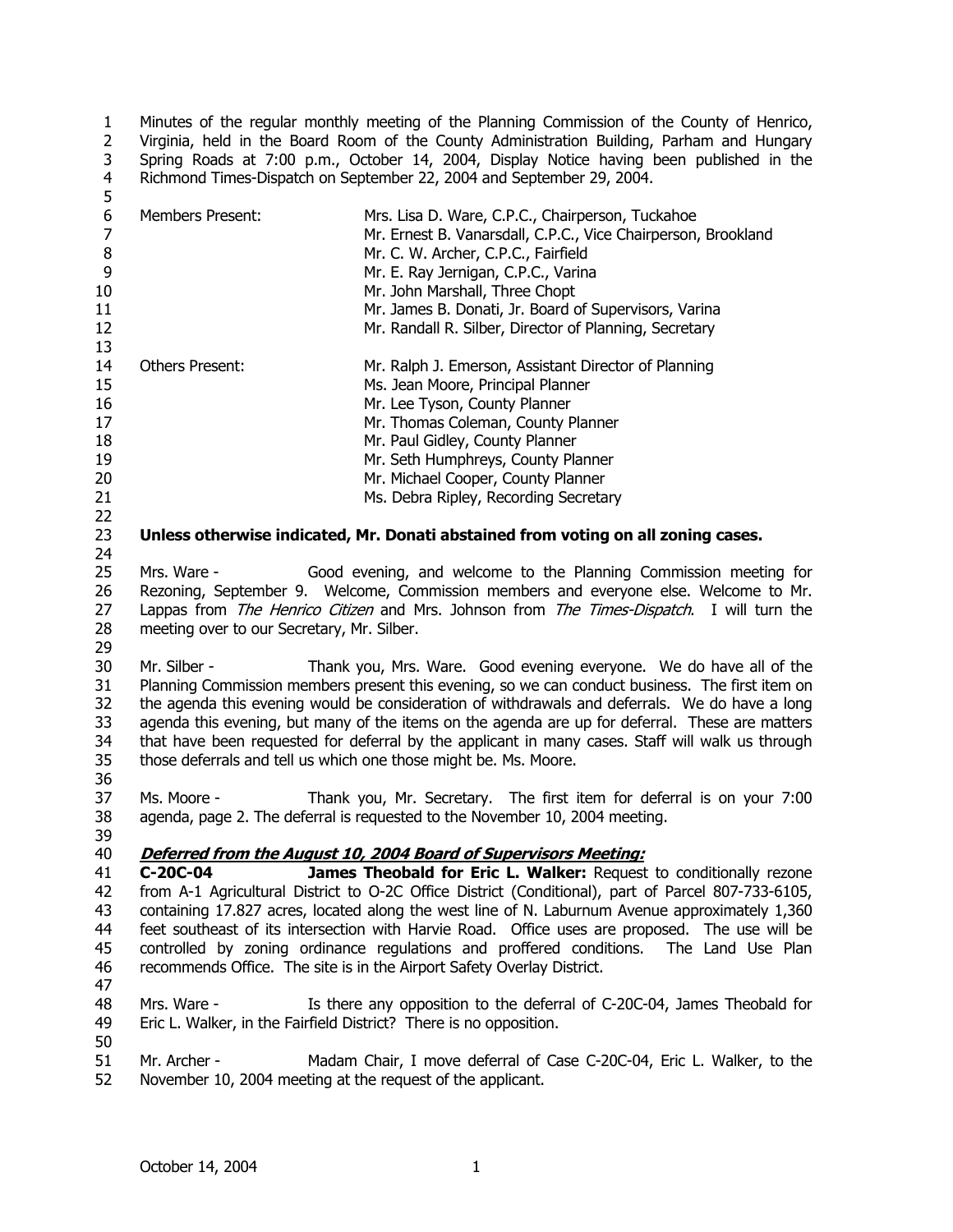53 54 Mr. Vanarsdall - Second.

56 57 58 Mrs. Ware - Motion made by Mr. Archer, seconded by Mr. Vanarsdall. All in favor say aye. All opposed say no. The motion passes.

59 60 At the request of the applicant, the Planning Commission deferred Case C-20C-04, Eric L. Walker, to it meeting on November 10, 2004.

61

72

55

### 62 **Deferred from the August 10, 2004 Meeting:**

63 64 65 66 67 68 69 **C-21C-04 James Theobald for Eric L. Walker**: Request to conditionally rezone from A-1 Agricultural District to R-5AC General Residence District (Conditional), part of Parcel 807- 733-6105, containing 18.563 acres, located at the southeast intersection of N. Laburnum Avenue and Harvie Road. No more than 78 units are proposed. The R-5A District allows a minimum lot size of 5,625 square feet. The Land Use Plan recommends Office. The site is in the Airport Safety Overlay District.

70 71 Ms. Moore - This is a companion case and a deferral is requested to the November 10, 2004 meeting.

73 74 75 Ms. Ware - Is there any opposition to the deferral of C-21C-04, James Theobald for Eric L. Walker, in the Fairfield District? No opposition.

76 77 78 Mr. Archer - Madam Chair, I move deferral of Case C-21C-04, Eric L. Walker, to the November 10, 2004 meeting at the request of the applicant.

79 Mr. Vanarsdall - Second.

81 82 83 Mrs. Ware - Motion made by Mr. Archer and seconded by Mr. Vanarsdall. All in favor say aye. All opposed say no. The motion passes.

84 85 At the request of the applicant, the Planning Commission deferred Case C-21C-04, Eric L. Walker, to its meeting on November 10, 2004.

86

80

## 87 **Deferred from the September 9, 2004 Meeting:**

88 89 90 91 92 93 94 95 **C-51C-03 Larry D. Willis:** Request to rezone from A-1 Agricultural District and M-1C Light Industrial District (Conditional) to B-2C Business District (Conditional), Parcels 742-762- 9861, 743-762-1862 and 743-762-1538 and part of Parcel 742-762-9178, containing 4.089 acres, located at the northern terminus of Brookriver Drive and at the I64E/I295 southeast cloverleaf. Restaurants and other commercial uses are proposed. The use will be controlled by proffered conditions and zoning ordinance regulations. The Land Use Plan recommends Semi Public. The site is also in the West Broad Street Overlay District.

96 Ms. Moore - The deferral is requested to the November 10, 2004 meeting.

98 99 100 Mrs. Ware - Is there any opposition to the deferral of Case C-51C-03, Larry D. Willis, in the Three Chopt District? There is no opposition. Mr. Marshall.

101 102 Mr. Marshall - Madam Chairman, I move that Case C-51C-03, Larry D. Willis, be deferred to the November 10, 2004 meeting at the request of the applicant.

103

97

104 Mr. Vanarsdall - Second.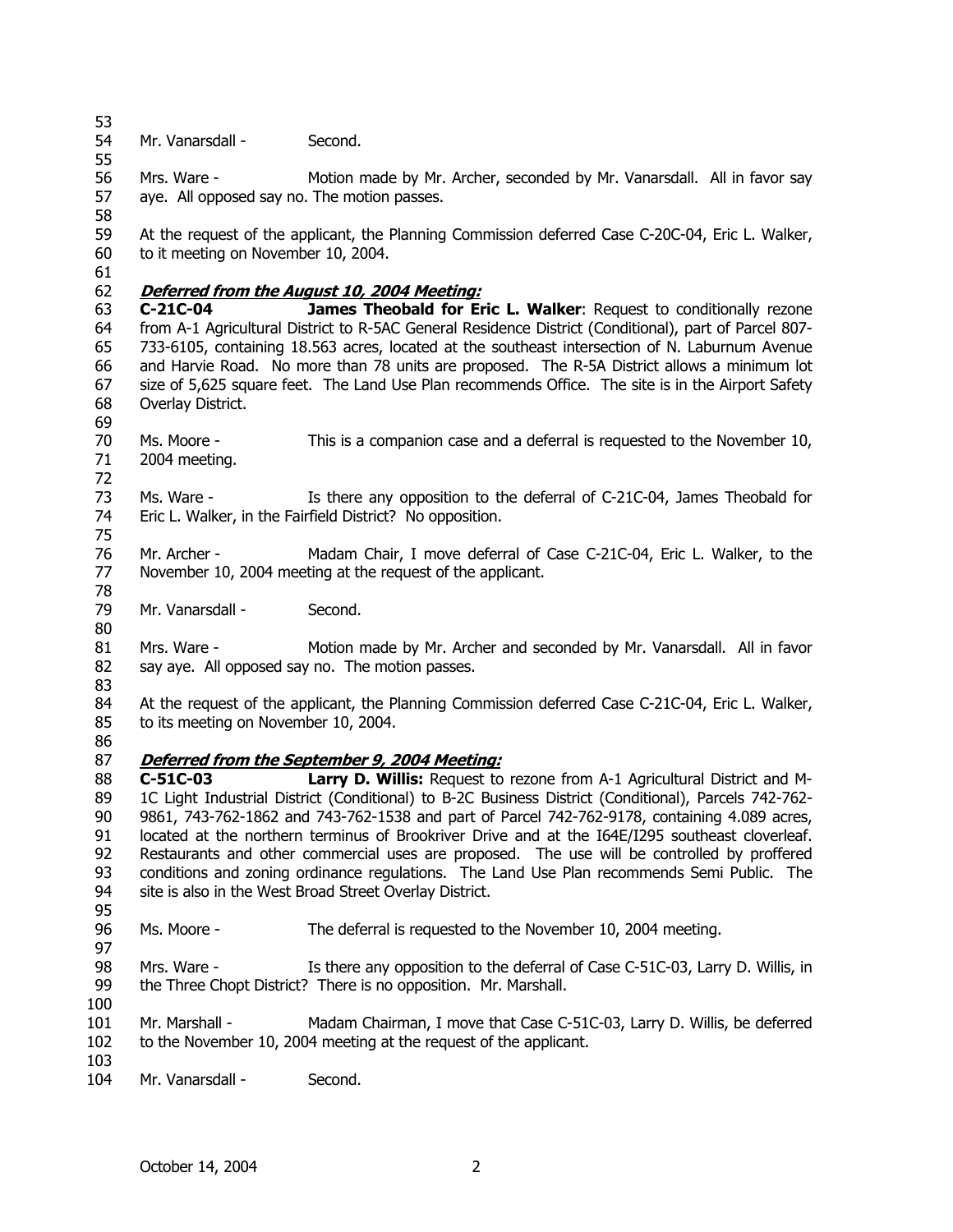105 106 107 108 109 110 111 112 113 Mrs. Ware - Motion made by Mr. Marshall and seconded by Mr. Vanarsdall. All in favor say aye. All opposed say no. The motion passes. At the request of the applicant, the Planning Commission deferred Case C-51C-03, Larry D. Willis, to its meeting on November 10, 2004. Ms. Moore - The next one is on page 4 of your agenda. 114 **Deferred from the September 9, 2004 Meeting:** 115 116 117 118 119 120 121 122 123 124 125 126 127 128 129 130 131 132 133 134 135 136 137 138 139 140 141 142 143 144 145 **C-22C-04 James W. Theobald for Reynolds Development, LLC:** Request to conditionally rezone from O-3C Office District (Conditional), B-3 Business District and M-1 Light Industrial District to B-2C Business District (Conditional), B-3C Business District (Conditional) and O-3C Office District (Conditional), Parcels 767-744-9052, 767-744-6325, 765-744-6557, 766-745- 8230, and 767-745-5402, containing approximately 71.021 acres (54.317 ac. – B-2C; 2.997 ac. – B-3C; 13.707 ac. – O-3C), located along the southeast intersection of I-64 and Glenside Drive and the southwest intersection of I-64 and W. Broad Street (U.S. Route 250). A retail, hotel, and office development is proposed. The use will be controlled by proffered conditions and zoning ordinance regulations. The Land Use Plan recommends Planned Industry and Government. The site is in the Henrico County Enterprise Zone. Ms. Moore - The deferral is requested to the November 10, 2004 Planning Commission meeting. Mrs. Ware - Is there any opposition to Case C-22C-04, James W. Theobald for Reynolds Development, LLC, in the Three Chopt District? There is no opposition. Mr. Marshall - Madam Chairman, I move that Case C-22C-04 be deferred to the November 10, 2004 meeting at the request of the applicant. Mr. Vanarsdall - Second. Mrs. Ware - Motion made by Mr. Marshall, seconded by Mr. Vanarsdall. All in favor say aye. All opposed say no. The motion passes. At the request of the applicant, the Planning Commission deferred Case C-22C-04, James W. Theobald for Reynolds Development, LLC, to its meeting on November 10, 2004. Ms. Moore - Going back, we have a deferral request for C-48C-04, on page 3 of your agenda. 146 **Deferred from the September 9, 2004 Meeting:** 147 148 149 150 151 152 153 154 155 156 **C-48C-04 Henry L. Wilton**: Request to conditionally rezone from A-1 Agricultural District to B-3C Business District (Conditional), Parcels 804-737-4084 and 804-737-1251, containing 4.8303 acres, located on the east line of Mechanicsville Turnpike (U. S. Route 360) opposite Springdale Road. The applicant proposes business uses. The use will be controlled by zoning ordinance regulations and proffered conditions. The Land Use Plan recommends Government and Urban Residential. The site is in the Airport Safety Overlay District. Ms. Moore - The deferral is requested to the November 10, 2004 Planning Commission meeting.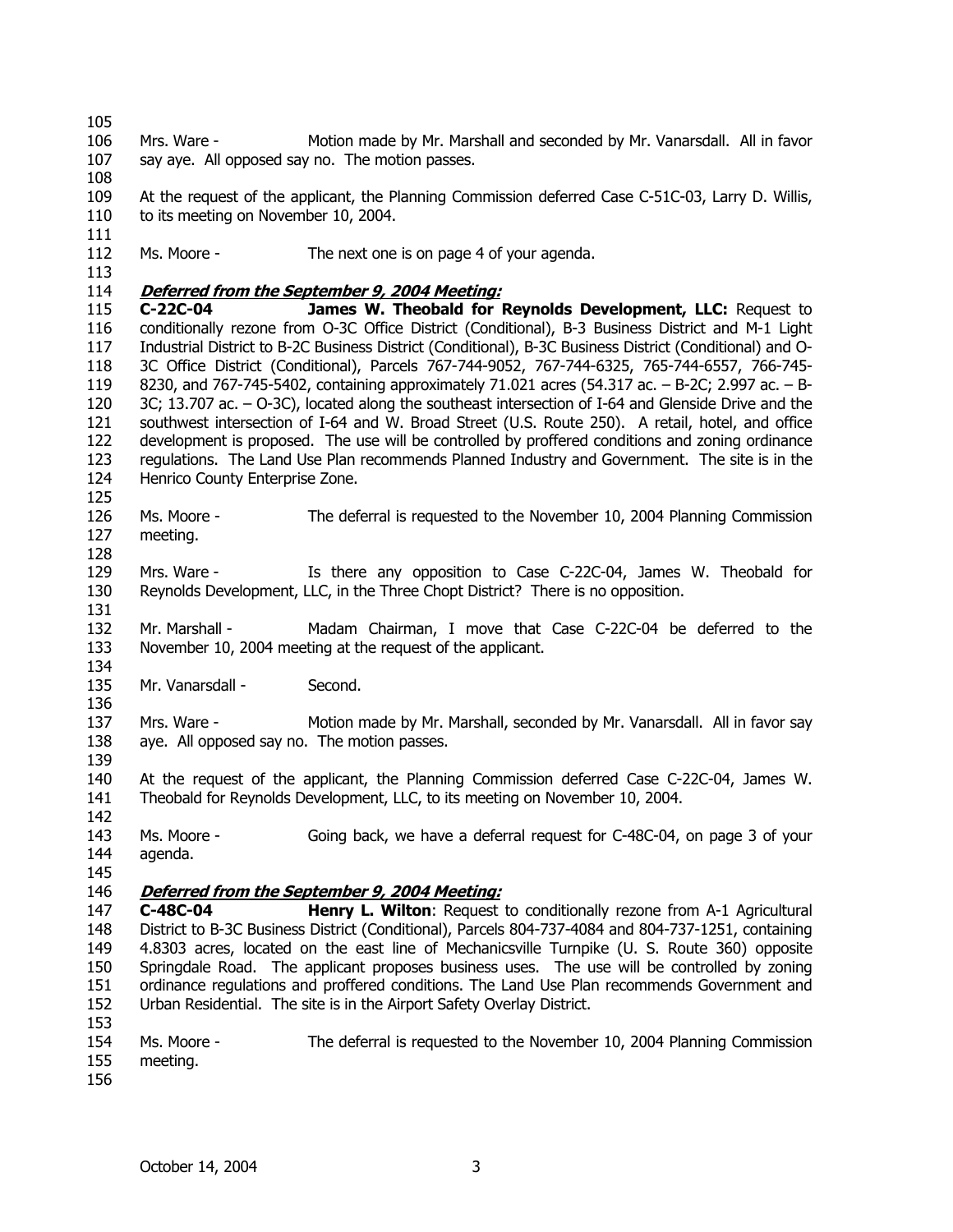- 157 158 Mrs. Ware - Is there any opposition to C-48C-04, Henry L. Wilton, in the Fairfield District? No opposition. Mr. Archer.
- 159 160 Mr. Archer - I move deferral of Case C-48C-04, Henry L. Wilton, to the November 10,
- 161 162 2004 meeting at the applicant's request.
- 163 Mr. Vanarsdall - Second.
- 165 166 Mrs. Ware - Motion made by Mr. Archer, seconded by Mr. Vanarsdall. All in favor say aye. All opposed say no. The motion passes.
- 167

164

- 168 169 At the request of the applicant, the Planning Commission deferred Case C-48C-04, Henry L. Wilton, to its meeting on November 10, 2004.
- 170

### 171 **Deferred from the September 9, 2004 Meeting:**

172 173 174 175 176 177 178 **PUBLIC HEARING: INNSBROOK URBAN MIXED USE AREA:** The Planning Commission will consider an amendment to the 2010 Land Use Plan that would redesignate a portion of the Innsbrook office park to Urban Mixed Use (UMU). The site is generally comprised of the area bordered by Cox Road, Sadler Place, Highwoods Parkway, and Waterfront Lake. The Recommended Plans may be examined in the Planning Office on the second floor of the County Administration Building.

- 179 180 Ms. Moore - The request for deferral is to the November 10, 2004 Planning Commission meeting.
- 181

190

193

- 182 183 184 185 Mrs. Ware - Is there any opposition to the deferral of the Public Hearing of Innsbrook Urban Mixed Use Area, in the Three Chopt District? There is opposition. Should we pull this, or should we just go ahead and hear it?
- 186 Mr. Silber - Is there opposition to the deferral or is it opposition to the case itself?
- 187 188 Person in the
- 189 Audience - The It is opposition to the deferral.
- 191 192 Mrs. Ware - Would you please step to the podium and give us your name and address and indicate your reason for the opposition to the deferral.

194 195 196 197 198 199 200 201 202 203 204 205 206 207 208 Mr. Dave Cummings - Sure, Madam Chairman and members of the Commission. My name is Dave Cummings and I am the President of The Cedars Homeowners Association, which is the neighborhood just to the left, on the map there (referring to rendering). The first time this issue was brought to this Commission was July 15. It has been in the works for some time and at that meeting the applicant was requesting deferral as well. And we pointed out at that time that this proposal was contrary to the Land Use Plan that had been crafted for Henrico County, that it would simply add to the congestion and noise in the area, that it would raise security and safety concerns, and it would negatively impact the neighborhoods that surrounded the area. We are joined in this concern, not only by the other neighborhoods in The Cedars area, but also the surrounding area, and there are a number of neighborhoods that are affected. We simply have a united concern that this project would not be welcome. Now, the zoning issue that is requested was explained to us that it would help revitalize the area, that it would help Innsbrook benefit from a new type of zoning, the mixed-use zoning, but frankly we were of the opinion then, and we are of the opinion now, that Innsbrook is just not right for this kind of development. So, in July we requested the Commission not to waste your time and not to waste our time considering this proposal. The focus on other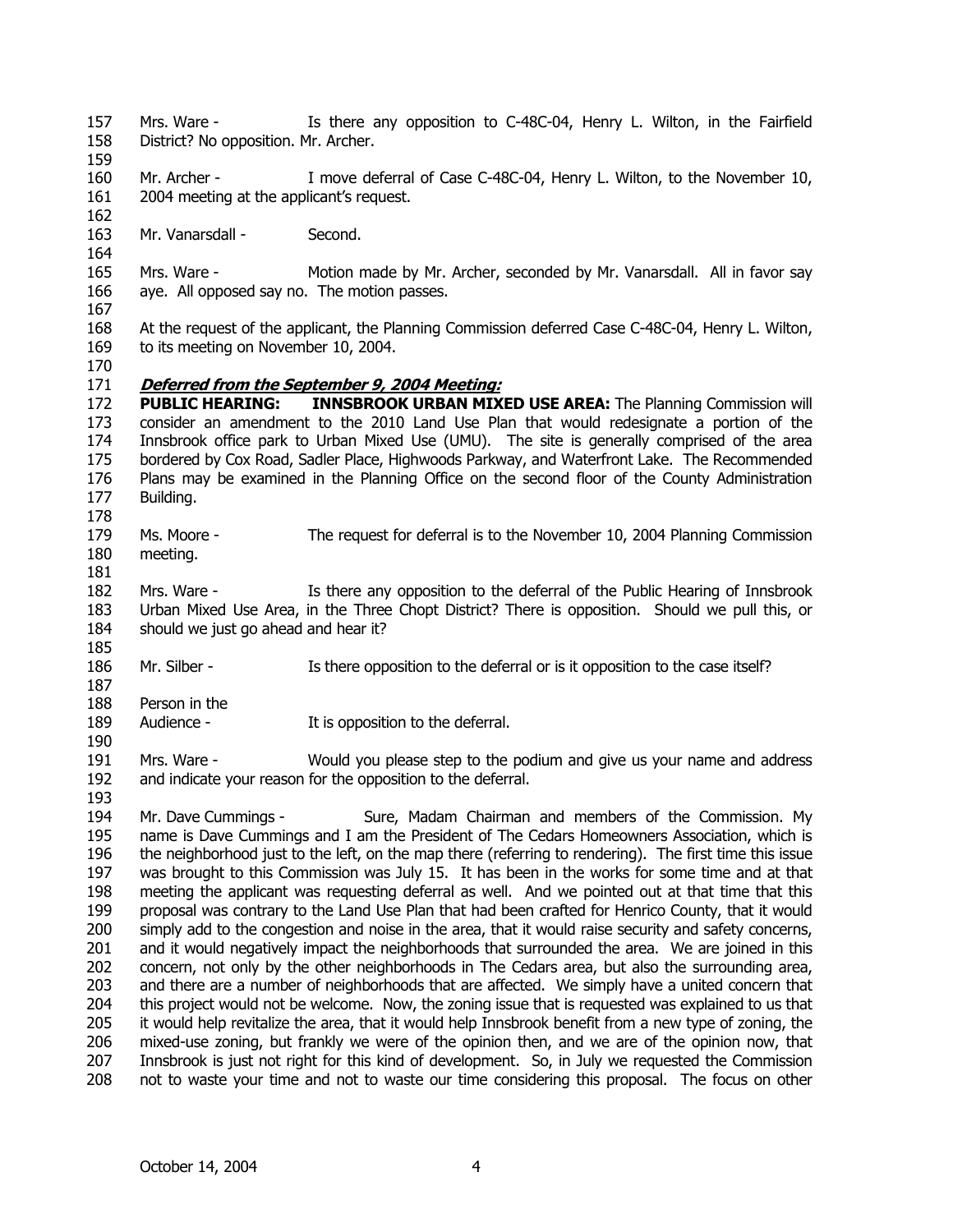209 210 211 212 213 214 215 216 217 218 219 220 221 222 223 224 225 issues have helped alleviate the problems of traffic congestion that Innsbrook does experience. Now, in spite of our appeal, the Commission did hear and the vote did defer the case until September. We wanted to hear more from Highwoods. They wanted to hear more from other sources. They wanted to gather more information, and, frankly, that effort has wound on in September when the issue came, it was requested for deferral again, and we were told at that meeting to rest assured that there would be a decision at the October meeting. Mr. Marshall, I think, represented that specifically. So, in response to that question, here we are again facing another deferral. Now, frankly, Highwoods' attorney is paid to be here. You all like to be here. The homeowners of The Cedars and other neighborhoods do not want to be here. This has been an ongoing issue. It is raising more concerns and has been addressed and it is causing neighbors to have to come here month after month, spend time in the evenings to deal with this, and even though Highwoods does stand to make a lot of money on this new proposal, and perhaps the County is looking at this as a way to increase tax revenue, there are a number of issues that we could talk about tonight if you want that simply do not make this the right project for this place at this time. Frankly, it is the wrong project, at the wrong place, at the wrong time. We would simply appeal to you tonight to vote to dispense with this project and to not defer it, to deal with it right now, and vote it down.

227 228 229 Mr. Marshall - Mr. Cummings, were you not notified that the case was going to be deferred tonight?

230 231 232 Mr. Cummings - Just notified just recently. As a matter of fact, there are a number of our neighbors tonight; there are a number of neighbors here tonight who didn't even know it was going to be deferred until we got here this even.

233

241

226

234 235 236 237 Mr. Marshall - Mr. Malenski had called me on Tuesday to let me know that he had received a letter from Mr. Theobald that the case was going to be asked to be deferred, and, in fact, I left him a voice mail letting him know that that was going to be the case.

- 238 239 Mrs. Ware - You will need to come to the podium, sir, and identify yourself.
- 240 Mr. Marshall - I am just pointing out I don't know why you didn't get notification.

242 243 244 245 246 247 248 249 250 Mr. Mike Malenski - I am Mike Malenski, President of the Saddlebrook Association, 4437 Cedar Forest Road, Richmond, VA 23060. I did receive notification from Mr. Theobald from a letter dated the  $7<sup>th</sup>$  that he intended to defer the matter tonight until the next meeting. I did leave a message with Mr. Marshall and heard today from him that the County, via a report from the County, would elect to defer that, and last night actually gave notice to our neighborhood that it would be likely deferred today. Actually, the intent was that it would be deferred from the County report that I read via the public web site, but it was today that Mr. Marshall that I received word from you today that it would officially be deferred, so I am sorry if there was confusion there. And that is why you see fewer people here tonight.

- 251
- 252 253 254 255 256 257 Mr. Cummings - Just to follow up on what Mike has said, the fact whether or not we were notified is not the issue at stake. I have been out of town, as a matter of fact, my train just got in from Baltimore at 6:40 this evening, so I just came directly here. I understand there is a letter at home, and others may have been notified, but the fact that we were notified whether it was Monday or Tuesday or Wednesday is really not the issue. The issue is we…
- 258 259 Mr. Marshall - The reason why I raised the issue is I wanted to make sure that it was a fact that the notification was sent out, because I don't want people coming here thinking that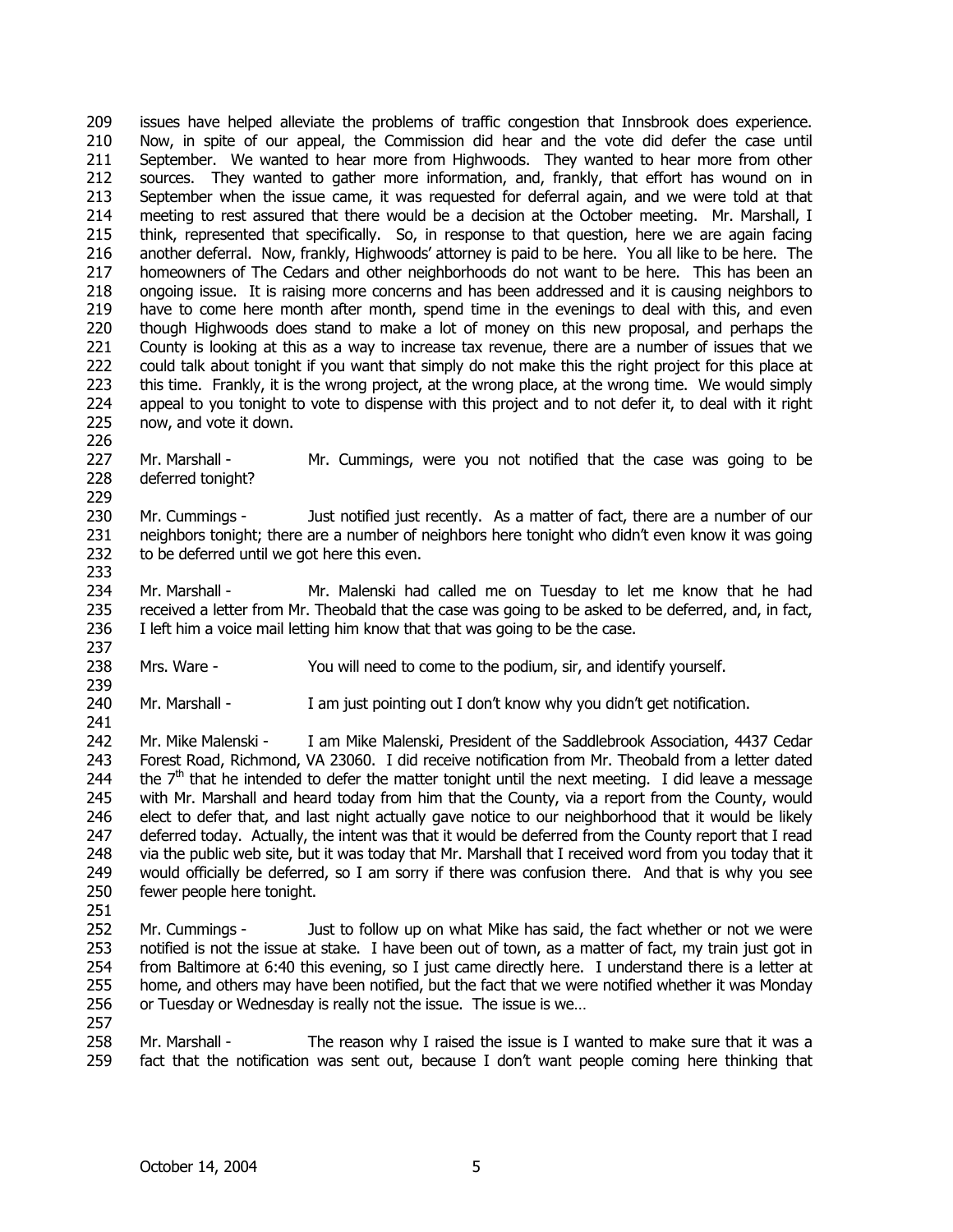260 261 something is going to be heard and they haven't been sent notification that there is going to be a request for deferral.

262

263 264 265 266 267 268 Mr. Cummings - I understand that if I review the County's report it indicates that they wish to defer based on traffic issues, but I must state publicly that I received notification from Mr. Theobald from Highwoods Properties in writing that the issues related not only to traffic as well as sewer were approved, were submitted and approved by the County, and tonight we are deferring because of issues related to traffic or sewer is in direct contrast to written notification from Mr. Theobald.

269 270

271

273

Mr. Marshall - Well, Mr. Theobald doesn't speak for me.

272 Mr. Malenski - That is good.

274 275 276 277 278 279 280 281 282 Mr. Marshall - There is an issue – it deals with traffic – and quite frankly it is an issue that is beyond me to answer or solve, and it is something that I will have to discuss with the County Manager when he returns from China. Had the County Manager not been in China, I would have talked with the County Manager and gotten an answer to my question that dealt with the road improvements and traffic, but since he was not available, much to my chagrin, because as stated before, I spent a whole lot of time on this, to say the least, and so I wanted to get on with it and get it over with today, too. So, I could not help the fact that I could not get my question answered until some time next week, and the meeting just happened to fall now, so that is the reason it is being deferred, because I could not get my question answered.

- 284 285 286 287 Mr. Malenski - The only request I have as President of The Saddlebrook Association and not having the luxury of confirming this with the other neighborhoods around me is that if Mr. Theobald is to represent in the future that the County of Henrico and the Department of Transportation of the State of Virginia has approved traffic issues…
- 288

283

289 290 291 292 293 294 Mr. Marshall - Let me say something about that, Mr. Malenski, the traffic department had never said anything about widening or adding a lane on Sadler Place, but from a practical standpoint that is something that I thought should be done. OK? So, as far as the County is concerned, that is not needed, not necessary, but if I think it is, I am in conflict with the County, but it may be something that I think is necessary and I want. So, just because the County says that doesn't mean all of the issues and everything is resolved.

295

301

303

308

296 297 298 299 300 Mr. Malenski - I don't need as far as the process or the communication, but it has taken surely in a sterile environment and what Mr. Theobald represented versus what you are talking about, he represented that all was well with the traffic concerns with the County and Department of Transportation and if there are other issues based on your feedback, that is fine. In a pure…(unintelligible)

302 Mr. Marshall - They are my issues and not the County's.

304 305 306 307 Mr. Malenski - And I definitely appreciate if you have issues beyond that in our interest, as you state, that I applaud that and thank you for that, so I am willing to look past his representation to what you are representing as well in the future as we go to the next meeting to discuss this, as well.

309 310 311 Mr. Silber - Mr. Marshall, I think we are bordering on hearing this case at this point. I think what is before us is a consideration for the applicant's request to defer this. If the applicant simply makes the request, it is simply up to the Commission as to whether or not they are going to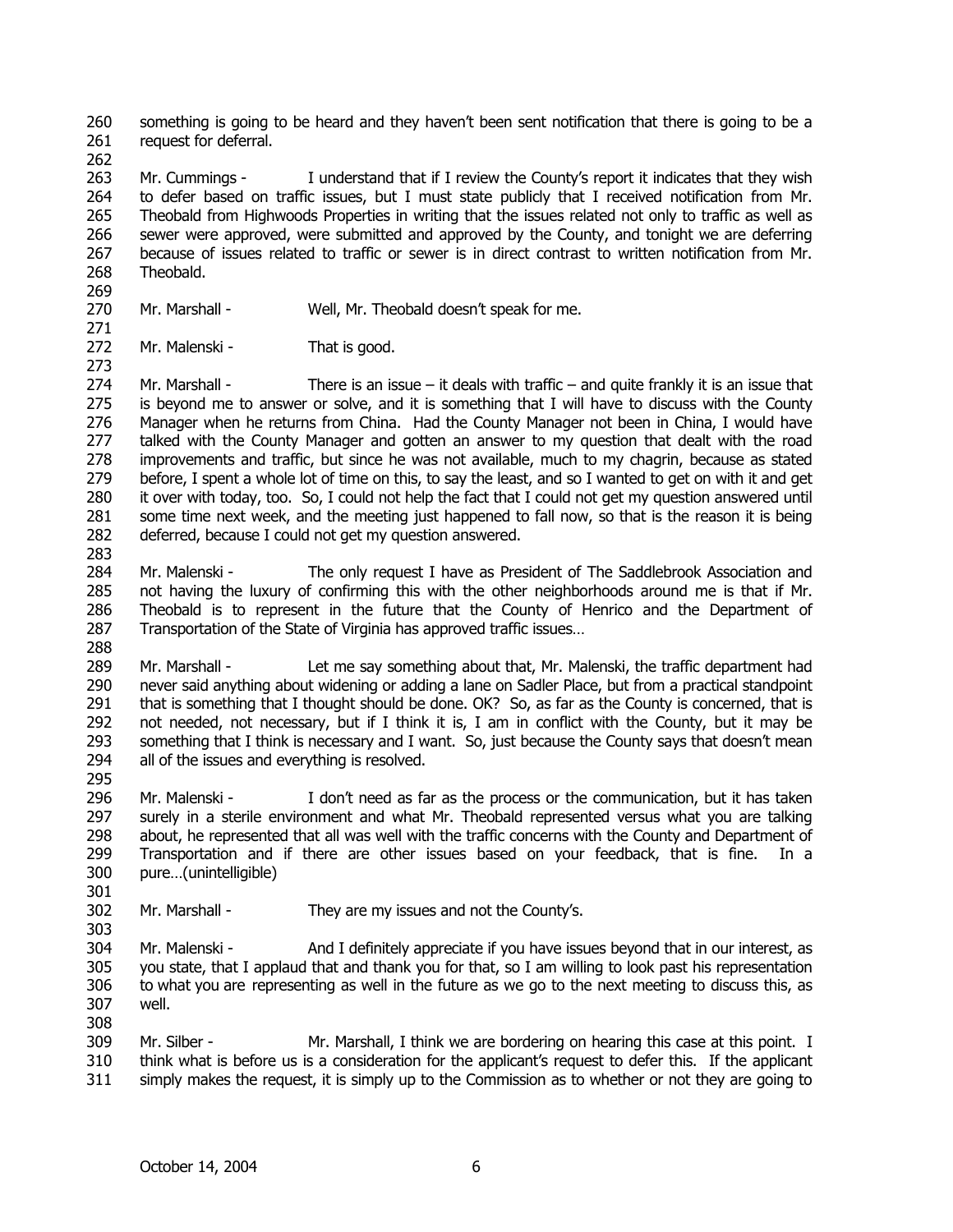312 313 314 315 316 317 grant that request. I think there are some that feel it should not be granted, that it should be acted on tonight. I think at this point we've heard enough. I think it is up to the Commission to decide whether they want to defer this or not, and what I suggest is that if it is going to be deferred, I think whoever is here should provide names and phone numbers to the applicant or my staff so you can be contacted in the future in case it is deferred again, or simply to stay informed in the process. But I think we've heard enough on this case from my perspective.

318 319 320

324

326

329

332

Mrs. Ware - All right. Mr. Marshall.

321 322 323 Mr. Marshall - Madam Chairman, based on my needs to have my questions answered, I am going to move that the Public Hearing for the Innsbrook Urban Mixed Use Area be deferred to the November 10, 2004 meeting at the applicant's request.

325 Mr. Vanarsdall - And I second it.

327 328 Mrs. Ware - Motion made by Mr. Marshall, seconded by Mr. Vanarsdall. All in favor say aye. All opposed say no. The motion passes.

330 331 At the request of the applicant, the Planning Commission deferred the PUBLIC HEARING: INNSBROOK URBAN MIXED USE AREA, to its meeting on November 10, 2004.

333 334 335 336 Mr. Silber - There are several components to this same request. The public hearing on the urban mixed-use land use plan component has been deferred. There are other components we need to take action on as well.

337 338 Mrs. Ware - We are still conducting our meeting, everyone, for those of you who need to leave. Please do so quietly.

340 341 Ms. Moore - As Mr. Silber mentioned, the next three-deferral requests are a companion case to the Innsbrook Urban Mixed District. The next is on page 4 of your agenda.

342

351

354

357

360

339

### 343 **Deferred from the September 9, 2004 Meeting:**

344 345 346 347 348 349 350 **C-27C-04 James W. Theobald for Highwoods Realty LP, etal:** Request to conditionally rezone from O-3C Office District (Conditional) to UMU Urban Mixed Unit Development, Parcels 750-766-3162, 750-765-4697, 749-765-7952 and 750-765-0494, containing approximately 36.13 acres, located along the southwest intersection of Cox Road and Sadler Place. A mixed-use development is proposed. All uses will be controlled by proffered conditions and zoning ordinance regulations. The applicant proffers any residential use will not exceed three hundred forty-four (344) units. The Land Use Plan recommends Office and Environmental Protection Area.

352 353 Ms. Moore - The deferral is requested to the November 10, 2004 Planning Commission meeting.

355 356 Mrs. Ware - Is there any opposition to the deferral of Case C-27C-04, James W. Theobald for Highwoods Realty LP, etal, in the Three Chopt District? There is no opposition.

358 359 Mr. Marshall - Madam Chairman, I move that Case C-27C-04 be deferred to the November 10, 2004 meeting at the request of the applicant.

361 362 Mr. Vanarsdall - Motion made by Mr. Marshall and seconded by Mr. Vanarsdall. All in favor say aye. All opposed say no. The motion passes.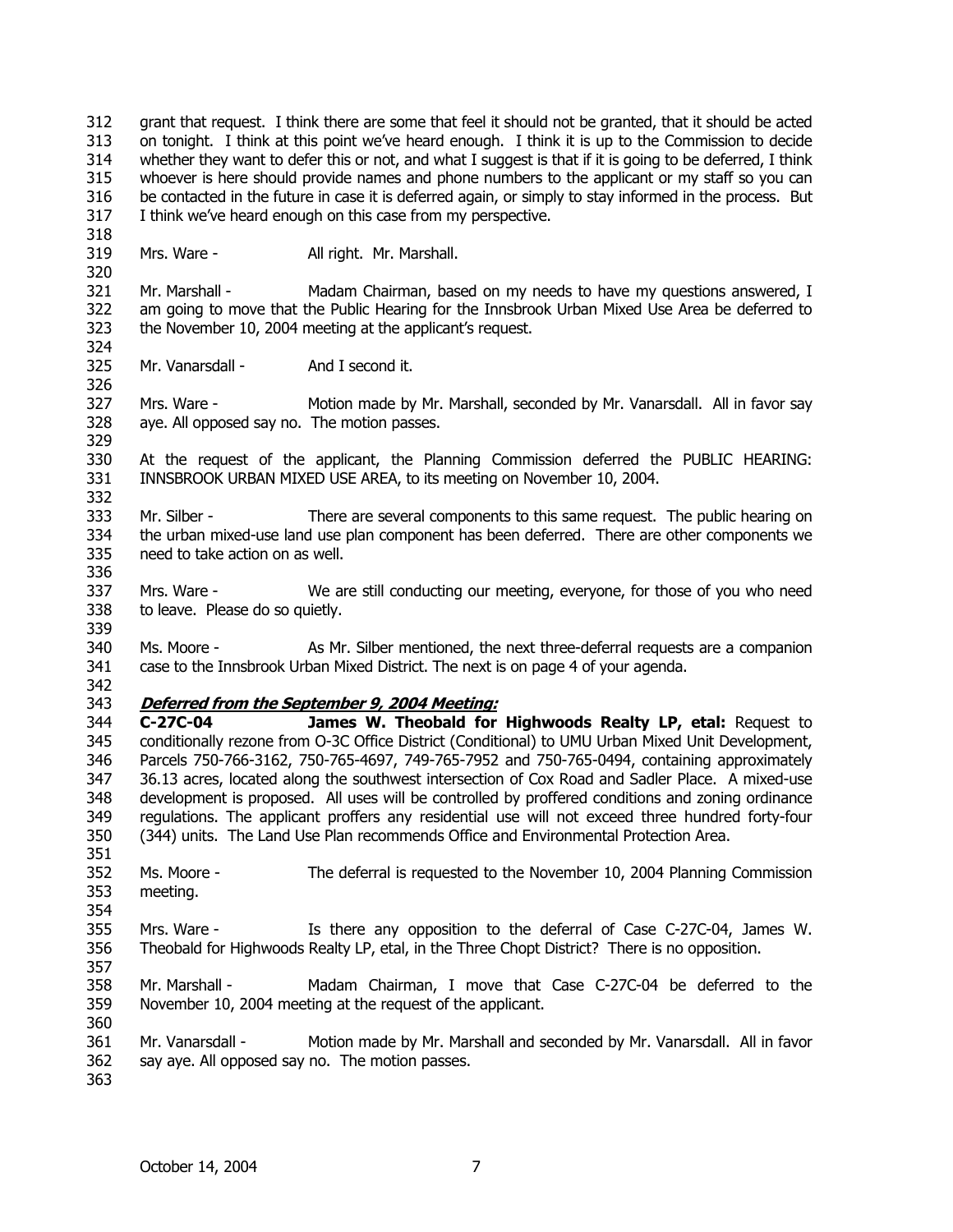364 365 At the request of the applicant, the Planning Commission deferred Case C-27C-04, James W. Theobald for Highwoods Realty LP, etal, to its meeting on November 10, 2004.

366

374

376

382

384

387

### 367 **Deferred from the September 9, 2004 Meeting:**

368 369 370 371 372 373 **P-6-04 James W. Theobald for Highwoods Realty LP, etal:** Request for a Provisional Use Permit under Sections 24-32.1(a) and 24-122.1 of Chapter 24 of the County Code in order to permit the activities listed in Section 24-32.1(a) of the UMU ordinance, on Parcels 750-766- 3162, 750-765-4697, 749-765-7952 and 750-765-0494, containing approximately 36.13 acres, located along the southwest intersection of Cox Road and Sadler Place. The existing zoning is O-3C Office District. The Land Use Plan recommends Office and Environmental Protection Area.

- 375 Ms. Moore - The deferral is requested to the November 10, 2004 meeting.
- 377 378 379 Mrs. Ware - Is there any opposition to the deferral of P-6-04, James W. Theobald for Highwoods Realty LP, etal, in the Three Chopt District? There is no opposition.
- 380 381 Mr. Marshall - Madam Chairman, I move that Case P-6-04 be deferred to the November 10, 2004 meeting at the request of the applicant.
- 383 Mr. Vanarsdall - Second.
- 385 386 Mrs. Ware - Motion made by Mr. Marshall, seconded by Mr. Vanarsdall. All in favor say aye. All opposed say no. The motion passes.
- 388 389 At the request of the applicant, the Planning Commission deferred Case P-6-04, James W. Theobald for Highwoods Realty LP, etal, to its meeting on November 10, 2004.
- 390

401

407

409

### 391 **Deferred from the September 9, 2004 Meeting:**

392 393 394 395 396 397 398 399 **P-7-04 James W. Theobald for Highwoods Realty LP, etal:** Request for a Provisional Use Permit under Sections 24-32.1(u) and 24-122.1 of Chapter 24 of the County Code in order to permit a thirteen (13) foot increase in the permitted height of office buildings in the UMU District, on Parcels 750-766-3162, 750-765-4697, 749-765-7952 and 750-765-0494, containing approximately 36.13 acres, located along the southwest intersection of Cox Road and Sadler Place. The existing zoning is O-3C Office District. The Land Use Plan recommends Office and Environmental Protection Area.

400 Mrs. Moore - The deferral is requested to the November 10, 2004 meeting.

402 403 404 Mrs. Ware - Is there any opposition to the deferral of P-7-04, James W. Theobald for Highwoods Realty, LP, etal, in the Three Chopt District? There is no opposition.

- 405 406 Mr. Marshall - Madam Chairman, I move that Case P-7-04 be deferred to the November 10, 2004 meeting, at the request of the applicant.
- 408 Mr. Vanarsdall - Second.
- 410 411 412 Mrs. Ware - Motion made by Mr. Marshall and seconded by Mr. Vanarsdall. All in favor say aye. All opposed say no. The motion passes.
- 413 At the request of the applicant, the Planning Commission deferred Case P-7-04, James W. Theobald
- 414 for Highwoods Realty, LP, etal, to its meeting on November 10, 2004.
- 415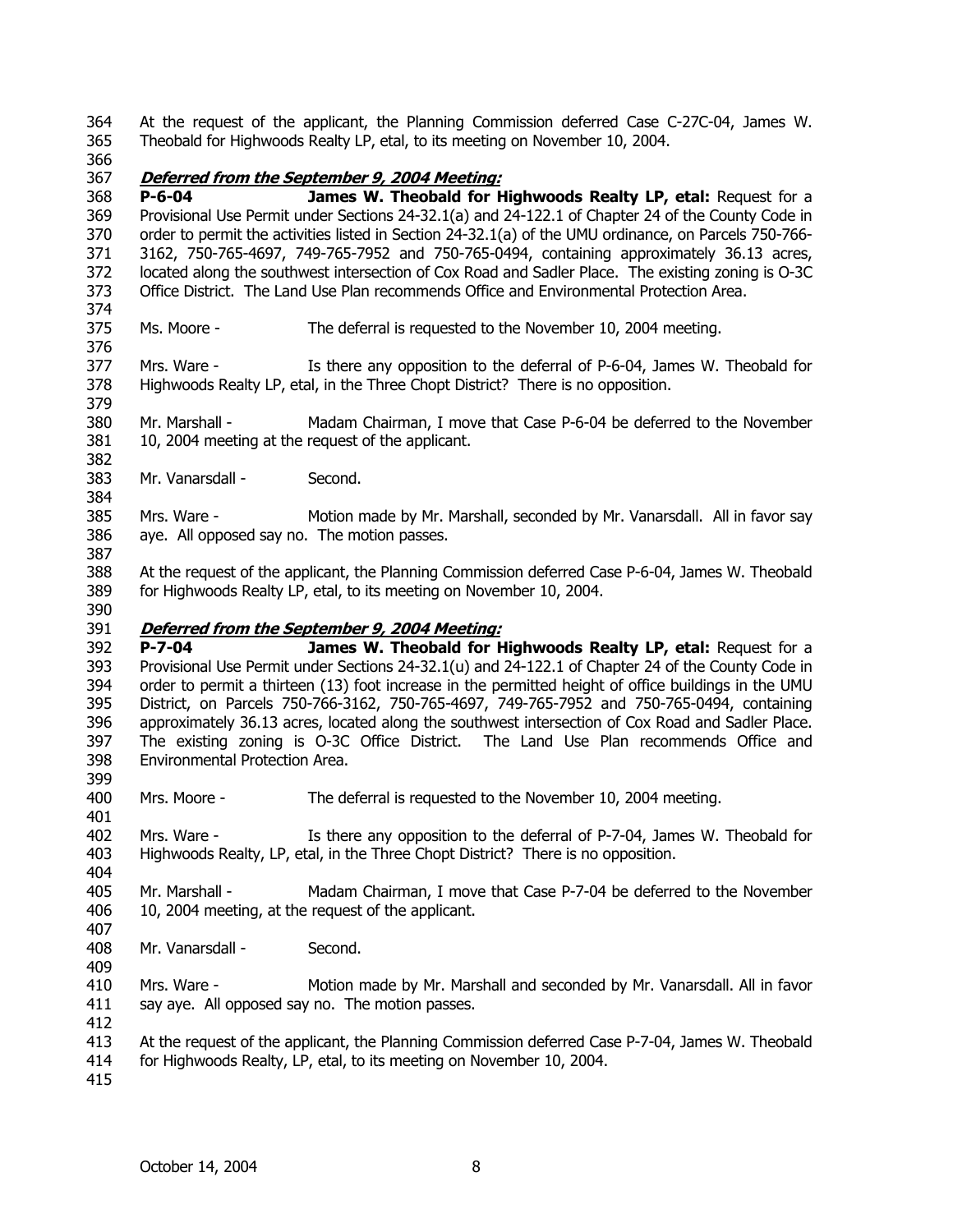416 Mrs. Moore - The last deferral request for your 7:00 p.m. agenda is on page 5 of your agenda.

417 418

426

429

437

443

451

457

### 419 **Deferred from the September 9, 2004 Meeting:**

420 421 422 423 424 425 **C-44C-04 Andrew Condlin for David E. Cottrell:** Request to amend proffered conditions accepted with Rezoning Case C-39C-95, on part of Parcel 740-765-2150, containing 1.4019 acres, located on the east line of Pouncey Tract Road, approximately 350 feet south of Twin Hickory Lake Drive. The amendment is related to use restrictions and hours of operation and would permit a car wash. The existing zoning is B-3C Business District (Conditional). The Land Use Plan recommends Commercial Concentration, Office and Environmental Protection Area.

- 427 428 Mrs. Moore - The deferral is requested to the November 10, 2004 Planning Commission meeting.
- 430 431 432 Mrs. Ware - Is there any opposition to the deferral of Case C-44C-04, Andrew Condlin for David E. Cottrell? No opposition.

433 434 435 Mr. Marshall - Madam Chairman, I move that Case C-44C-04 be deferred to the November 10, 2004 meeting at the request of the applicant.

- 436 Mr. Vanarsdall - Second.
- 438 439 440 Mrs. Ware - Motion made by Mr. Marshall and seconded by Mr. Vanarsdall. All in favor say aye. All opposed say no. The motion passes.
- 441 442 At the request of the applicant, the Planning Commission deferred C-44C-04, Andrew Condlin for David E. Cottrell, to its meeting on November 10, 2004.
- 444 445 446 447 448 Mr. Silber - Because of the length of the agenda this evening, the agenda is divided into two parts. We have the 7:00 portion of the agenda and an 8:00 p.m. portion, so there are other items up for deferral on the 8:00 portion of the agenda, but we will have to wait until 8:00 to defer those.
- 449 450 Mr. Vanarsdall - Mr. Secretary, can't we just read them off and not take any action on them until the people are waiting?
- 452 453 454 Mr. Silber - We could do that, Mr. Vanarsdall, but they have been notified they are on the 8:00 portion of the agenda, so more than likely they are not here, but if you'd like me to read them off, I'd be happy to do that.
- 455 456 Mr. Vanarsdall - OK.
- 458 459 460 461 462 463 464 465 Mr. Silber - Whatever your pleasure. Next on the agenda would be the items on the Expedited Agenda. The Expedited Agenda is a consent agenda. These items have all of the issues resolved to staff's satisfaction and the Planning Commission member from the district is satisfied with the request. There is no known opposition to the request, so it is put on an Expedited Agenda. An Expedited Agenda means it would not have a full hearing. If there is opposition to these items on the Expedited Agenda, they would be pulled off and heard in the order they are found on the agenda. I believe there are two items on the 7:00 portion that are considered to be requested for Expedited consideration.
- 466

467 Ms. Moore - Thank you, Mr. Secretary. The first is on Page 4 of your agenda.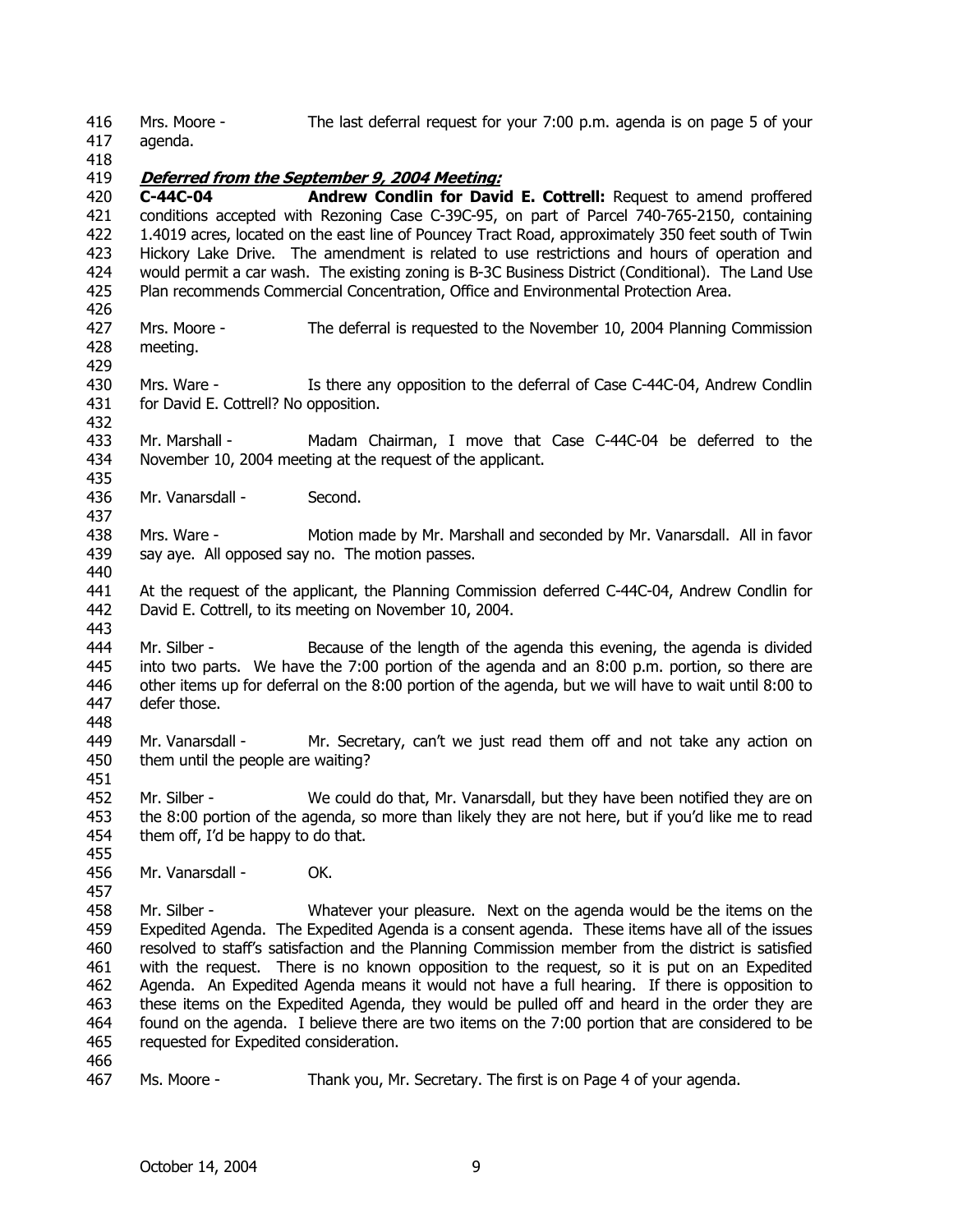468

### 469 **Deferred from the August 12, 2004 Meeting:**

470 471 472 473 474 475 476 477 **C-16C-04 Garth Brandaw for Colson & Colson Construction Co.:** Request to conditionally rezone from A-1 Agricultural District and R-6C General Residence District (Conditional) to R-6C General Residence District (Conditional), Parcels 749-755-4576, 749-755-9136 and 749- 755-8188, containing approximately 10.80 aces, located on the north line of Three Chopt Road and the southwest corner of the I-64/Gaskins Road Interchange, approximately 500 feet west of Gaskins Road. The applicant proposes a retirement residence for seniors with associated uses. The R-6 District allows a density up to 19.80 units per acre. The Land Use Plan recommends Office and Environmental Protection Area.

478

485

487

490

- 479 480 481 482 Mrs. Ware - Is there any opposition to hearing Case C-16C-04, Garth Brandaw for Colson & Colson Construction Company, in the Three Chopt District, on the Expedited Agenda? There is no opposition.
- 483 484 Mr. Marshall - Madam Chairman, I move that we recommend approval to the Board of Supervisors Case C-16C-04.
- 486 Mr. Vanarsdall - Second.

488 489 Mrs. Ware - Motion made by Mr. Marshall and seconded by Mr. Vanarsdall. All in favor say aye. All opposed say no. The motion passes.

491 **REASON:** Acting on a motion by Mr. Marshall, seconded by Mr. Vanarsdall, the Planning Commission voted 5-0 (one abstention) to recommend that the Board of Supervisors **grant** the request because it would provide for appropriate development on a site with topographic and access constraints. The request is reasonable in light of the adjacent multi-family zoning and assisted living developments in the area and the proffered conditions would provide for a higher quality of development than would otherwise be possible. 492 493 494 495 496 497

498 499 500 501 502 503 504 **C-51-04 Bonnie Beavers for HHHunt Corporation:** Request to rezone from R-5AC General Residence District (Conditional) and RTHC Residential Townhouse District (Conditional) to C-1 Conservation District, part of Parcels 747-771-2430 and 745-768-7376 containing 13.31 acres, located on along the north and south lines of Hickory Bend Drive, approximately 1,000 feet east of Twin Hickory Lake Drive. A conservation area and associated uses are proposed. The Land Use Plan recommends Environmental Protection Area, Rural Residential, and Suburban Residential 2, 2.4 to 3.4 units net density per acre.

506 507 508 Mrs. Ware - Is there any opposition to hearing C-51C-04, Bonnie Beavers for HHHunt Corporation on the Expedited Agenda in the Three Chopt District? There is no opposition.

509 510 Mr. Marshall - Madam Chairman, I move that we recommend approval to the Board of Supervisors Case C-51-04.

511 512

513

516

505

Mr. Vanarsdall - Second.

514 515 Mrs. Ware - Motion made by Mr. Marshall and seconded by Mr. Vanarsdall. All in favor say aye. All opposed say no. The motion passes:

517 **REASON:** Acting on a motion by Mr. Marshall, seconded by Mr. Vanarsdall, the Planning Commission voted 5-0 (one abstention) to recommend that the Board of Supervisors **grant** the request because it conforms with the Environmental Protection Area recommendation of the Land 518 519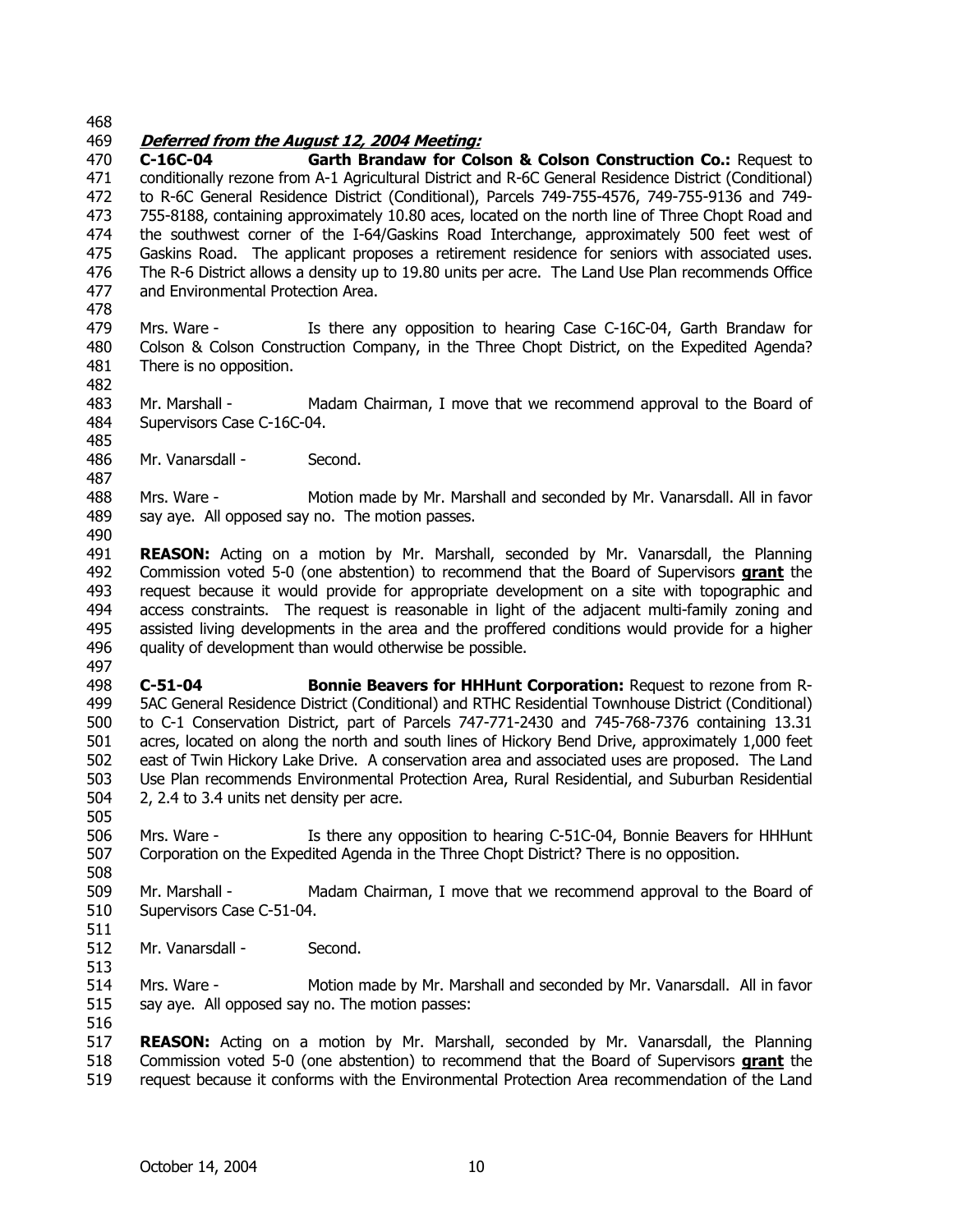520 521 Use Plan and with the objectives and intent of the County's Comprehensive Plan to protect environmentally sensitive land.

523 524 Ms. Moore - Thank you. That concludes our report for Expedited.

525 526 527 528 529 530 531 532 533 Mr. Silber - Thank you. Members of the Commission, it looks as though we have some students with us this evening that may be visiting the Planning Commission meeting, and I just wanted to let them know what is on tonight's agenda primarily are requests for rezoning of property. When property is up for rezoning, it goes through a two-step public hearing process, one before the Planning Commission who recommends or makes recommendation to the Board of Supervisors, so the hearing tonight is on rezoning and a recommendation to the Board of Supervisors, the Board would then act a month later on these requests and make the final decision. So, I thought I would just share that for the benefit of those that may be learning about the local government process.

534

522

535 536 537 538 539 540 541 542 543 544 545 Before we go on to the items on the agenda, I wanted to make one announcement if I could please. If we could have Mr. Tyson stand up, please. Lee Tyson has been recently promoted to fill Jean Moore's position as a County Planner III. Everyone, I believe knows, that Jean has been promoted to the Principal Planner position in Comprehensive Planning. We are short-staffed and we are glad to have Lee fill that position. Lee already works in the Planning Department, so he is moving from the Code Administration Division, where he has been for about a year and a half, to Comprehensive Planning. Lee came to the County with a fair amount of experience, 16 years of local government experience. It is hard to believe. He looks so young. He has worked with the Chesapeake Bay Local Assistance Board and he was a Planning Director in New Kent County. So, he also has his Master's degree in Planning and Urban Studies from VCU. So, I just wanted to inform the Commission that we have a new planner in Comp Planning.

- 547 All Commissioners - Congratulations!
- 548

546

549 550 Mr. Silber - Thanks. The first item on the agenda tonight is a Plan of Development. This was deferred from the Planning Commission's September 22, 2004 hearing.

551

#### 552 553 **PLAN OF DEVELOPMENT (Deferred from the September 22, 2004, Meeting)**

POD-70-04 SunTrust Bank – Glen Lea Branch –Mechanicsville Turnpike **Resource International, Ltd. for SunTrust Real Estate Corporation:** Request for approval of a plan of development, as required by Chapter 24, Section 24-106 of the Henrico County Code, to construct a new entrance and revised parking for an existing bank. The 0.276-acre site is located at the southwest corner of the intersection of Rescue Avenue and Mechanicsville Turnpike (U.S. Route 360) on parcel 802-735- 7608. The zoning is B-1, Business District. County water and sewer. **(Fairfield)** 

554

555 As the Commission may recall, this was heard in September for decision only this evening.

556

557 558 559 Mrs. Ware - Is there any opposition to POD-70-04, SunTrust Bank in the Fairfield District? There is no opposition. Good evening, Mr. Cooper.

560 561 562 Mr. Cooper - Good evening, Madam Chairman and members of the Commission. This plan, as Mr. Secretary informed you, is for a revised parking lot and a new entrance for an existing SunTrust Bank location. The bank will remain vacant and will only offer drive-up ATM service. The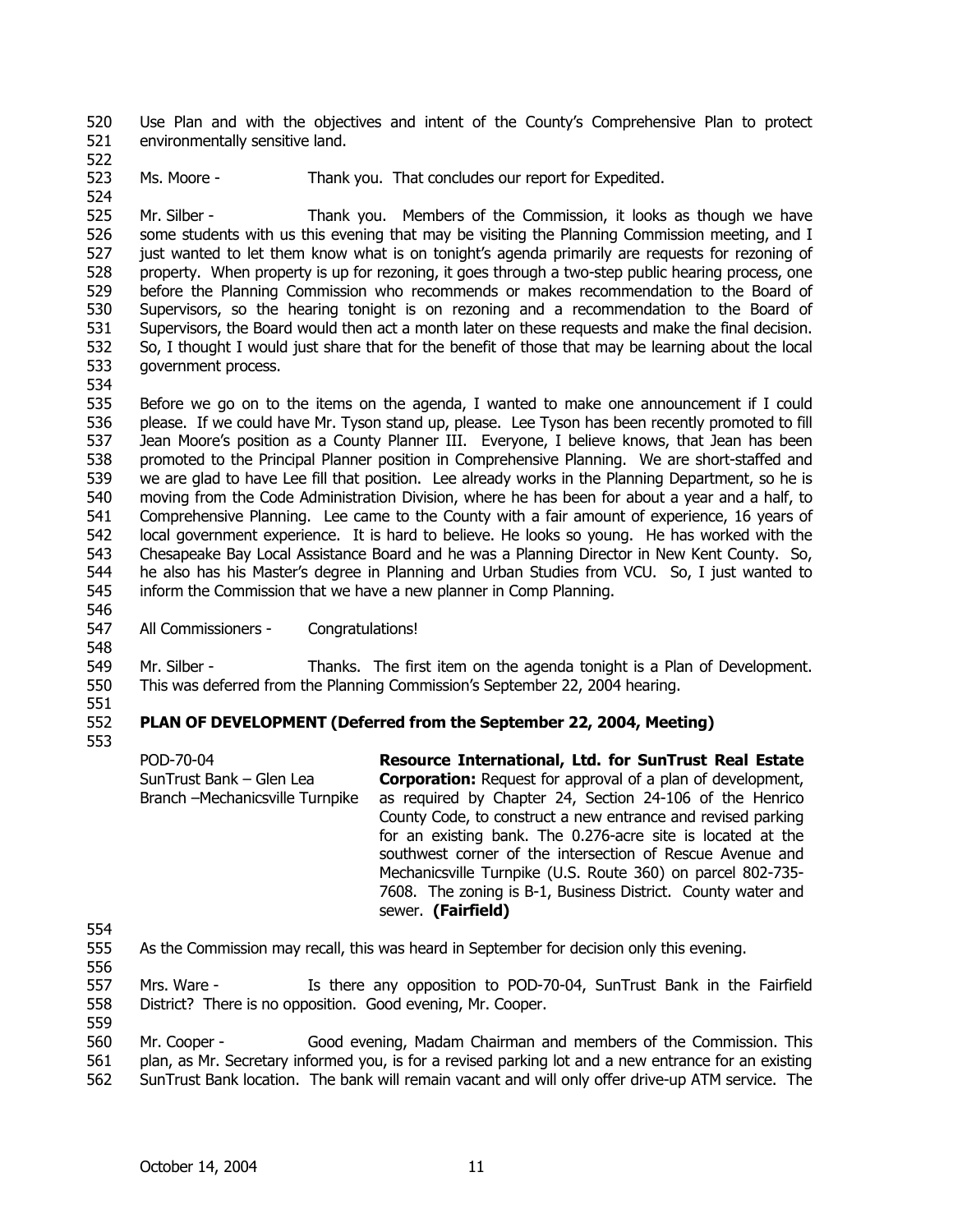563 564 565 566 567 568 569 570 571 572 original entrance to the bank was eliminated due to the recent plan of development for the Dunn Building located immediately to the south of this property. As you will recall, this plan was deferred at the September 22 hearing to allow the applicant time to work with the Dunn family regarding potential shared entrance. At this time, it has been agreed upon by both the Dunn family and SunTrust Bank that maintaining separate entrances is in the best interest of both parties. So, while staff maintains a shared entrance would provide the best layout, the plan as proposed with separate entrances is acceptable for all reviewing agencies. Therefore, staff can recommend approval and, again, as Mr. Secretary informed you, it is my recollection that this evening's plan is for decision only. However, the applicant's representative is here to answer any questions you might have, and I will be happy to answer any questions as well.

573 574

575

577

579

581

588

590

593

597

Mr. Marshall - No peace in the valley, huh?

576 Mrs. Ware - Are there any questions for Mr. Cooper from the Commission?

578 Mr. Archer - I have none, Madam Chairman.

580 Mrs. Ware - **OK. Mr. Archer.** 

582 583 584 585 586 587 Mr. Archer - OK, well since the last meeting I have been privy to a copy of a letter sent to Mr. Martin, who represented the Dunn Family Partnership for Mr. Daniel Simon and they indicated that they have agreed to how the driveway should be cut, so since we are here for decision only, I move that POD-70-04, SunTrust Bank, Glen Lea Branch, Mechanicsville Turnpike, be approved, subject to the annotations on the plan, the standard conditions for developments of this type, and the additional conditions Nos. 23 through 33.

589 Mr. Vanarsdall - Second.

591 592 Mrs. Ware - Motion made by Mr. Archer and seconded by Mr. Vanarsdall. All in favor say aye. All opposed say no. The motion passes.

594 595 596 The Planning Commission approved POD-70-04, SunTrust Bank – Glen Lea Branch – Mechanicsville Turnpike, subject to the annotations on the plans, the standard conditions for developments of this type, and the additional conditions Nos. 23 through 33 shown below:

- 598 599 600 601 602 23. The easements for drainage and utilities as shown on approved plans shall be granted to the County in a form acceptable to the County Attorney prior to any occupancy permits being issued. The easement plats and any other required information shall be submitted to the County Real Property Agent at least sixty (60) days prior to requesting occupancy permits.
- 603 604 24. The entrances and drainage facilities on U. S. Route 360 shall be approved by the Virginia Department of Transportation and the County.
- 605 606 607 25. A notice of completion form, certifying that the requirements of the Virginia Department of Transportation entrances permit have been completed, shall be submitted to the Department of Planning prior to any occupancy permits being issued.
- 608 609 26. The developer shall provide fire hydrants as required by the Department of Public Utilities and Division of Fire.
- 610 611 27. Any necessary off-site drainage and/or water and sewer easements must be obtained in a form acceptable to the County Attorney prior to final approval of the construction plans.
- 612 613 614 28. Deviations from County standards for pavement, curb or curb and gutter design shall be approved by the County Engineer prior to final approval of the construction plans by the Department of Public Works.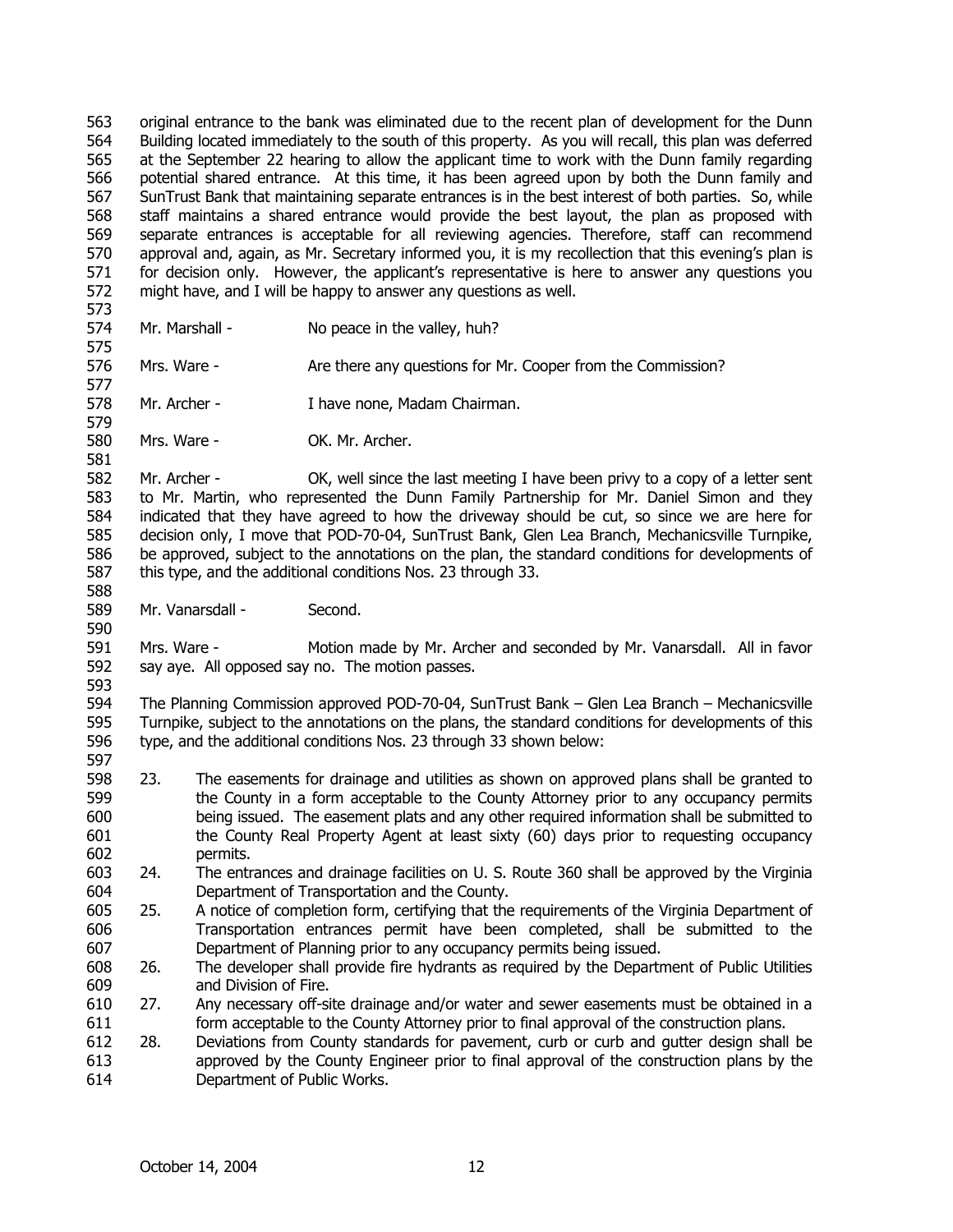- 615 616 617 29. In the event of any traffic backup which blocks the public right-of-way as a result of congestion caused by the drive-up teller facilities, the owner/occupant shall close the driveup teller facilities until a solution can be designed to prevent traffic backup.
- 618 619 620 30. Insurance Services Office (ISO) calculations must be included with the plans and contracts and must be approved by the Department of Public Utilities prior to the issuance of a building permit.
- 621 622 623 31. Approval of the construction plans by the Department of Public Works does not establish the curb and gutter elevations along the Henrico County maintained right-of-way. The elevations will be set by Henrico County.
- 624 625 626 627 32. Approval of the construction plans by the Department of Public Works does not establish the curb and gutter elevations along the Virginia Department of Transportation maintained right-of-way. The elevations will be set by the contractor and approved by the Virginia Department of Transportation.
- 628 629 630 631 632 33. The location of all existing and proposed utility and mechanical equipment (including HVAC units, electric meters, junction and accessory boxes, transformers, and generators) shall be identified on the landscape plans. All equipment shall be screened by such measures as determined appropriate by the Director of Planning or the Planning Commission at the time of plan approval**.**
- 634 Mr. Vanarsdall - Mr. Silber, you never said what school that was.
- 636 Mr. Silber - I don't know what school they are from. What school are you from?
- 637 638
- 639 Students in the Audience - Freeman.
- 640

633

635

- 641 Mr. Vanarsdall - I figured you all were from Freeman. You look like Freeman.
- 642 643 **Deferred from the July 15, 2004 Meeting:**

644 645 646 647 648 649 650 651 652 **C-18C-03 Commonwealth Foundation For Cancer Research:** Request to conditionally rezone from A-1 Agricultural District, O-2C Office District (Conditional), B-2C Business District (Conditional), and B-3 Business District to B-2C Business District (Conditional), Parcels 741-761- 2931, 741-761-3418, 741-761-8532, 741-761-8112, 741-761-4704, 741-760-5792, 741-761-4645 and part of Parcels 741-760-6979, 742-760-1598, 741-759-0697 and 741-760-8628, containing approximately 14.23 acres, located south of West Broad Street at Three Chopt Lane. A retail use is proposed. The use will be controlled by zoning ordinance regulations and proffered conditions. The Land Use Plan recommends Office and Commercial Concentration. The site is in the West Broad Street Overlay District.

653

- 654 655 Mrs. Ware - Is there any opposition to Case C-18C-03, Commonwealth Foundation for Cancer Research in the Three Chopt District? No opposition. Good evening, Mr. Gidley.
- 657 658 659 660 661 662 663 664 665 666 Mr. Gidley - Thank you, Mr. Chairperson and members of the Planning Commission. This is a request to rezone 14.23 acres for retail development along the southern side of West Broad Street just east of John Rolfe Parkway. The Englewood rezoning case, C-70C-03, has been recently approved for 117 acres to the east of this property. Staff's primary concern with this case has been to ensure not only a quality development, but also one that blends well architecturally and functionally with the adjacent Englewood development. The applicant had submitted revised proffers dated October 14, 2004. Therefore, the time limits would need to be waived. The new proffers address all of staff's concerns. The aspects of these proffers include a provision that no single-user exceed 25,000 sq. ft. in size, a requirement that buildings on Parcel A along West Broad Street have an architectural style and design element similar to those proffered with the adjacent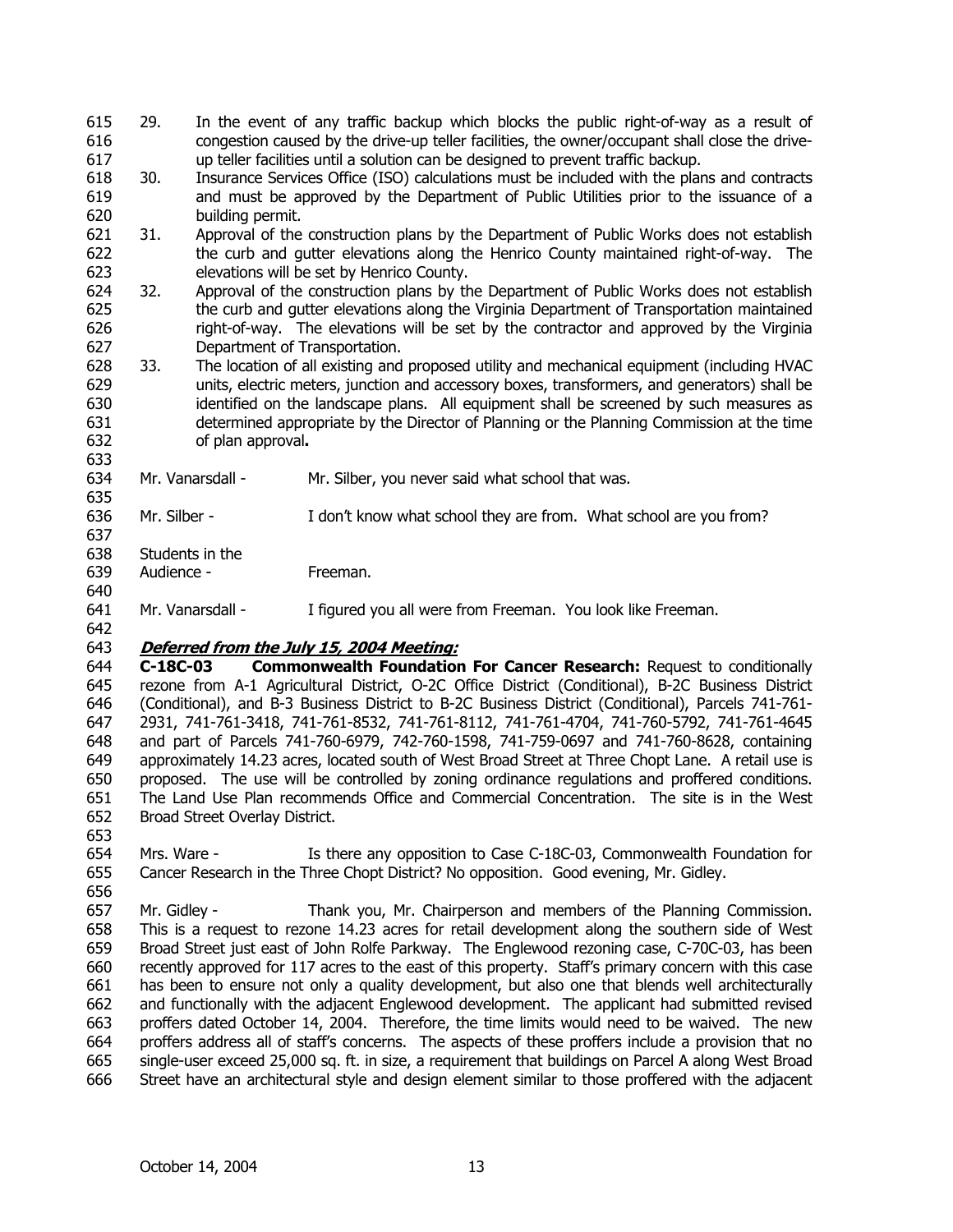667 668 669 670 671 Englewood case, a requirement that buildings on the main site contain at least 35% brick and the requirement that the pedestrian and vehicle circulation be coordinated with the adjacent Englewood development. With the submission of these proffers, the applicant has addressed the concerns raised in the staff report. Therefore, staff is able to recommend approval of this request. This concludes my presentation. I would be happy to answer any questions you may have.

673 674 675 Mrs. Ware - Thank you, Mr. Gidley. Are there any questions for Mr. Gidley from the Commission? Thank you. Mr. Marshall.

676 677 678 Mr. Marshall - I first have to make a motion that we waive the time limits as to the submission of the proffers, so I do so.

679 Mr. Archer - Second.

672

680

683

681 682 Mrs. Ware - Motion made by Mr. Marshall and seconded by Mr. Archer. All in favor say aye. All opposed say no. The motion passes.

684 685 The Planning Commission approved waiving the time limits on the proffers for Case C-18C-03, Commonwealth Foundation For Cancer Research.

686 687 688 689 690 691 692 693 694 695 696 Mr. Marshall - Madam Chairman and members of the Commission, I inherited this case. As you can see, it is a year and a half old and it is probably the most complicated case that we will ever see. It involves some 11 different land owners, the swapping of land with the school system, the moving of ball fields, but in the end I think the neat thing about this case is that everything generated out of this is going to go to the Cancer Foundation, the Massey Cancer Center, which I think is a neat thing, especially in this day and time, with the values along Broad Street, that you will see something like this happen, and it was due to some landowners being willing to do that. Some donated property to help make this project happen. So, this case has extra reasons for being a good case, so I am going to recommend to the Board of Supervisors for approval Case C-18C-03.

697 Mr. Vanarsdall - Second.

698 699 700 Mrs. Ware - Motion made by Mr. Marshall and seconded by Mr. Vanarsdall. All in favor say aye. All opposed say no. The motion passes.

702 **REASON:** Acting on a motion by Mr. Marshall, seconded by Mr. Vanarsdall, the Planning Commission voted 5-0 (one abstention) to recommend that the Board of Supervisors **grant** the request because the proposed commercial development conforms with the recommendations of the Land Use Plan and West Broad Street Overlay District and will permit coordinated development both on the subject site and with the adjoining commercial/office development to the east. The proffers conditions will also provide appropriate quality assurance not otherwise available. 703 704 705 706 707 708

709 710 711 712 713 714 **C-50C-04 Neil P. Farmer:** Request to conditionally rezone from A-1 Agricultural District to RTHC Residential Townhouse District (Conditional), Parcels 747-774-5839 and 747-774- 6515, containing 5.00 acres, located on the northwest line of Twin Hickory Road approximately 270 feet southwest of Lemoore Drive. The applicant proffers to develop no more than thirty (30) units. The maximum density in the RTH District is nine (9) units per acre. The Land Use Plan recommends Urban Residential, 3.4 to 6.8 units net density per acre.

- 716 717 Mrs. Ware - Is there any opposition to C-50C-04, Neil P. Farmer in the Three Chopt District? No opposition. Mr. Gidley.
- 718

715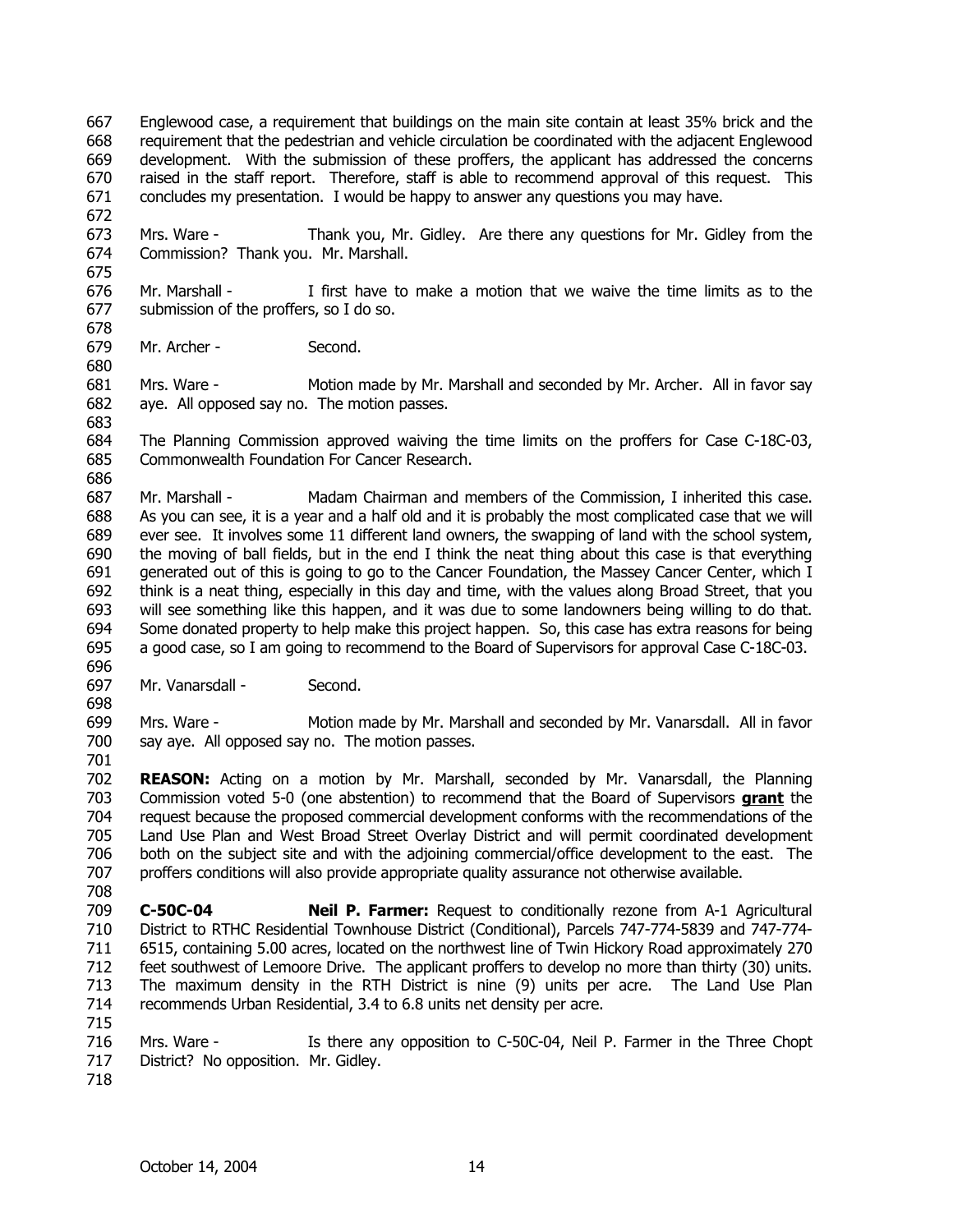719 720 721 722 723 724 725 726 727 728 729 730 731 732 733 734 735 736 737 738 739 740 741 742 743 744 745 746 747 748 749 750 751 752 753 754 755 756 757 758 759 760 761 762 763 764 765 766 767 768 769 770 Mr. Gidley - Thank you, Madam Chairman. This request would rezone five acres from A-1 to RTHC in order to build a townhouse community. The site is located off of Twin Hickory Road between the recently approved Ukrop's development and the Wyndham Forest Subdivision. The applicant has submitted revised proffers, dated October 14, 2004. Therefore, the time limits would need to be waived. The new proffers include and are not limited to the following: • A proffered site plan, which you see before you • A limit of 29 homes, which results in a density of 5.8 units per acre, within the recommended density, of 3.4 to 6.8 units per acre, albeit the high end • Front and side building walls would be constructed of brick with at least one window on each sidewall. This will help break up the monotony of a solid wall. • A minimum of 2,100 sq. ft. of finished floor area • A 25-foot buffer along the Wyndham Forest Subdivision • Submittal of the landscape plan that includes landscaping of parking areas and in the front of these buildings • A 35-foot transitional buffer along Twin Hickory Road • Sidewalks within the development and along Twin Hickory Road • Sound suppression equivalent to a sound suppression factor of 54 between units • And at least a one-car garage on each unit. Since the proffers submitted with this case contains several positive features, along with protection for the neighboring community, staff can recommend approval of this request. This concludes my presentation and I would be happy to answer any questions you may have. Mrs. Ware - Are there any questions for Mr. Gidley from the Commission? I have one, which is the sidewalk. Does that also give access to the shopping center, Mr. Gidley? Mr. Gidley - Yes, ma'am, the sidewalk on Twin Hickory would connect to the sidewalk that was approved for the recent Ukrop's Shopping Center. Mrs. Ware - Did the applicant address any of the multi-family guideline issues that were outlined in the staff report? Mr. Gidley - Yes, ma'am. Amongst those, you may note the landscaping plan that is going to be submitted and includes landscaping in front of the units and also within the parking lot. He indicted there would be no dumpster, so comments with regard to the material for screening a dumpster is not relevant in this case. Mrs. Ware - **OK.** The recreation proffer was deleted. Mr. Gidley - The actually proffered that there would be no recreation area and, obviously, if in the future somebody chose to have recreational facilities, of course, we would not want them to come back and amend proffers just to have a recreation facility. But he has not actually proactively offered a recreation area, no ma'am. Mrs. Ware - All right. I am just going over this. OK, thank you. That is all of the questions I have. Mr. Archer - Mr. Gidley, the staff report indicated something that had to do with directional lighting. Has that issue been resolved? It is on page 6 of the staff report, the type of light speaks to what the Division of Police requires and is one that puts the light down on the ground rather than horizontal up in the air. Is that the light fixture that puts the light everywhere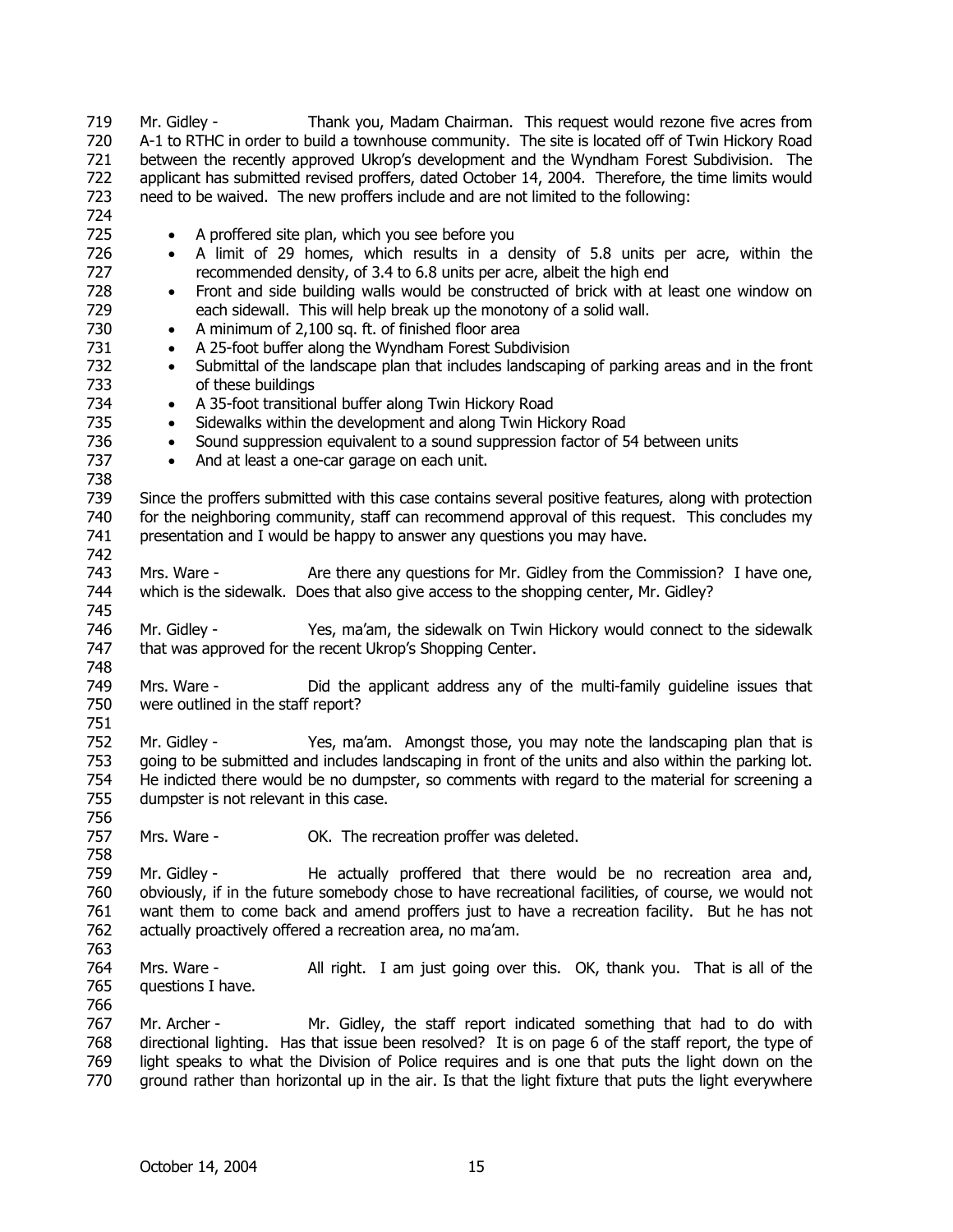771 772 773 774 775 but where you want it, which is on the ground? Decorative fixtures are installed. They should have the bulb and top casing of the lighting directed toward the ground. This is to avoid glare because you don't have to see the bulb, and I notice that the proffers, at least this set of proffers, mentions street lighting, but it does not indicate that particular discussion from the Police Department.

776 777 778 779 780 Mr. Gidley - The comments that you read as you stated did come from the Police Planner and most of the comments that have been made recently by the Police Planner, which have been rather in depth, are pretty much determined that they would be handled at the POD phase.

781 Mr. Archer - OK.

783 784 785 Mr. Jernigan - Mr. Gidley, where it shows one window at the end of each unit, is this just a standard window or is it going to be a bay window or just a regular double-hung window?

786 787 788 789 790 Mr. Gidley - That wasn't specified. We requested it so you don't have a situation where you just have a solid wall with no break whatsoever in it, and so I believe the multi-family guidelines actually encourage some sort of break there, either a design feature or a window to break up the monotony, so the applicant did proffer a window at a minimum.

791 792 Mrs. Ware - There was a comment in the staff report concerning impervious cover, do you know how that ended up?

794 795 796 797 Mr. Gidley - The applicant is not proffering impervious cover. He is fairly confident that he can meet 40%. He may address that himself in a moment. There was some fear that it might go up to say 41% or so, and he didn't really want to lock himself into it, but right now he appears to be fairly confident he can meet that.

798

808

793

782

799 800 Mrs. Ware - OK. I will ask him. Thank you. Any more questions for Mr. Gidley? Thank you. Can we hear from the applicant?

801 802 803 804 805 806 807 Mr. Neil Farmer - The Members of the Planning Commission, my name is Neil Farmer. I would like to reserve some time at the end for any questions or rebuttal. That is the impervious area. I am not an engineer, but right now we are at 40 to 41% without all the actual detailed calculations of getting an actual survey, so my engineer said we should be OK on that, but we recently added the sidewalks up front and the sidewalks and everything, but we should be OK on that.

809 810 811 812 813 814 815 816 817 818 819 820 821 822 I am here before you requesting to rezone the Parker's property from A-1 to RTHC, Residential Townhouses. This site is adjacent to the recently rezoned Ukrop's site. The 2010 Land Use Plan recommends this area for urban residential and the Planning staff report states this request is consistent with this designation. I proffered to only have 29 town homes, which would be a density of 5.8 units per acre. Additionally, I proffered all brick construction of the front and the sides of the units, a minimum of 2100 square feet with at least a one-car garage, 35-foot transitional buffer along Twin Hickory with sidewalks and a 25-foot landscape buffer adjacent to the Wyndham Forest neighborhood. As a result, this will be a high-end quality townhouse project, which will serve as an effective transitional use. Mr. Marshall and members of the Planning staff, I did want you to know I met with some of the neighbors out in the hall that were not at the neighborhood meeting we had Sunday night, and they had some concerns that they did not address and I told them these were in my opinion mostly POD issues. They wanted to see basically what the elevation looks like of the rear of the townhouses that were backing up to them, and that was something that I really had never had anybody ask me for the rear elevations. I could show them what some of the proposed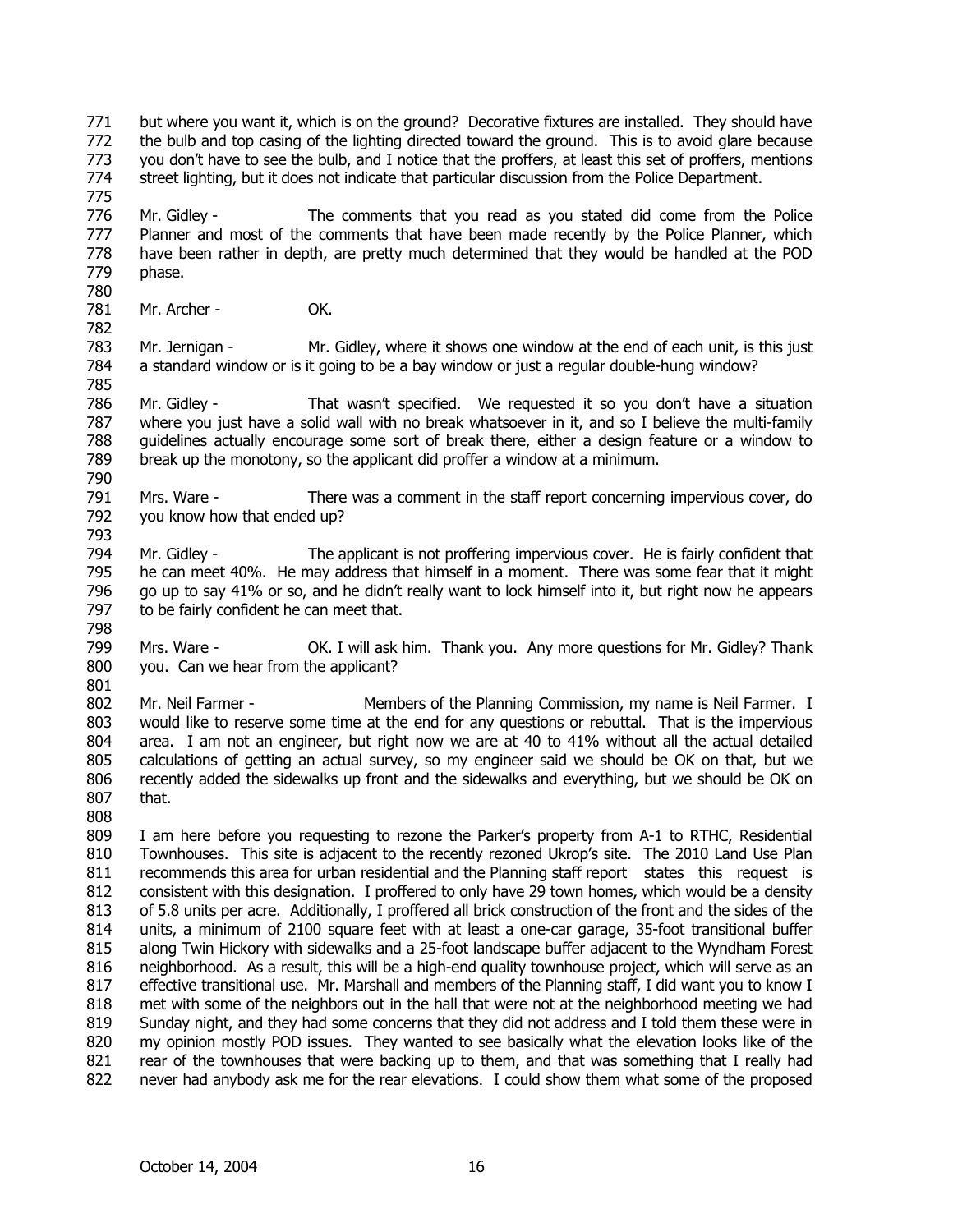823 824 825 826 827 front elevations looked like, and so I told them that I would get with them tomorrow or whenever before the Board of Supervisors meeting and show them what the rear elevations look like. Anyway, I told them they had a chance at the Board of Supervisors and then again at the POD hearing, which was open to the public, also. Does anybody have any other questions?

828 Mrs. Ware - So you will have some elevations between now and the Board?

830 Mr. Farmer - Yes, I will.

829

831

842

845

832 833 Mrs. Ware - OK. Any more questions for Mr. Farmer? Thank you, sir. Mr. Marshall.

834 835 836 837 838 839 840 Mr. Marshall - Madam Chairman, this is adjacent to the Ukrop's Shopping Center that we approved, so it is a buffer and a good transition for the neighbors in the Wyndham Forest Subdivision who were most affected by this, and from the meeting that was held Sunday night, the neighbors, as you see, with no opposition here. For the most part, they favored this type of development to buffer them from the Ukrop's Shopping Center. So, with that I am going to recommend approval of Case C-50C-04.

841 Mr. Vanarsdall - Second.

843 844 Mrs. Ware - Motion made by Mr. Marshall and seconded by Mr. Vanarsdall. All in favor say aye. All opposed say no. The motion passes.

846 847 848 849 850 851 852 853 854 855 856 857 858 859 860 861 862 863 864 865 866 867 868 869 870 Mr. Waldenmaier - I am Eric Waldenmaier, one of the neighbors to the Parker property. As a matter of fact, my address is 1149 Maple Hill Place Place. I have spoken to virtually all of the neighbors along Maplewood Place and Lamoore Drive about this proposed townhouse unit. Unfortunately, I think our homeowner's association is not as well equipped as they could be in notifying neighbors as to what is happening and when things will happen. Unfortunately, my neighbors and I – several of us were not able to attend the meeting, so we do not have a very clear picture as to what this whole development is going to look like. I understand in talking to Mr. Farmer that tonight we are here to decide what is the best use of this land, but I am also trying to figure out the best use for who. (Unintelligible) have been wonderful neighbors and they have been very gracious to myself and my family and my children and I am sure all of my neighbors. I want the best for them. But I don't want it at the expense of my value of my property and my neighbors. So, I think that although I don't want to stand here and say I don't want townhouses, ideally, I think the best use, in my opinion, would be single-family homes. Certainly there are greater minds out there than mine that have come up with some conclusion here, but it certainly is not something that I believe is in the best interests of the immediate neighbors to the Wyndham Forest community. I think that with a better understanding of exactly what is going on back there and what is going to happen back there, I think that we may have some form of agreement. I think we may be able to get together with Mr. Farmer and come up with something that may be agreeable to all. I can't speak for everybody in the neighborhood, although again I do have signatures that give me some authority to discuss this with you. Primarily, it is in the authority to say, "We don't want it." I don't think that that is going to serve everybody here tonight most efficiently, but certainly in the absence of knowing anything else, in the absence of moving forward and understanding exactly what is going to happen here, I think we want to say we don't want it now, and we are primarily looking at a single-family development compared to what we are looking at currently.

871

872 873 874 Mr. Silber - Let me, maybe, voice some information for you. At this point, the Planning Commission has just heard this case. Perhaps we didn't notice your hand go up when there was a question as to whether there was opposition.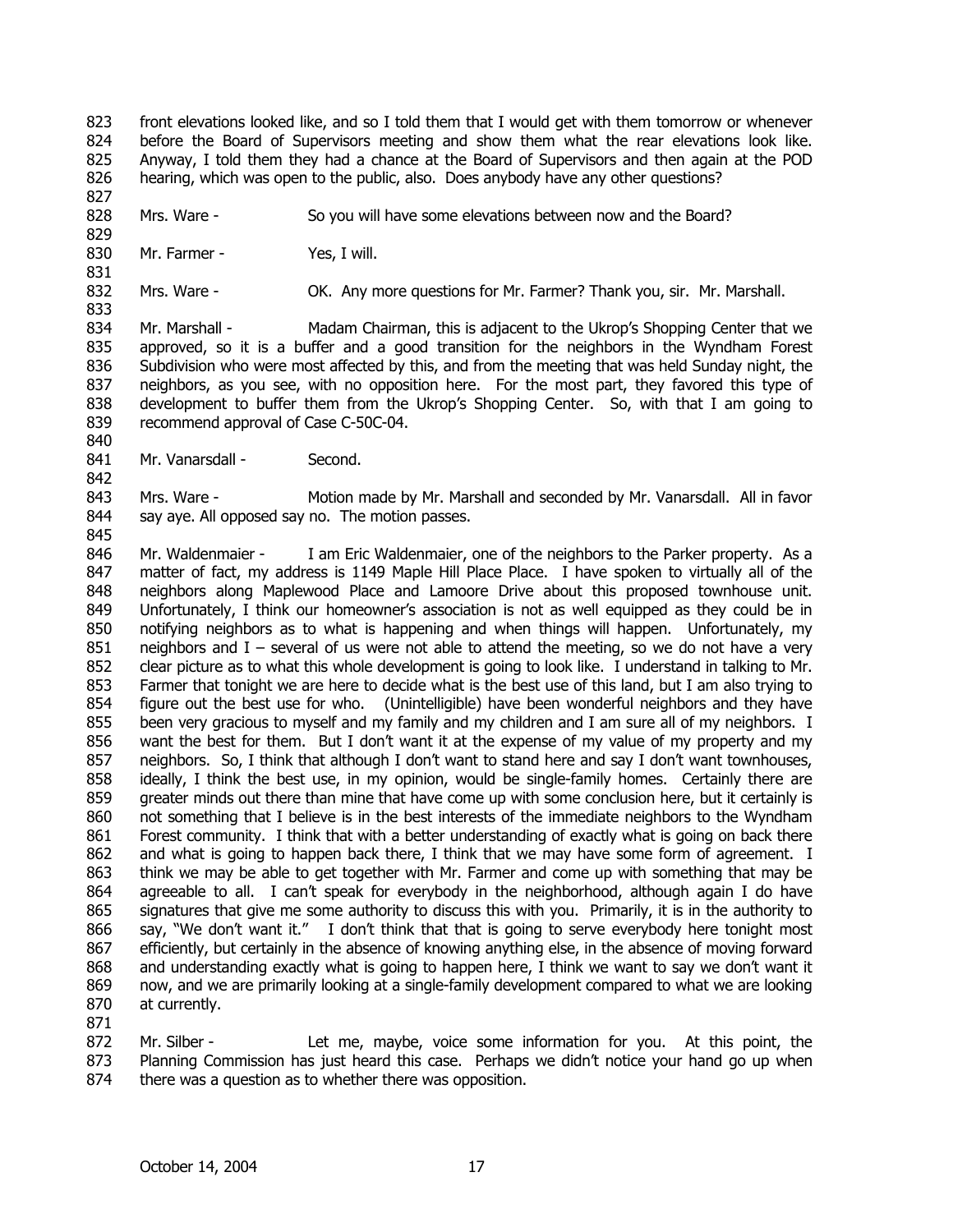876 877 Mr. Waldenmaier - I didn't know the protocol and I didn't notice that anybody asked that. I did not hear that question at all.

879 880 881 882 883 884 885 886 887 888 889 890 891 892 893 894 895 Mr. Silber - Let me explain where we are and what the process is. What is before the Planning Commission tonight is a request to rezone this property? They will consider the request to rezone this and a recommendation will be made to the Board of Supervisors. Another similar public hearing will be held by the Board of Supervisors and they will make the final decision. If the Planning Commission sends this on to the Board tonight, that meeting will be the second Tuesday in November, and I would encourage you to participate in that process. If the property is rezoned for townhouses, which, by the way, the County has an adopted Land Use Plan and the Land Use Plan does recommend what is called urban residential, which allows densities of about 3.4 up to 6.8 units per acre, so this complies with the County's adopted Land Use Plan. If this rezoning is approved, then they are authorized to develop this property in accordance with the zoning that is approved, but they have to submit plans that then will come back to this Planning Commission. It is called a plan of development, for which you all can participate in that process again but keep in mind, once it is zoned, then they have the right to do townhouses. At that point, you are working on the details of what the buildings look like and how the site lays out. At this point in time, the Commission made a motion to act on this request. I believe it was seconded and it was approved, I believe.

896 897 898 899 900 901 902 903 904 Mr. Waldenmaier - Before it was approved, I did make a motion. Excuse me and forgive me, because I don't know the protocol and I apologize if anybody is offended in any way with my processes. My concern is if you make the recommendation and this does become town homes, and at that point the development can begin. And you have the POD or whatever it is, which Mr. Farmer did explain to us outside, and again I appreciate Mr. Farmer taking the time tonight to even discuss it before we came in here. I think that once it is already approved, it seems like the cart is before the horse. And it seems like you are saying, yes, we are going to approve this, and you can go ahead and develop it, and if the neighbors don't like what you are doing, we've got no recourse.

905 906 Mrs. Ware - At this point it is a recommendation to the Board of Supervisors. The Board of Supervisors has the final approval on the rezoning case.

907

913

915

875

878

908 909 Mr. Waldenmaier - OK, but again, how often do you make the recommendation to the Board of Supervisors and the Board of Supervisors decides not to do that?

910 911 912 Mrs. Ware - I don't know. Mr. Marshall, you said that there was a meeting concerning this case.

914 Mr. Marshall - Mr. Farmer can speak to that.

916 917 918 919 920 921 922 923 924 925 926 Mr. Waldenmaier - That is right. There was a meeting. It wasn't this past Sunday, it was the Sunday before. It was this past Sunday night. Again, the notification that came out to us was not very clear and concise and although we were aware that there was a meeting, unfortunately, I know for myself and another fellow neighbor, we thought the meeting was on Monday evening. So, be that as it may, I don't want my voice not to be heard simply because we were absent at the meeting. You know, as much as the people that were there, I had spoken to people who were at the meeting and, as a matter of fact, I've got a signature of one of them who probably didn't have opposition because he didn't know that he really could, or thought that anybody else thought like he did. Unfortunately, we have not had the opportunity to have in our community the ability to sit down together amongst ourselves and know what is really best for our community, and what is best for us. Now, you are saying that the best use is some sort of urban development that allows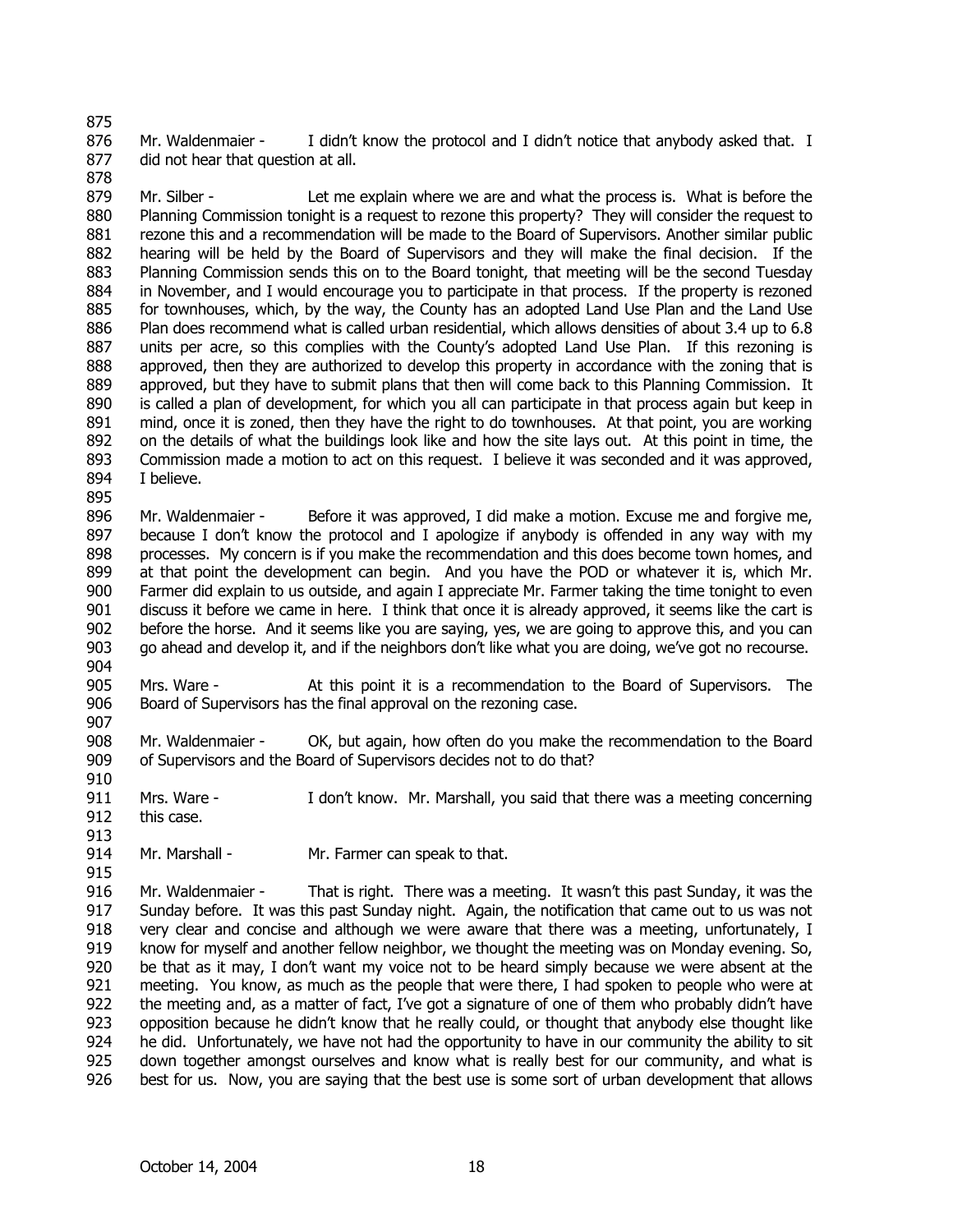927 928 929 930 931 932 933 934 935 936 937 938 939 940 941 942 943 944 945 946 947 948 949 950 951 952 953 954 955 956 957 958 959 960 961 962 963 964 965 966 967 968 969 970 971 972 973 974 975 976 977 978 for this. I don't know really who made that decision and again, I wasn't asked about that, and perhaps I don't have the right to know that. Mr. Marshall - It is in the County Comprehensive Land Use Plan that was adopted some time ago. Mr. Waldenmaier - Again, I am not sure that I had any say in that matter either. Perhaps there was. I don't know. Mrs. Ware - Evidently there is some confusion out there as to this case, Mr. Marshall. What can we do now? Mr. Silber - I think the Commission has the ability to move forward. They could reconsider the motion they made a few minutes ago if they want to hear this case, and reconsider. Mr. Marshall - Mr. Farmer. You said you spoke to some individuals in the hall and he was one of them. It sounds like they would be more comfortable with you addressing their concerns before we make a recommendation, rather than waiting for the Board of Supervisors to make a decision. So, are you comfortable with asking for a deferral if we reconsider the motion that we just made, to allow you to meet with this gentleman and the other individuals that were not present evidently at the meeting? Mr. Farmer - Yes. That is fine. I don't want to put you all in any awkward situation. I am agreeable to that and I have told them I would be glad to meet with them. We have just got a few things to work out. I told them I am sorry they were not there. I was there at the invitation of the Wyndham Forest Homeowners Association and it was a letter set up a long time in advance, and obviously everybody didn't come, didn't get notice, and we never get 100% participation, but the people that I met with were in support of the case and the few people that were not are here tonight. So I will be glad to do it later. Mrs. Ware - Thank you, Mr. Farmer. At this point we need a motion. Mr. Marshall - I make a motion that we reconsider the previous motion to recommend approval for C-50C-04. Mr. Vanarsdall - Second. Mrs. Ware - Motion made by Mr. Marshall and seconded by Mr. Vanarsdall. All in favor say aye. All opposed say no. That motion passes. The Planning Commission voted to reconsider their previous motion on Case C-50C-04. Mr. Marshall - Madam Chairman, I move that we defer Case C-50C-04 to the November 10, 2004 meeting at the request of the applicant. Mr. Vanarsdall - Second. Mrs. Ware - Motion made by Mr. Marshall, seconded by Mr. Vanarsdall. All in favor say aye. All opposed say no. The motion passes. At the request of the applicant, the Planning Commission deferred Case C-50C-04, Neil P. Farmer, to its meeting on November 10, 2004.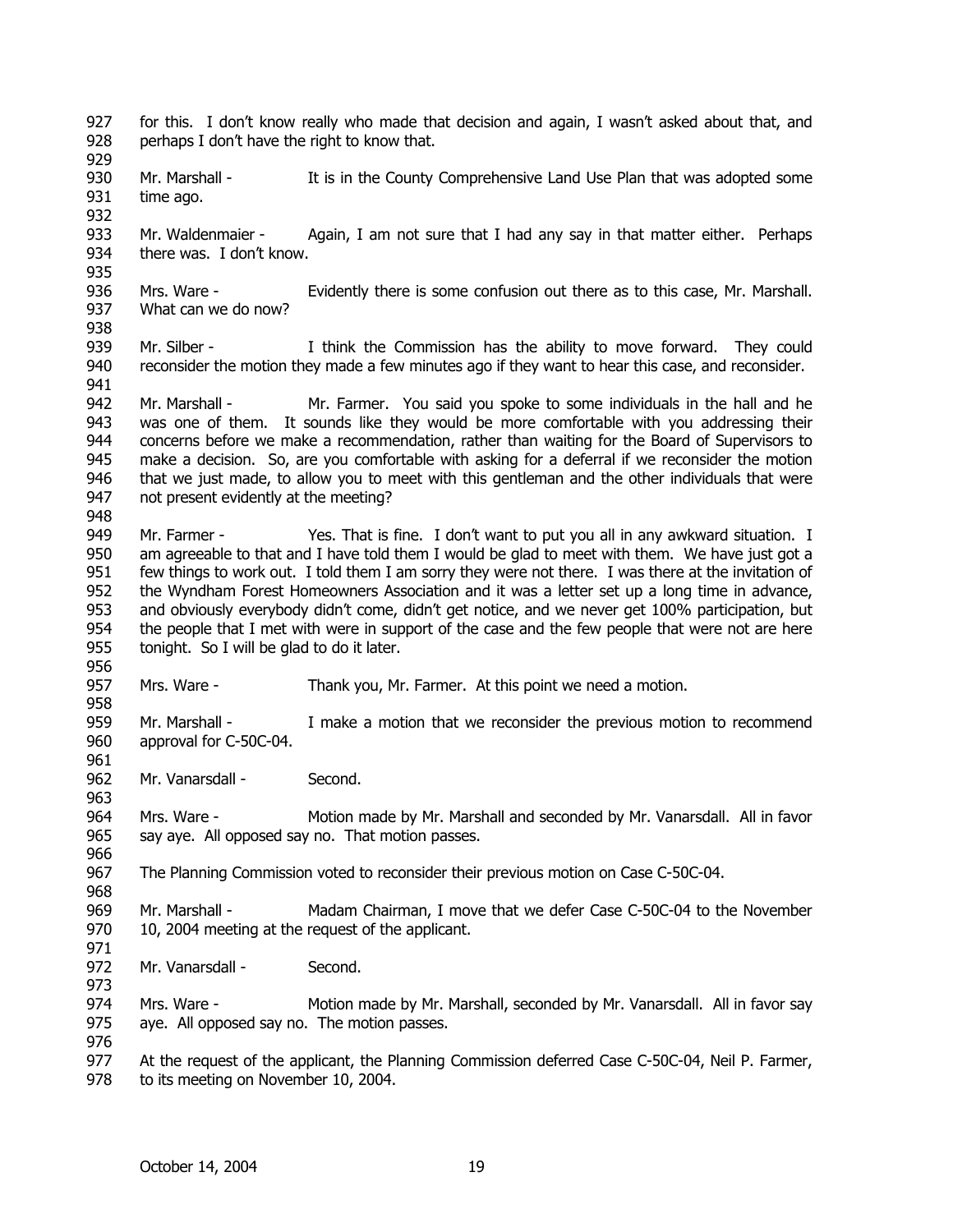979

- 980 981 982 Mr. Silber - So this matter has been deferred to November 10. The Planning Commission will hear the case at that time.
- 983 984 985 986 987 988 **C-52C-04 Gloria Freye for D. O. Allen Homes:** Request to conditionally rezone from A-1 Agricultural District to RTHC Residential Townhouse District (Conditional), Parcels 736- 755-9422 and 736-755-5630, containing 7.034 acres, located on the north line of Church Road opposite Church Court. The applicant proffers not to exceed thirty (30) units on the property. The maximum density in the RTH District is nine (9) units per acre. The Land Use Plan recommends Suburban Residential 2, 2.4 to 3.4 units net density per acre.
- 989
- 990 991 Mrs. Ware - The Matchen any opposition to Case C-52C-04? There is opposition. We will get to you after we hear the case presented. Thank you.
- 992
- 993 994 995 996 997 998 Ms. Moore - Good evening commissioners. Thank you, Madam Chairman. The item before you tonight is a request to rezone approximately 7.034 acres to RTHC to allow for a condominium development. Although the request is for condominiums, the entire project would consist of detached single-family homes. The main difference between the proposed development and traditional single-family development is there would be no setbacks for individual yards and all yards and exterior of buildings would be maintained by common ownership.
- 999

1002

- 1000 1001 The Land Use Plan designates the subject property for suburban residential 2, which recommends a density range of 2.4 to 3.4 units per acre.
- 1003 1004 1005 1006 1007 1008 The applicant has submitted revised proffers dated October 14, 2004, copies of which you just received. Therefore, the time limits would have to be waived to take any action on this project tonight. One of the major changes in the revised proffers is the reduction of the number of units from 38 to 30. This is an equivalent density of 4.3 units per acre, which is slightly greater than that recommended density by the Land Use Plan.
- 1009 Other aspects of the submitted proffers include:
- 1010

- 1011 1012 1013 • Permitted uses would only allow detached single-family units and any recreational amenities. There is clarification that the narrow strip of land between Waterford and Chatham Woods subdivision would only be utilized for passive recreational uses.
- 1014 1015 • There would be one entrance from Church Road, which would be landscaped. No individual units would have direct access to Church Road.
- 1016 1017 • Minimum one-quarter acre centrally located developed as the village green.

1018 1019 1020 The applicant has also proffered elevations, which are shown before you, and there is a total of four.

- 1021 1022 1023 • All foundations will be finished with brick or stone and the exterior material for homes would consists of brick, stone, Hardiplank, or premium grade vinyl. 50% of the total homes would have brick or stone fronts.
- 1024 1025 • The minimum finished floor area would be 1,800 square feet; however, the overall average would be 2,100 square feet for finished floor area.
- 1026 1027 • A minimum 1-car garage would be provided for each home. All front loading garages would be recessed at least 6' from the front building line.
- 1028 1029 • Uniform streetlights would be installed along both sides of the interior streets adjacent to dwelling units and sidewalks would be provided on at least one side of the street.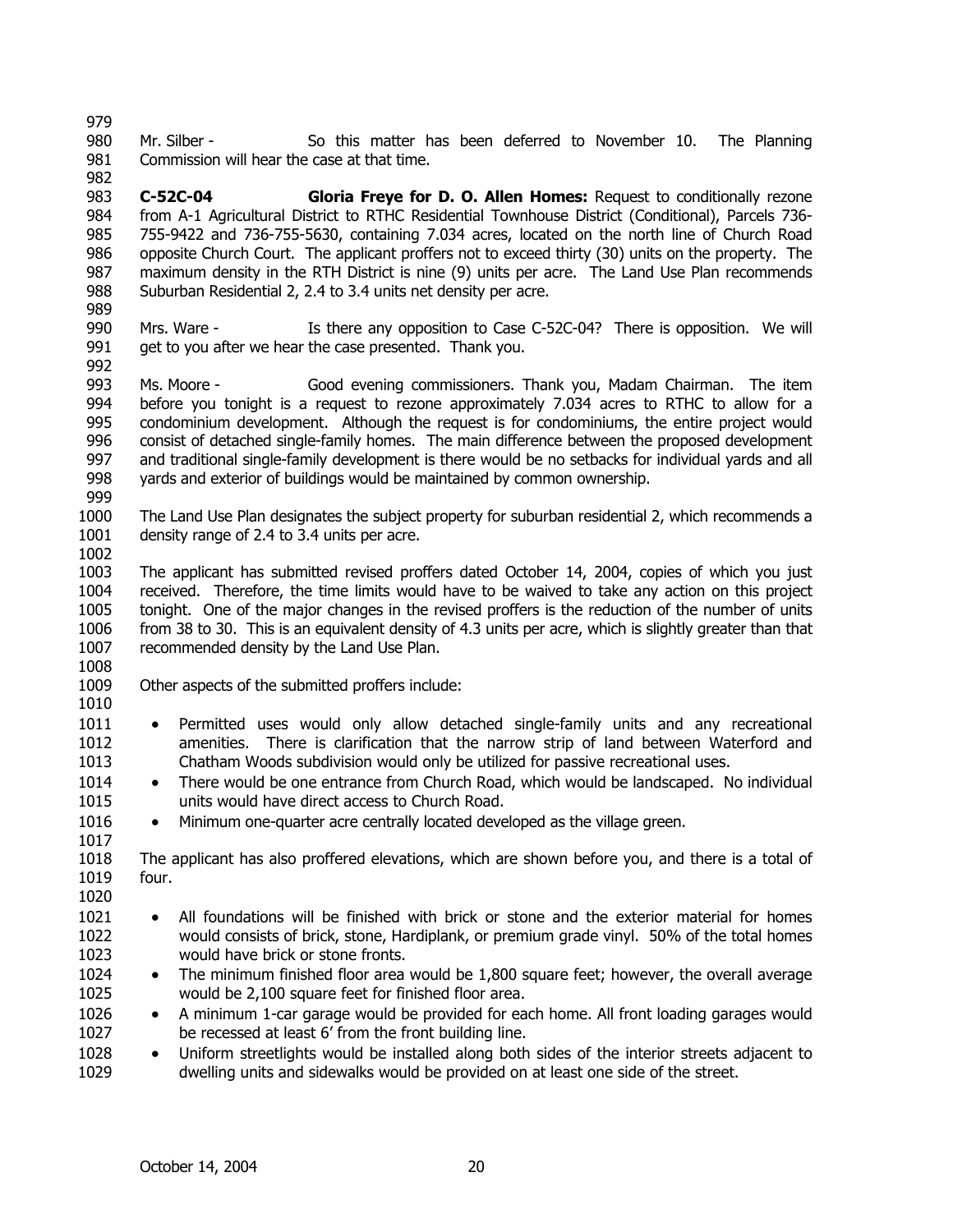| 1030<br>1031                                                   | The proffers also include:                                                                                                                                                                                                                                                                                                                                                                                                                                                                |                                                                                                                                    |  |  |
|----------------------------------------------------------------|-------------------------------------------------------------------------------------------------------------------------------------------------------------------------------------------------------------------------------------------------------------------------------------------------------------------------------------------------------------------------------------------------------------------------------------------------------------------------------------------|------------------------------------------------------------------------------------------------------------------------------------|--|--|
| 1032<br>1033<br>$\bullet$<br>1034                              | A Fifty-foot (50') wide buffer along Church Road and a 10' wide natural buffer along the<br>remaining perimeter.                                                                                                                                                                                                                                                                                                                                                                          |                                                                                                                                    |  |  |
| 1035<br>$\bullet$<br>1036                                      | The revised proffers now include language for plantings equivalent to a Transitional 10<br>buffer along Church Road.                                                                                                                                                                                                                                                                                                                                                                      |                                                                                                                                    |  |  |
| 1037<br>$\bullet$<br>1038<br>$\bullet$                         | One street tree would be planted for every 40' along the interior streets; and<br>All yards would have sod and irrigation.                                                                                                                                                                                                                                                                                                                                                                |                                                                                                                                    |  |  |
| 1039<br>1040<br>1041<br>1042<br>1043<br>1044                   | The revised proffers address most of the concerns expressed in the staff report. The applicant has<br>clarified language regarding restrictive covenants in Proffer 3, included language for an increase in<br>floor area, included 6' curb and gutter within the development, and included language to control<br>construction hours and operation.                                                                                                                                      |                                                                                                                                    |  |  |
| 1045<br>1046<br>1047<br>1048<br>1049<br>1050                   | The project represents an opportunity for quality infill development in a well-established residential<br>area. The RTHC request in conjunction with submitted proffers may be an appropriate use for the<br>property. The RTHC classification allows for greater design flexibility, providing more sensitivity to<br>the adjacent developments.<br>The project would also be in keeping with the multi-family<br>development located directly across Church Road.                       |                                                                                                                                    |  |  |
| 1051<br>1052                                                   | There are still a few issues staff is asking for the applicant to address.                                                                                                                                                                                                                                                                                                                                                                                                                |                                                                                                                                    |  |  |
| 1053<br>$\bullet$<br>1054<br>1055<br>$\bullet$<br>1056<br>1057 | While the remnant property to the north would remain as a passive natural area, efforts<br>should be made to convey this property to the adjacent residents.<br>In addition, we encourage the applicant to provide assurances of side and rear loading<br>garages to enhance the quality of this development.                                                                                                                                                                             |                                                                                                                                    |  |  |
| 1058<br>1059                                                   | If the applicant could address these issues, staff could support this request.                                                                                                                                                                                                                                                                                                                                                                                                            |                                                                                                                                    |  |  |
| 1060<br>1061                                                   | This concludes my presentation, I would be happy to try to answer any questions you may have.                                                                                                                                                                                                                                                                                                                                                                                             |                                                                                                                                    |  |  |
| 1062<br>1063<br>1064                                           | Mrs. Ware -                                                                                                                                                                                                                                                                                                                                                                                                                                                                               | Are there any questions for Ms. Moore from the Commission? You said<br>what about the side, the first issue that is not addressed. |  |  |
| 1065<br>1066<br>1067<br>1068<br>1069<br>1070                   | Ms. Moore -<br>The first piece of the remnant part between, yes. On your screen I am<br>showing you the conceptual plan and there is a remnant piece that projects northward. Normally<br>we like to have the property squared off. Sometimes there are issues regarding people using that<br>for active recreation. They did proffer that there would only be passive recreation, but we feel that<br>the adjacent owners should have the opportunity to acquire that piece if possible. |                                                                                                                                    |  |  |
| 1071<br>1072                                                   | Mr. Jernigan -                                                                                                                                                                                                                                                                                                                                                                                                                                                                            | Jean, each house is proffered only one single-car garage.                                                                          |  |  |
| 1073<br>1074                                                   | Ms. Moore -                                                                                                                                                                                                                                                                                                                                                                                                                                                                               | A minimum of one.                                                                                                                  |  |  |
| 1075<br>1076                                                   | Mrs. Ware -                                                                                                                                                                                                                                                                                                                                                                                                                                                                               | Is that it? Thank you. Can we hear from the applicant?                                                                             |  |  |
| 1077<br>1078<br>1079<br>1080                                   | Mr. Silber -<br>Since there is opposition, let me review the Planning Commission's policy<br>on presenting cases. The applicant has 10 minutes to present their case. The 10 minutes includes<br>anyone who may be speaking in support of the request. The applicant can reserve a portion of<br>their time for rebuttal. The opposition also has 10 minutes total to speak in opposition to the                                                                                          |                                                                                                                                    |  |  |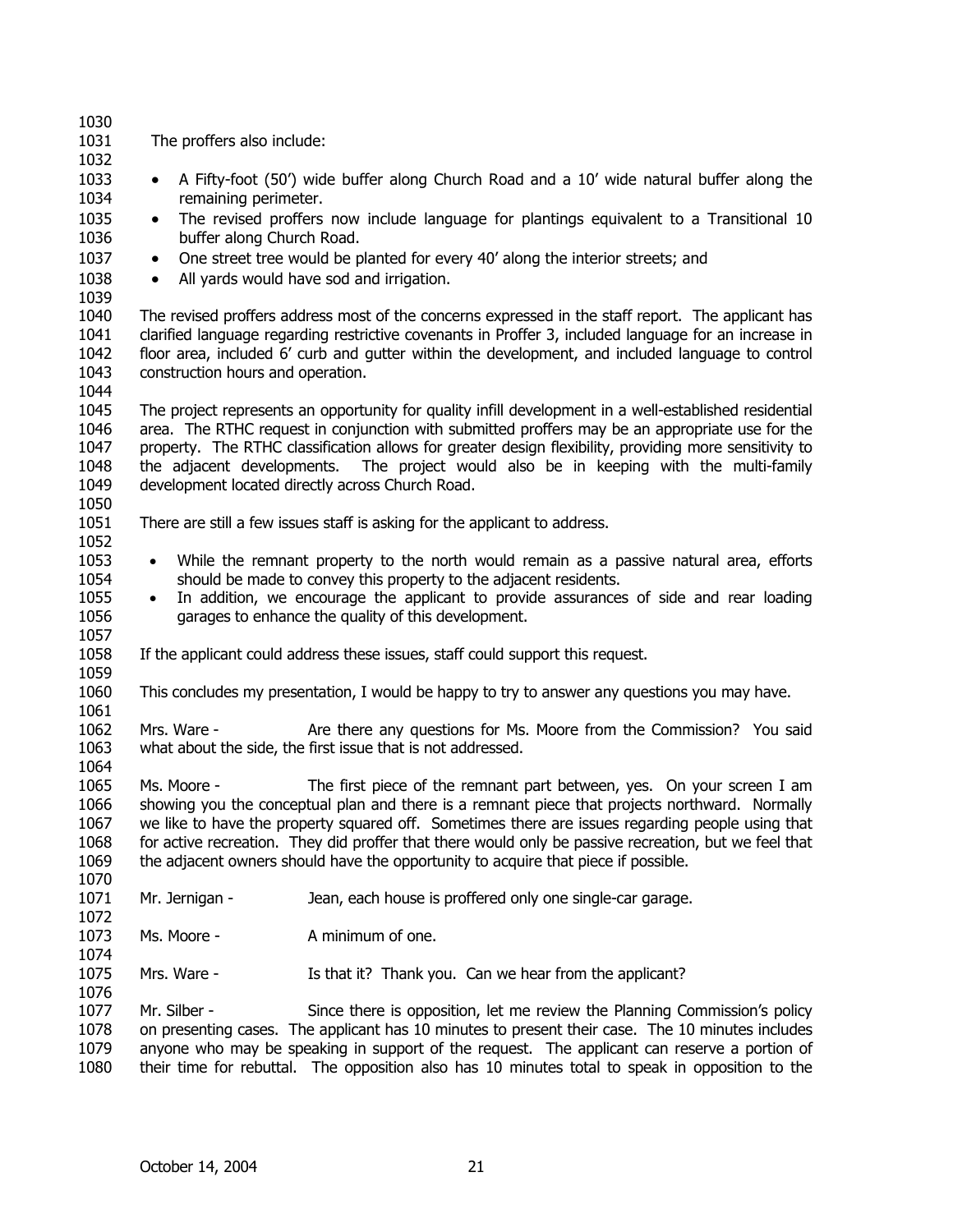1081 1082 request. Any time the Planning Commission is asking questions of the applicant or of the opposition, that does not count towards the time limitations.

1083

1084 1085

1086 1087

1088

Ms. Gloria Freye - Good evening, Madam Chairman, and members of the Commission. My name is Gloria Freye. I am an attorney with McGuireWoods here on behalf of D. O. Allen Homes. Mr. Silber, I would like to keep a couple of minutes for rebuttal, but I would also like to make sure that I leave time for some folks who may want to speak in support.

1089 1090 1091 1092 1093 1094 1095 1096 1097 1098 1099 1100 1101 1102 1103 1104 1105 1106 1107 1108 1109 1110 1111 1112 1113 1114 1115 1116 1117 1118 1119 1120 1121 1122 As Ms. Moore explained, D. O. Allen wants to build a maximum of 30 single-family detached houses where the land is owned under a condominium regime. This condominium arrangement will allow the developer to create a high quality neighborhood that offers a maintenance-free lifestyle that targets the 55 and older folks who want a quality home of nice size, but do not want the responsibility of maintaining the exterior of those homes and the lawns. The condominium association will be formed to take over that responsibility, freeing the residents to do other things as they look toward retirement and prepare for that. The neighborhood is being designed around a central green with tree-lined streets, sidewalks and street lights that will promote social gatherings and neighborly interactions. The goal is to create a neighborhood of homes with a traditional Richmond feel that will be marketed in the price range of \$325,000 to \$375,000. Many of these homes will feature first-floor master bedrooms that will also be attractive to folks who are looking toward retirement. As Ms. Moore explained, the homes will be a minimum of 1,800 square feet, but we added the proffer of the average of 2,100 square feet, so that we could be more in line with the homes in Waterford that are located to the north and the west of this site. We did have a citizen meeting. We sent letters out to all of the adjacent and to the two homeowners association representatives. That meeting was held in September. We have also had several discussions with residents and neighbors that are adjacent to this individually. We have been in discussion with the Chandlers and Saltzbergs who live to the east of the stem that extends into Hampton Woods and Waterford. We have talked with them about their interest in that property and that may be a possible transfer of that property sometime in the future, but that has not been decided at this point, but we have discussed that with them. So, in the meantime, what we have done is proffered that only a passive use of that property could occur, meaning that there could be, folks could walk on it, but you couldn't have skate boards or a bike path or anything like that. We have proffered a minimum of a one-car garage, but you notice that the elevations that we submitted do show you what homes would look like with two-car garages. The experience of this developer has been that folks do like to have two-car garages, so that is being accounted for in their planning. We did have a proffer that said if a garage would protrude that it would be surrounded by brick or stone, but in response to the staff's request about concerns about front-loading garages, we have proffered that the front loading garages would all be recessed. We really don't want side or rear loaded because of the extra pavement and extra impervious surface that that would create and because these are large homes and the land is going to be commonly owned, we don't really have a lot of space between the houses or to the rear, and in talking with several of the adjacent land owners, they prefer having the garages in the front, because it keeps the activity internal to the property and not backing up to their property.

1123

1124 1125 1126 1127 1128 1129 1130 1131 1132 We do feel that this is a very high quality proposal. The developer has submitted proffers that respond to the issues that have been raised by the staff and the neighbors. It does provide buffers for the neighbors of natural vegetation and to the equivalency of the transitional 25 on the three other sides of the property and along the front to a transitional 10. We have restricted the access so that there are no traffic problems for the adjacent subdivision. We have proffered quality design and materials. We have restricted the construction hours and we have provided a cash proffer to mitigate any impact that this development might have. We believe that this development as we propose it would be an asset to the neighborhood, that it would not have a negative impact, that it would provide synergy for reinvestment in this neighborhood and help to hold up property values.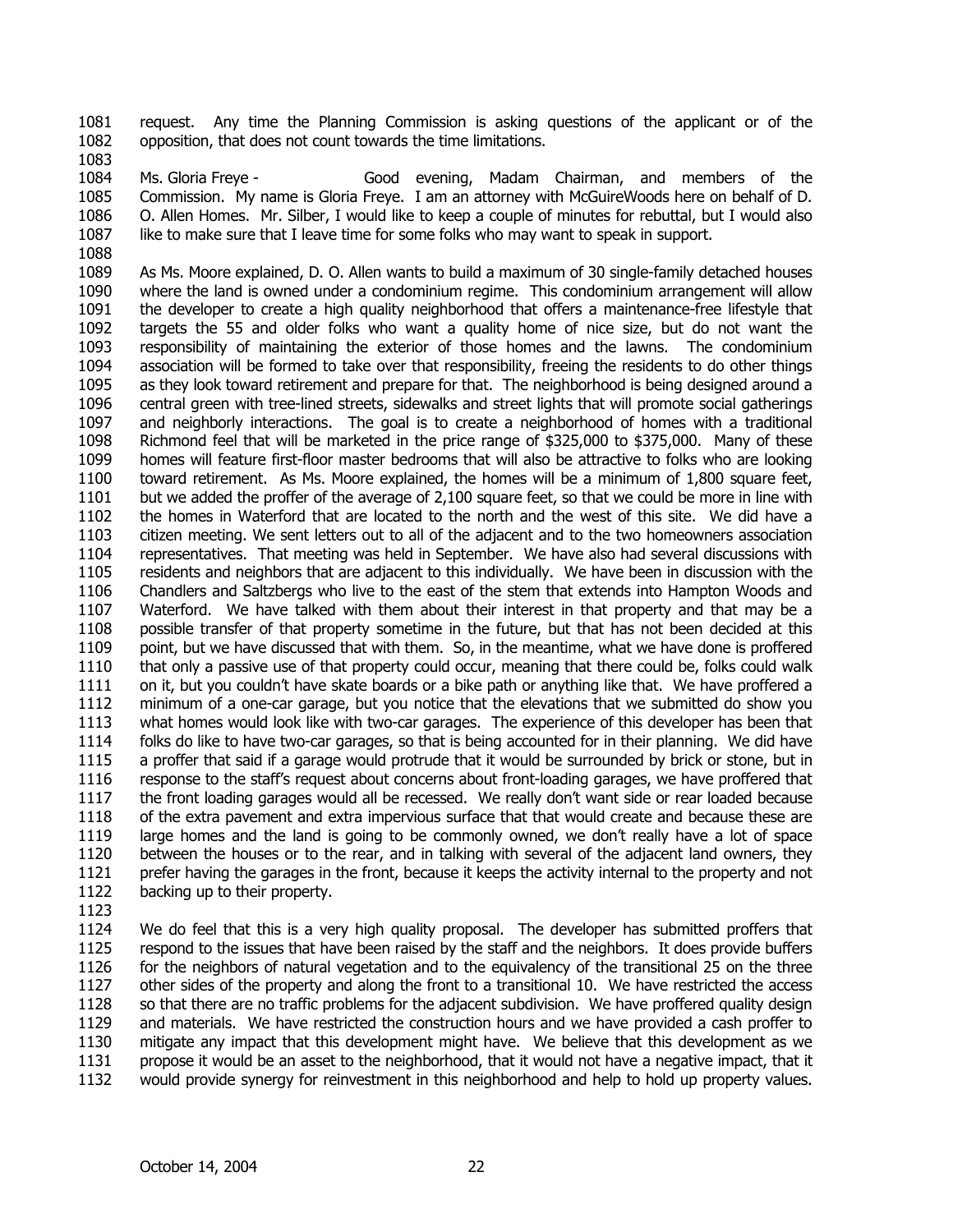1133 1134 We ask that you waive the 48 hour rule and accept the most recent proffers, and we ask that you do recommend approval, and we will be glad to respond to any questions that you have.

1136 Mrs. Ware - Are there any questions at this time for Ms. Freye? No questions.

1138 1139 1140 1141 1142 1143 Mr. Silber - I actually have a question if I could, Mr. Marshall. Ms. Freye, there is a proffer that speaks to recessing the garages back from the fronts of the houses that also indicates that it could be recessed back from the front porch. Many of the house designs you have shown indicate they will have front porches, so the recessing of the garage really is not back beyond the front of the house. It is just back beyond the front porch.

- 1144 1145 1146 1147 Ms. Freye - The whole point of that proffer, Mr. Silber, was not to have protruding garages because a lot of folks feel like that becomes the dominant feature of the house and detracts from the front elevations. By recessing it any amount at all, it brings the rest of the house forward, and that is the intent of that proffer, not to have protruding garages.
- 1149 1150 1151 1152 Mr. Silber - I would agree we don't want protruding garages, but I think we really want to have garages that are even recessed back further, so they don't become a dominant part of the house certainly as you drive through the neighborhood.
- 1153 1154 Ms. Freye - We agree, and we think that this proffer does accomplish that.
- 1155 Mr. Silber - **OK. I disagree.**

1135

1137

1148

1156

1159

1163

1171

1173

1179

- 1157 1158 Mr. Marshall - I see what he is saying. He is saying if you have a porch that is 6 foot deep and then you back up the garage six feet, it is going to be even with the front of the house.
- 1160 1161 1162 Mr. Silber - In fact, the porch could be eight feet wide, and the garage could stick out in front of the house. I think a better design is to have the garage recessed beyond even behind the front of the house, regardless as to whether it has a porch or not.
- 1164 1165 1166 1167 Mr. Marshall - So, just leave it the way that it is and strike the or. Or the face of the front porch or the main body of the house. So then it would just be that "Garages are recessed six feet off the main body of the house regardless of how big the porch is."
- 1168 1169 1170 Ms. Freye - And put the period at the end where it would read "Six feet from the face of the main body of the house." The developer has indicated that he is willing to make that proffer change.
- 1172 Mr. Marshall - That is why you get the big bucks, Mr. Silber.
- 1174 1175 1176 1177 1178 Mr. Silber - I will keep looking for those. I had one other question, there is Proffer 17 that speaks to the street lighting that says that street lighting would be provided on both sides of interior streets and then goes on to say adjacent dwelling units. Is the street lighting out by the street or is it by the dwelling units? These streetlights I am assuming are out by the street, so I don't know why it would need to say adjacent to dwelling units.
- 1180 Mr. Marshall - Unless they want to say there is one streetlight per dwelling unit.
- 1182 1183 1184 Ms. Freye - Mr. Silber, if you look at the conceptual layout, there is a portion of the property where we have the street, but the dwellings would only be on the one side, so we wouldn't have streetlights on the other side, which is the southern part of that stem that we were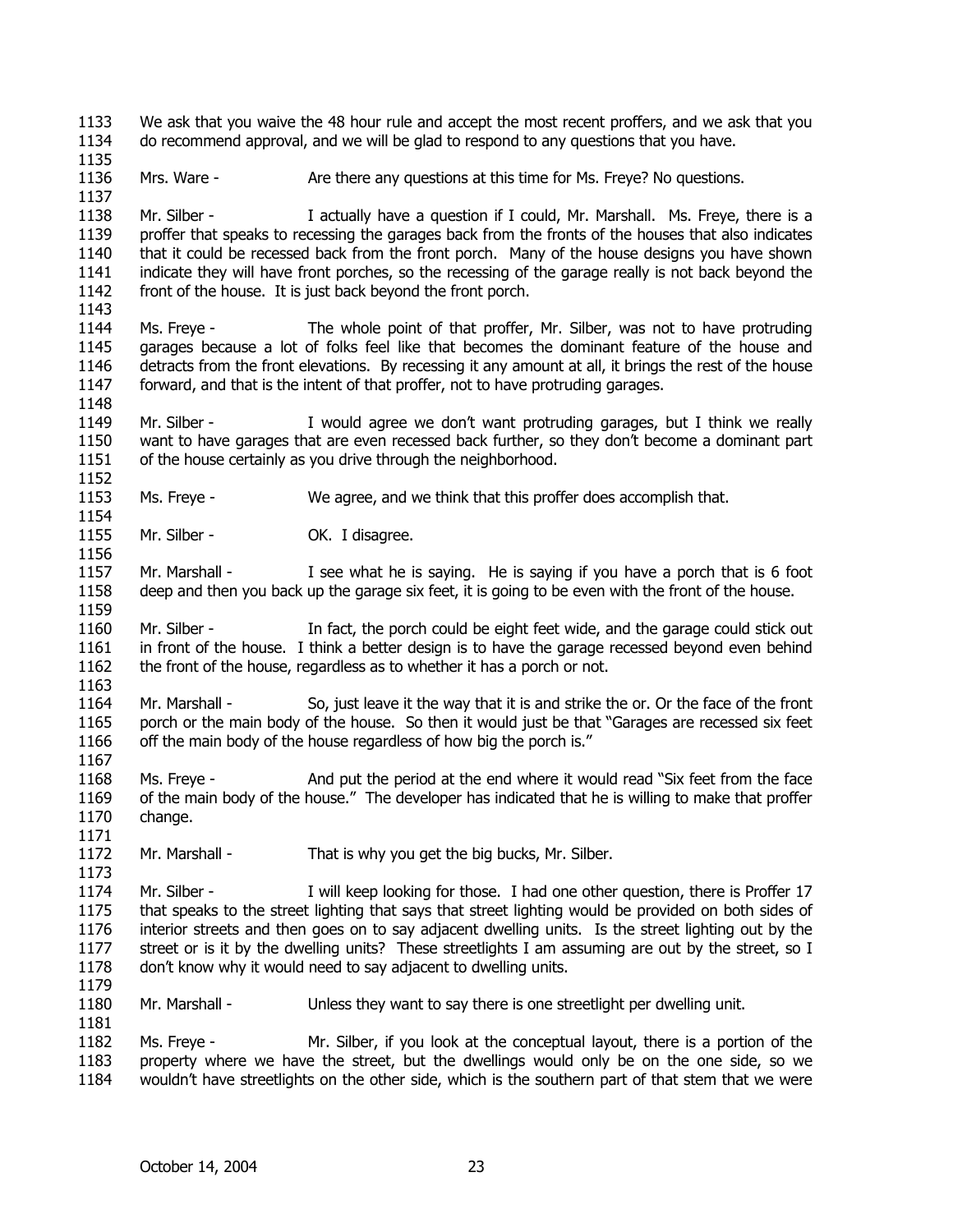- 1185 1186 talking about. Other than that, there will be houses facing the street, and there is a street light on both sides of the street.
- 1188 1189 1190 Mr. Silber - I don't know why it needs to say adjacent to dwelling units. I think you have a period after streets.
- 1191 1192 Ms. Freye - But because there is a street where we don't have houses on both sides, that is why we worded it that way.
- 1194 Mr. Silber - I understand. We can discuss this further at some point. OK.
- 1196 Mr. Marshall - Do you want to hear from the other people in favor first?
- 1198 1199 1200 Mr. George Thomas - I am George Thomas, 2620 Chatham Woods Drive. It is the mildest objection you will ever had. It is more a POD issue, but I did want to read it into the record here very quickly, unless you want me to go further.
- 1202 Mrs. Ware - That is fine. Go ahead.
- 1204 1205 1206 1207 1208 1209 1210 1211 1212 Mr. Thomas - And I apologize to Ms. Freye and any increased blood pressure on the part of the (unintelligible). I do like to look at the property and I think it will be an improvement. However, I live on Chatham Woods Drive. There are three addresses, one of which is mine. I would like the Environmental Engineer to pay special attention at the POD stage. There is a creek that runs directly pretty much right through the middle of the development that is the runoff drainage from Chatham Woods, and it runs all the way through to Waterford Way and currently there are three properties that experience a lot of standing water if it drizzles and not that I, I would love for them to solve that problem, but I certainly don't want them to make it worse, and that is my only complaint.
- 1213

1187

1193

1195

1197

1201

- 1214 1215 1216 Mrs. Ware - Thank you and that is so noted in the public record. They can't make it worse and will certainly do what they can to make it better.
- 1217 1218 1219 Mr. Silber - That would typically be handled with the Plan of Development when they see the property, but we appreciate you bringing it to our attention. Mr. Marshall.
- 1220 1221 1222 1223 1224 1225 1226 1227 1228 1229 1230 1231 1232 1233 1234 Mr. Marshall - No more opposition? Madam Chairman, we did have a meeting, Mr. Kaechele and I, with the neighbors on this. I must say this is somewhat of a unique product in that you are going to have a single-family detached dwelling, but they actually are going to be called condos, and the advantage to that is you don't have to cut your grass, you don't have to paint your house, and you don't have to do anything, but what it did for the two surrounding neighborhoods is that allowed the houses to be brought more to the center, which brought them away from the neighborhood, and as you see, there is a 10 foot buffer planted to a 25-foot transitional along the entire perimeter of the surrounding neighborhoods, which wouldn't have been possible had we just done single-family dwellings or bigger units and pushed them back away from the center of the property. I think this is a good infill project. The price points as mentioned are \$325,000 to \$375,000 and I think it is going to bode well for the surrounding property owner's property values. I saw a similar project that this developer did over in the City and I did like it, even though it was in the City, and so for that reason I am going to recommend approval to the Board of Supervisors of Case C-52C-04.
- 1235 Mr. Vanarsdall - Second.
- 1236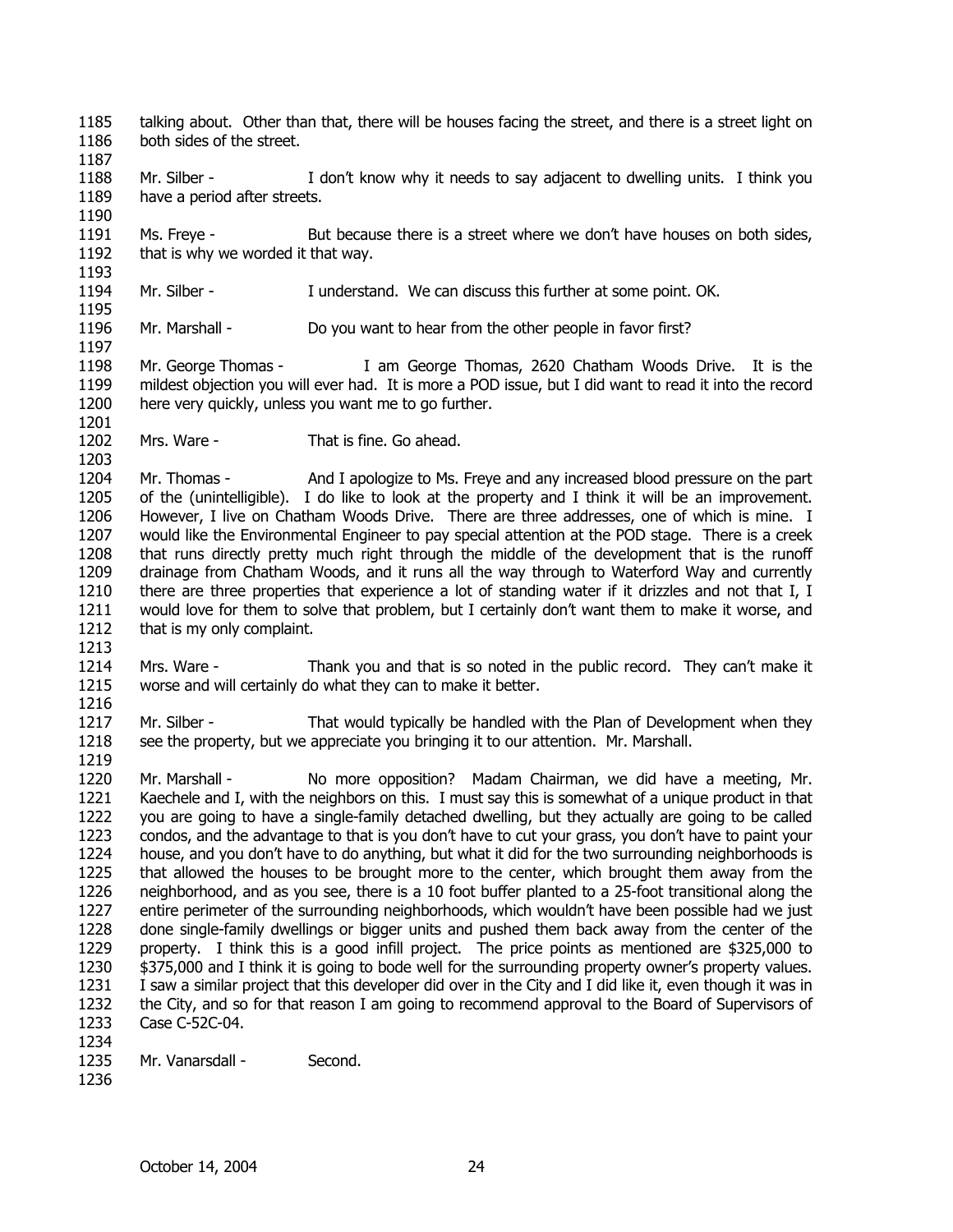1237 1238 Mrs. Ware - Motion made by Mr. Marshall and seconded by Mr. Vanarsdall. All in favor say aye. All opposed say no. The motion passes.

1240 Mr. Marshall - Madam Chairman, I make a motion that we waive the time limits.

1242 Mr. Vanarsdall - Second.

1244 1245 1246 Mrs. Ware - Motion made by Mr. Marshall and seconded by Mr. Vanarsdall. All in favor say aye. All opposed say no. The motion passes.

1247 **REASON:** Acting on a motion by Mr. Marshall, seconded by Mr. Vanarsdall, the Planning Commission voted 5-0 (one abstention) to recommend that the Board of Supervisors **grant** the request because it would permit infill development with the proper connections for roads and other public facilities and the proffered conditions will provide appropriate quality assurances not otherwise possible. 1248 1249 1250 1251

1252

1264

1270

1239

1241

1243

### 1253 **Deferred from the August 12, 2004 Meeting:**

1254 1255 1256 1257 1258 1259 1260 1261 **C-36C-04 The Episcopal Diocese of Virginia:** Request to conditionally rezone from O-3C Office District (Conditional) and B-2C Business District (Conditional) to R-0C One Family Residence District (Conditional), Parcel 737-750-7485, containing 7.577 acres, located at the northwest intersection of Ridgefield Green Drive and Ridgefield Parkway. A church is proposed. The use will be controlled by zoning ordinance regulations and proffered conditions. The R-0 District requires three acres for a church. The Land Use Plan recommends Urban Residential, 3.4 to 6.8 units net density per acre, and Office.

- 1262 1263 Ms. Moore - The deferral is requested to the December 9, 2004 Planning Commission meeting.
- 1265 1266 1267 1268 Mrs. Ware - Is there any opposition to C-36C-04, The Episcopal Diocese of Virginia, in the Tuckahoe District? There is no opposition. I move that Case C-36C-04, The Episcopal Diocese of Virginia, be deferred to the December 9, 2004 meeting at the applicant's request.
- 1269 Mr. Jernigan - Second.

1271 1272 1273 Mrs. Ware - Motion made by Mrs. Ware and seconded by Mr. Jernigan. All in favor say aye. All opposed say no. The motion passes.

1274 1275 At the request of the applicant, the Planning Commission deferred Case C-36C-04, The Episcopal Diocese of Virginia, to its meeting on December 9, 2004.

1276

1277 1278 1279 1280 1281 1282 **PUBLIC HEARING: AMENDMENT TO THE HENRICO 2010 LAND USE PLAN MAP:** The Planning Commission will consider an amendment to the Henrico County 2010 Land Use Plan Map to designate Wilton Farm – comprised of approximately 1,184.8 acres and bordered by the James River to the west and south and Osborne Turnpike to the east and straddling the Pocahontas Parkway (Route 895) – as an Urban Mixed Use Development Area (UMU).

- 1283 1284 Ms. Moore - The deferral is requested to the November 10, 2004 Planning Commission meeting.
- 1285 1286 1287 Mrs. Ware - Is there any opposition to the deferral of a public hearing – Amendment To The Henrico 2010 Land Use Plan Map to the November 10, 2004 meeting? No opposition.
- 1288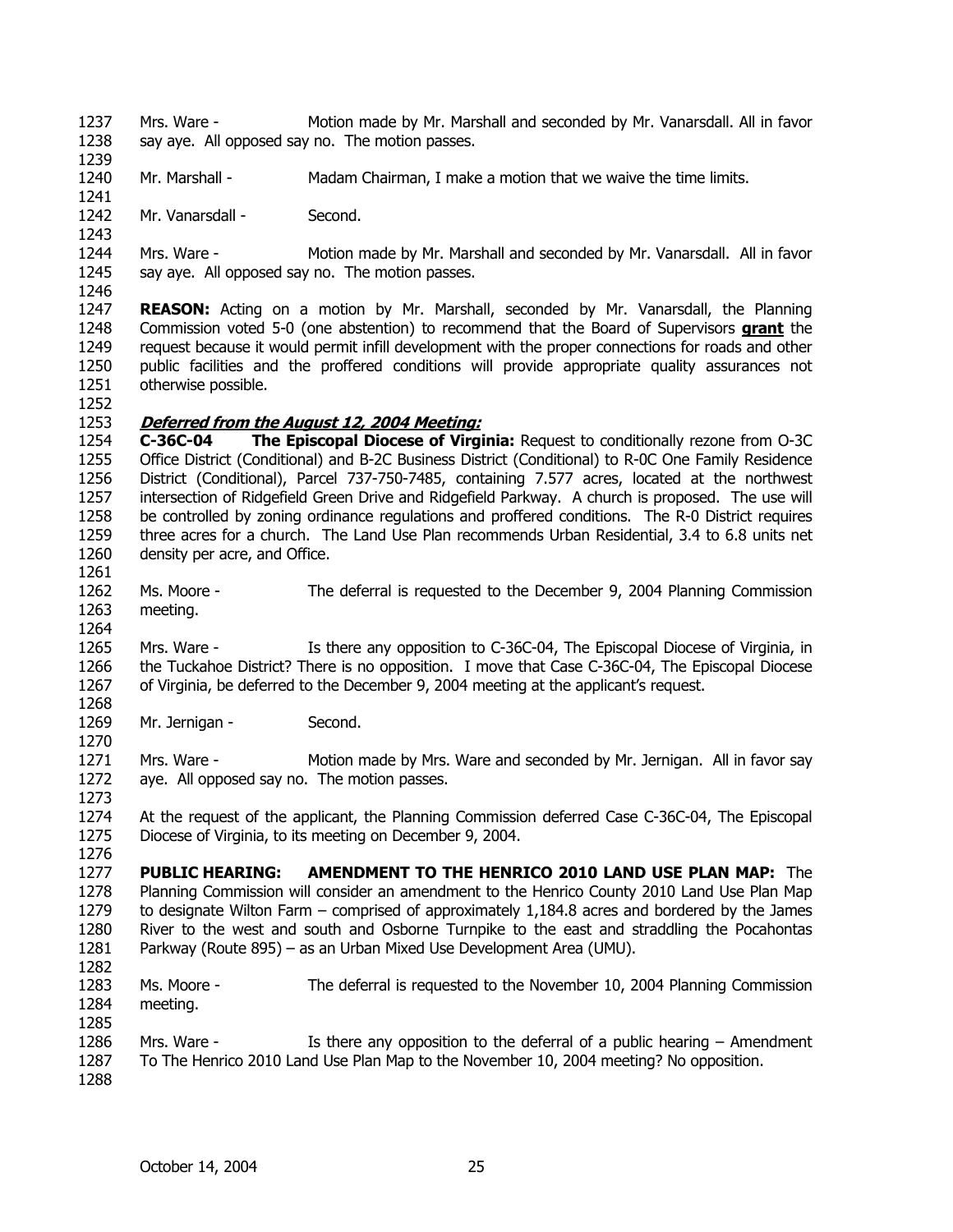1289 1290 1291 1292 1293 1294 1295 1296 1297 1298 1299 1300 1301 1302 1303 1304 1305 1306 1307 1308 1309 1310 1311 1312 1313 1314 1315 1316 1317 1318 1319 1320 1321 1322 1323 1324 1325 1326 1327 1328 1329 1330 1331 1332 1333 1334 1335 1336 1337 1338 1339 Mr. Jernigan - Madam Chairman, I move to defer the Public Hearing for the Amendment to the Land Use Plan for UMU for Wilton Farms to November 10, 2004, by request of the applicant. Mr. Marshall - Second. Mrs. Ware - Motion made by Mr. Jernigan and seconded by Mr. Marshall. All in favor say aye. All opposed say no. The motion passes. At the request of the applicant, the Planning Commission deferred Public Hearing – Amendment to the Land Use Plan to its November 10, 2004 meeting. Ms. Moore - The next four are all companion cases to this Land Use Amendment for Wilton Farms. The first is on page 7 of your agenda. **C-56C-04 James Theobald for HHHunt Corporation:** Request to conditionally rezone from A-1 Agricultural District and M-1 Light Industrial District to UMU Urban Mixed Use District, Parcel 798-683-5459, containing approximately 1,184.8 acres, located between the James River and Osborne Turnpike and along the north and south lines of the Pocahontas Parkway (State Route 895). The applicant proposes an Urban Mixed Use District with commercial uses and no more than three thousand two hundred nine (3,209) residential units developed on the property. The uses will be controlled by zoning ordinance regulations and proffered conditions. The Land Use Plan recommends Rural Residential, not exceeding 1.0 unit per acre, Suburban Residential 1, 1.0 to 2.4 units net density per acre, and Environmental Protection Area. Ms. Moore - The deferral is requested to the November 10, 2004 meeting. Mrs. Ware - Is there any opposition to the deferral of Case C-56C-04, James Theobald for HHHunt Corporation? Mr. Jernigan - Madam Chairman, I make a motion to defer Case C-56C-04 to November 10, 2004, at the request of the applicant. Mr. Vanarsdall - Second. Mrs. Ware - Motion made by Mr. Jernigan and seconded by Mr. Vanarsdall. All in favor say aye. All opposed say no. The motion passes. At the request of the applicant, the Planning Commission deferred Case C-56C-04, James Theobald for HHHunt Corporation, to its meeting on November 10, 2004. Mr. Silber - They are all related to the same piece of property. They are different Provisional Use Permits that relate to the same request. They will require a separate motion of each of these, but I am not so sure we need to go through all of this. We have P-15-04, P-16-04, P-17-04, and they are for various purposes and require separate motions. **P-15-04 James Theobald for HHHunt Corporation:** Request for a Provisional Use Permit under Sections 24-32.1, 24-34.1 and 24-122.1 of the County Code in order to submit a Master Plan for the proposed Wilton Urban Mixed Use District, on Parcel 798-683-5459, containing approximately 1,184.8 acres, located between the James River and Osborne Turnpike and along the north and south lines of the Pocahontas Parkway (State Route 895). The existing zoning is A-1 Agricultural District and M-1 Light Industrial District. The Land Use Plan recommends Rural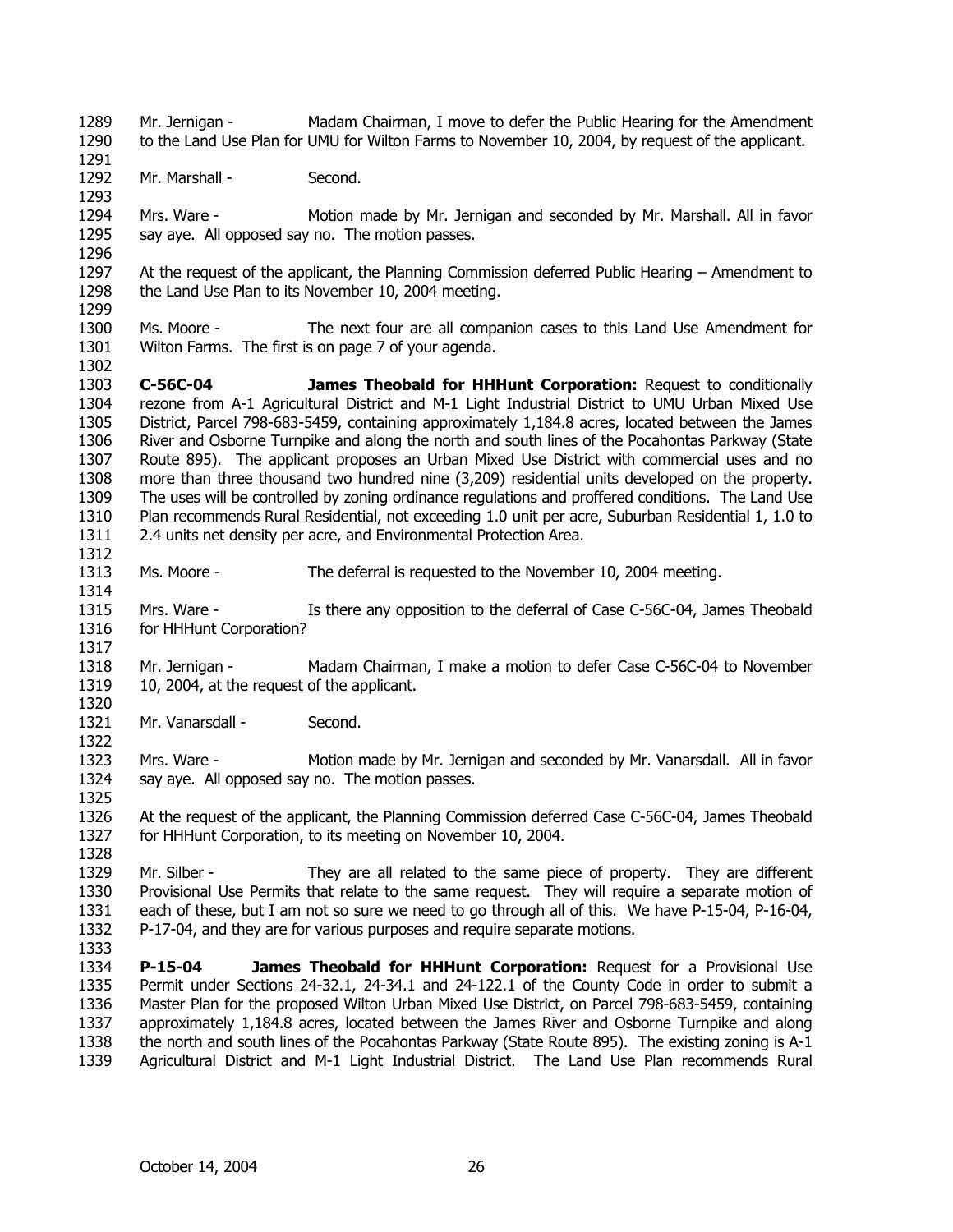1340 1341 Residential, not exceeding 1.0 unit per acre, Suburban Residential 1, 1.0 to 2.4 units net density per acre, and Environmental Protection Area.

1343 1344 1345 1346 1347 1348 1349 1350 1351 **P-16-04 James Theobald for HHHunt Corporation:** Request for a Provisional Use Permit under Sections 24-32.1 and 24-122.1 of the County Code in order to include single family detached homes in the proposed Wilton Urban Mixed Use District, on Parcel 798-683-5459, containing approximately 1,184.8 acres, located between the James River and Osborne Turnpike and along the north and south lines of the Pocahontas Parkway (State Route 895). The existing zoning is A-1 Agricultural District and M-1 Light Industrial District. The Land Use Plan recommends Rural Residential, not exceeding 1.0 unit per acre, Suburban Residential 1, 1.0 to 2.4 units net density per acre, and Environmental Protection Area.

1352 1353 1354 1355 1356 1357 1358 1359 1360 **P-17-04 James Theobald for HHHunt Corporation:** Request for a Provisional Use Permit under Sections 24-32.1 and 24-122.1 of the County Code as required for the Urban Mixed Use District in order to exceed the 10,000 square foot maximum floor area for principal uses in the proposed Wilton Urban Mixed Use District, on Parcel 798-683-5459, containing approximately 1,184.8 acres, located between the James River and Osborne Turnpike and along the north and south lines of the Pocahontas Parkway (State Route 895). The existing zoning is A-1 Agricultural District and M-1 Light Industrial District. The Land Use Plan recommends Rural Residential, not exceeding 1.0 unit per acre, Suburban Residential 1, 1.0 to 2.4 units net density per acre, and Environmental Protection Area.

1362 Mr. Silber - They all require a separate motion on each of these.

1364 1365 1366 Mrs. Ware - Is there any opposition to these provisional use permits. No, there is none.

1367 1368 1369 Mr. Jernigan - I make a motion to defer Provisional Use Permit P-15-04 to the November 10, 2004 meeting by request of the applicant.

1370 1371 Mr. Vanarsdall - Second.

1372 1373 Mrs. Ware - Motion made by Mr. Jernigan, seconded by Mr. Vanarsdall. All in favor say aye. All opposed say no. The motion passes.

1375 1376 At the request of the applicant, the Planning Commission deferred Case P-15-04, James Theobald for HHHunt Corporation to it November 10, 2004 meeting.

1378 1379 1380 Mr. Jernigan - Madam Chairman, I make a motion to defer Case P-16-04, James Theobald for HHHunt Corporation, to November 10, 2004 by request of the applicant.

1381 Mr. Vanarsdall - Second.

1383 1384 1385 Mrs. Ware - Motion made by Mr. Jernigan and seconded by Mr. Vanarsdall. All in favor say aye. All opposed say no. The motion passes.

1386 1387 At the request of the applicant, the Planning Commission deferred Case P-16-04, James Theobald for HHHunt Corporation, to November 10, 2004 by request of the applicant.

1389 1390 Mr. Jernigan - Madam Chairman, I make a motion to defer Case P-17-04 to the November 10, 2004 meeting by request of the applicant.

1391

1388

1342

1361

1363

1374

1377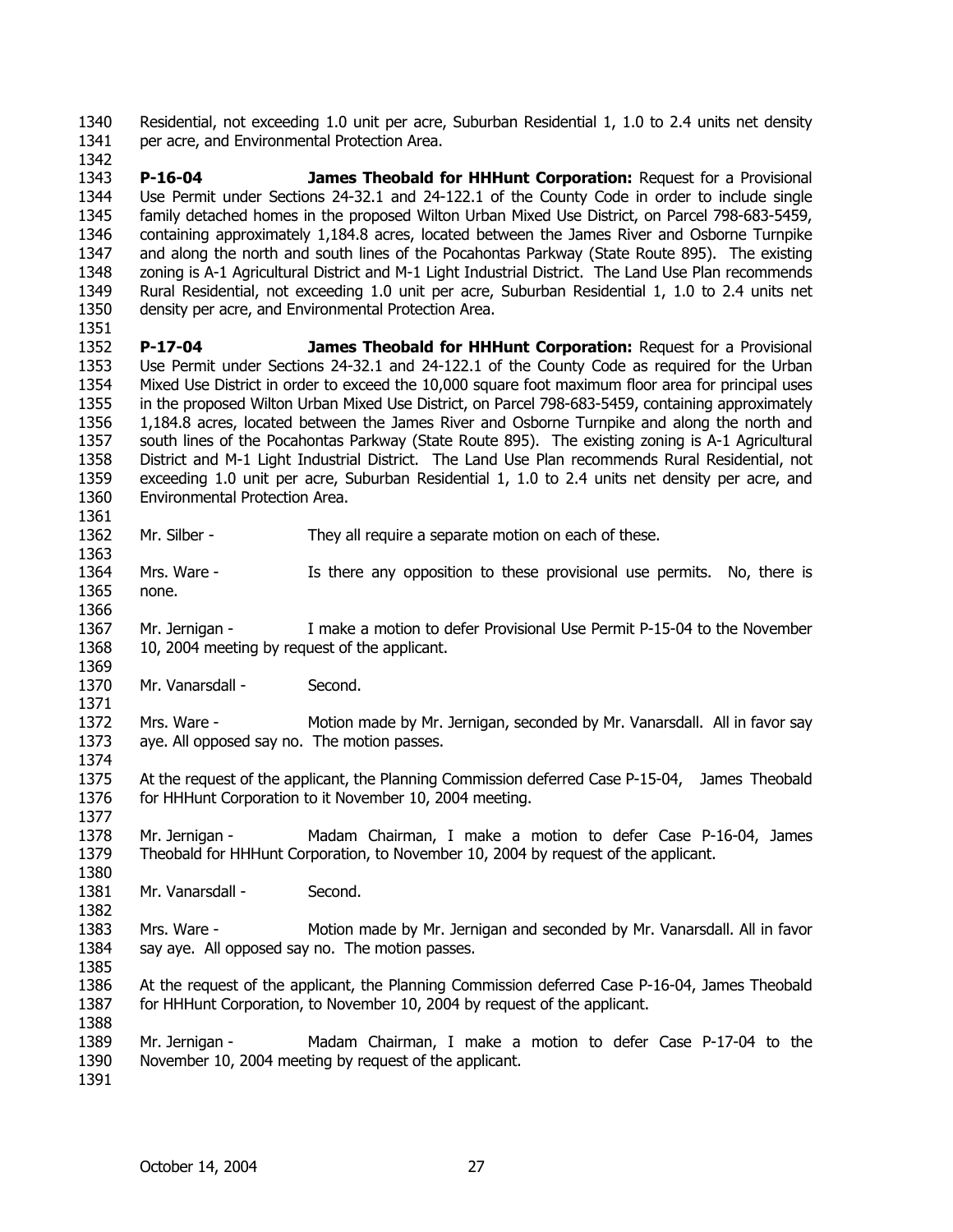1392 Mr. Vanarsdall - Second.

1394 1395 Mrs. Ware - Motion made by Mr. Jernigan and seconded by Mr. Vanarsdall. All in favor say aye. All opposed say no. The motion passes.

1397 1398 At the request of the applicant, the Planning Commission deferred Case P-17-04, James Theobald for HHHunt Corporation, to November 10, 2004 by request of the applicant.

- 1400 Ms. Moore - That concludes our deferral requests. Thank you.
- 1402 1403 1404 Mr. Silber - **OK, moving back to our 7:00 p.m. portion of the agenda, we have the last** case under this portion which is C-53C-04.

1405 1406 1407 1408 1409 1410 1411 **C-53C-04 Alvin Mistr/Gordon Brooks for BMJ, LLC:** Request to conditionally rezone from A-1 Agricultural District to R-2AC One Family Residence District (Conditional), Parcels 742-771-2730 and 742-771-5837, containing approximately 8.0 acres, located on the west line of Shady Grove Road approximately 500 feet south of Hames Lane. A single-family residential subdivision is proposed. The R-2AC district allows a minimum lot size of 13,500 square feet. The Land Use Plan recommends Suburban Residential 1, 1.0 to 2.4 units net density per acre and Environmental Protection Area.

1413 1414 Mrs. Ware - Is there any opposition to Case C-53C-04, BMJ, LLC, in the Three Chopt District. No opposition. Hello, Mr. Gidley.

1416 1417 1418 1419 1420 1421 Mr. Gidley - **Hello, Madam Chairman.** The applicant is requesting rezoning for a singlefamily subdivision off Shady Grove Road. Revised proffers dated October 12, 2004 were received today. As a result, the time limits would have to be waived. The 2010 Land Use Plan designates this area as SR-1, with a net density of 1 to 2.4 units per acre. The applicant has submitted, but not proffered a site plan showing fourteen (14) lots or a density of 1.75 units per acre.

- 1422 Additional proffers the applicant has submitted include, but are not limited to:
- 1423

1393

1396

1399

1401

1412

- 1424 • A minimum finished floor area of 2,800 square feet:
- 1425 • Two car garages with each home, all of which will be side or rear loaded;
- 1426 • Exterior building materials to be at least fifty (50%) brick or stone;
- 1427 • Provision of sidewalks;
- 1428 • Provision of standard six (6) inch curb and gutter;
- 1429 • Trees planted in front vards:
- 1430 • Sodded and irrigated front and side yards;
- 1431 1432 • A thirty (30) foot planting strip landscaped to the standards of the thirty-five (35) foot transitional buffer along Shady Grove Road; and
- 1433 1434 • Dedication of a fifty (50) foot strip of land at the end of the cul-de-sac to Henrico County. This allows access to future developments in the area.
- 1435
- 1436 1437 1438 The revised proffers address most of staff's concerns, including providing for a potential connection to future development in the area. However, there are still a few minor issues the applicant could address. These include:
- 1439 1440
- Prohibiting cantilevered bay windows.
- 1441 1442 • Providing details of the proposed entrance feature. Boulevard entrances area encouraged; and finally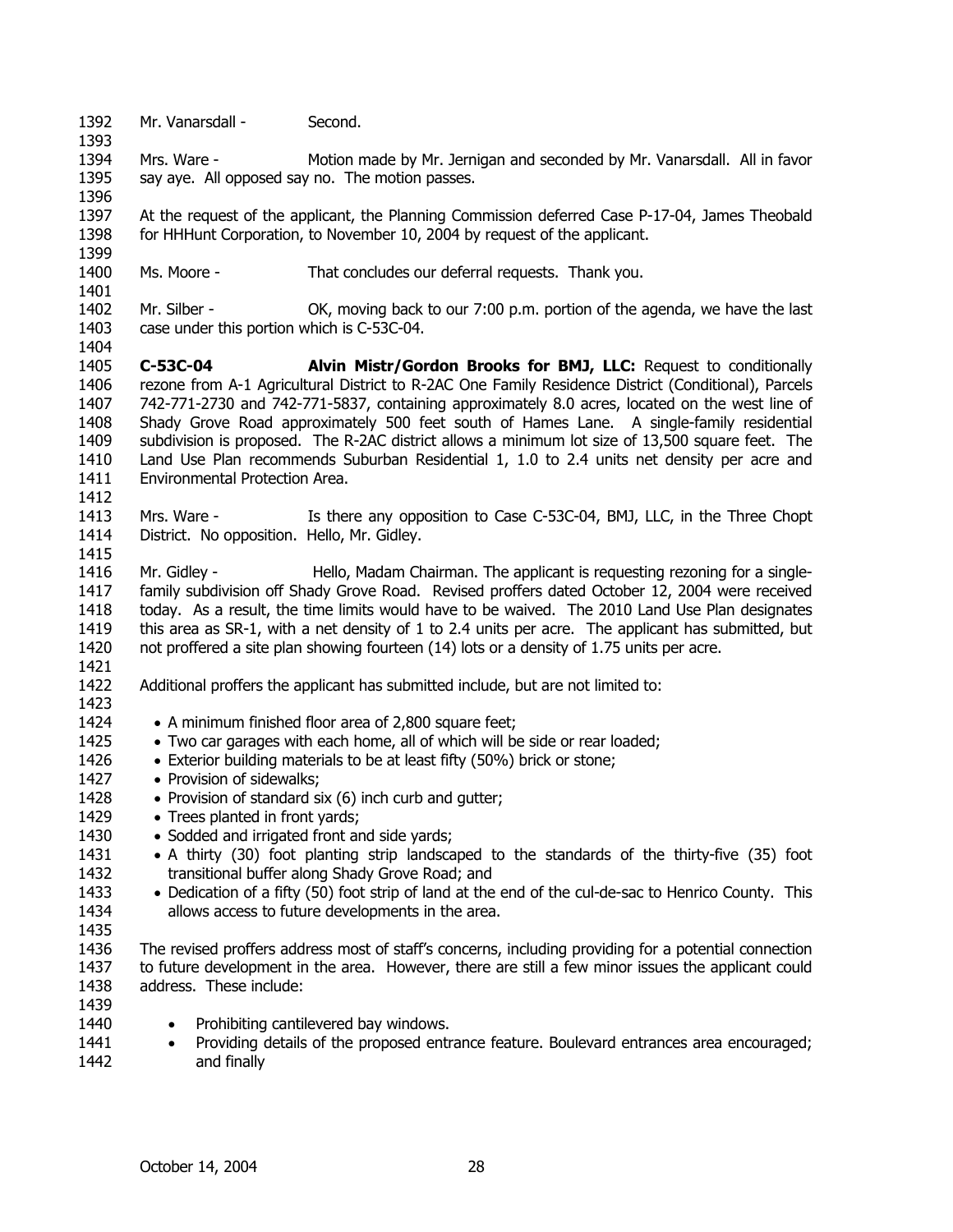• Tri-level and split-level homes may not be architecturally in keeping with the surrounding development. The applicant should clarify Proffer #7, which references these types of homes. If the applicant could address these issues, staff could recommend approval of this request. This concludes my presentation. I would be happy to answer any questions you may have. Mrs. Ware - Are there any questions for Mr. Gidley from the Commission? No. Thank you, Mr. Gidley. Mr. Gidley - Thank you, Madam Chairman. Mr. Spud Mistr - Madam Chairman and members of the Commission, I am Spud Mistr, representing the applicant in this. We have met with the staff on two occasions and gone over what I thought were all their concerns on this case, and changed the proffers accordingly, and would be willing to change the others that Mr. Gidley had asked for. Mrs. Ware - That is the bay window and no tri-levels. Mr. Mistr - No bay window is to be cantilevered and no tri-levels or split levels on the property. Mrs. Ware - The You will address those. Mr. Mistr - Yes. Mrs. Ware - Can you do that tonight? Mr. Mistr - The Mistr - If you would like it, yes. Mrs. Ware - He is addressing the two concerns of staff, the cantilevered bay windows and tri and split levels. He said he would do that. Mr. Mistr - We don't have room for a boulevard entrance, also. Mr. Silber - OK. Mr. Marshall, I guess, just for observation, we are getting a lot of proffered conditions passed out. This has about six new proffered conditions. Mr. Mistr, is there any reason why you hadn't addressed these proffered conditions before this time? Mr. Marshall - They were done on the  $12<sup>th</sup>$ . Mr. Silber -  $\mathsf{W}$ e received them on the 14<sup>th</sup>. Mr. Mistr - We met on Monday, the  $11<sup>th</sup>$ . We brought in all of the revised proffers on the  $12<sup>th</sup>$  and last night I heard that we needed to change some, which we did today, and it was not changing the proffers, it was the semantics of how it was worded. Mr. Marshall - We did meet on Monday. I met with him. Mr. Silber - I just wanted to remind the Commission of their policy of 48 hours before the hearing.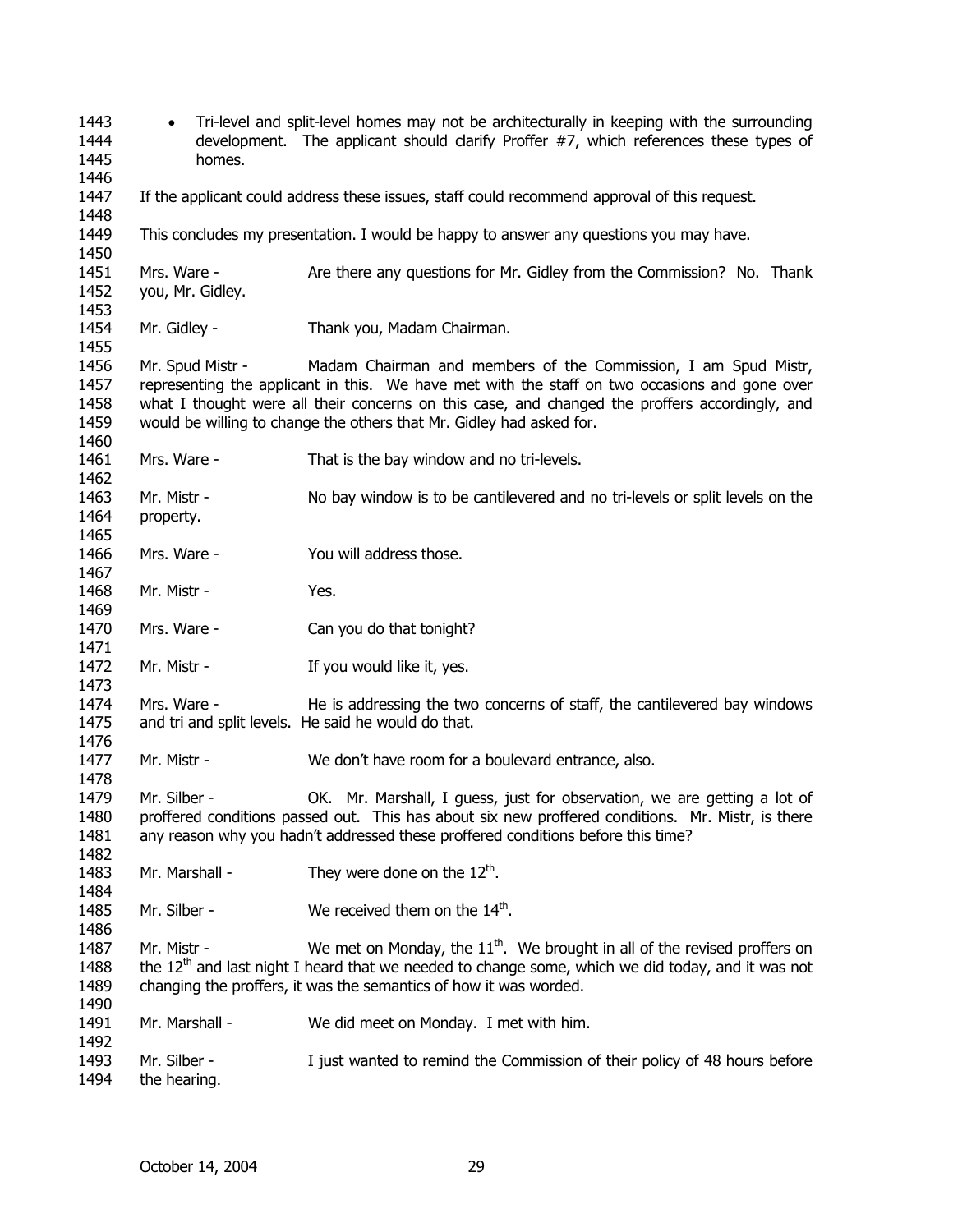Mrs. Ware - We have had quite a few. Mr. Marshall - Well, that is something I have always said I am in support of setting the time. It is not meant to be a deferral, but I guess each individual Commissioner is going to have to do that, and I am in favor of setting like Friday before the meeting and not just 48 hours. Mrs. Ware - We have the  $12<sup>th</sup>$  right here. Mr. Marshall - Because we met on the  $11<sup>th</sup>$ . Mrs. Ware - All right. What do you want to do about those proffer changes? Mr. Marshall - I think he is working on them with Ms. Moore. Mrs. Ware - Are there any more questions for Mr. Mistr on this case? Mr. Silber - I have one question, maybe two. The sidewalk proffer says a four foot sidewalk. The County's standard sidewalk is five feet. Is there any reason why? Mr. Mistr - Yes, the reason is you like the sidewalks two feet behind the curb and gutter. If you leave a two-foot grace strip and a four-foot sidewalk, that gives you a one-foot strip to put the water meter within the right of way, and we are probably going to have to put a utility easement behind it anyway, so if you put a five foot sidewalk in, your water meters are not on a public right of way. Mr. Silber - I don't know how we are doing it around the rest of the County with the standard five-foot sidewalks. Mr. Mistr - They are putting them outside of the right of way. Mrs. Ware - Pardon. Mr. Mistr - I said I think you have a lot of them outside of the right of way and not in the easement as they should be. Mr. Marshall - Is Ms. Moore working on your proffers? Mr. Mistr - Yes, we have already done that. Mr. Marshall - First, we have to waive the time limits, and I will say that Mr. Mistr, when we met on Monday, he was pretty proud that he wasn't going to have to ask to waive the time limits, and as you can see, he did submit them on the  $12<sup>th</sup>$ , but evidently his semantics didn't meet approval, but anyway he tried. Give him an A for Effort. But I make a motion that we waive the time limits. Mr. Vanarsdall - Second. Mrs. Ware - Motion made by Mr. Marshall and seconded by Mr. Vanarsdall. All in favor say aye. All opposed say no. The motion passes.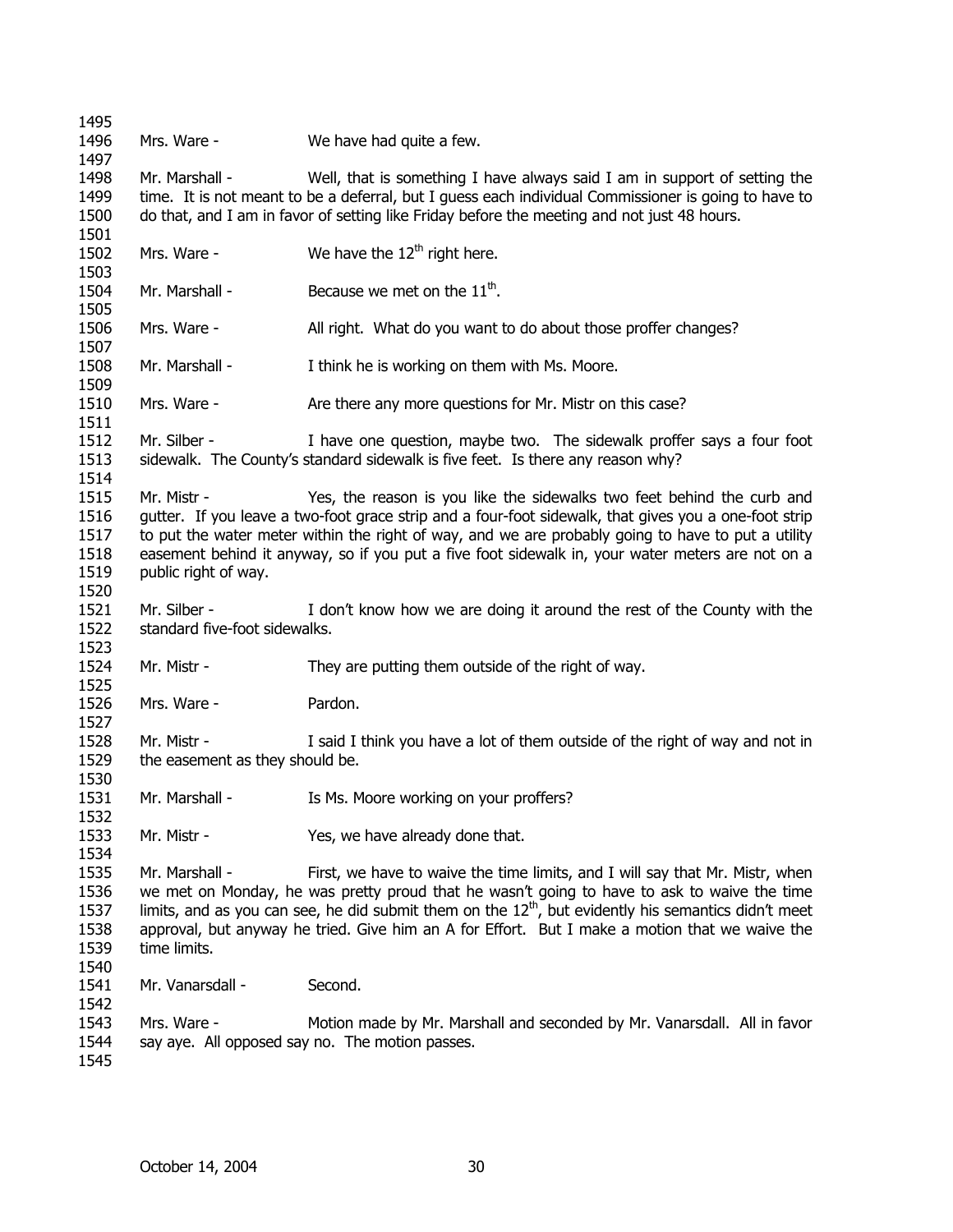- 1546 1547 The Planning Commission voted to waive the time limits on Case C-53C-04, Alvin Mistr/Gordon Brooks for BMJ, LLC.
- 1549 1550 Mr. Marshall - Madam Chairman, I am going to move that we approve Case C-53C-04, Alvin Mistr/Gordon Brooks for BMJ, LLC.
- 1552 Mr. Vanarsdall - Second.

1554 1555 1556 Mrs. Ware - Motion made by Mr. Marshall and seconded by Mr. Vanarsdall. All in favor say aye. All opposed say no. That motion passes as well.

- 1557 **REASON:** Acting on a motion by Mr. Marshall, seconded by Mr. Vanarsdall, the Planning Commission voted 5-0 (one abstention) to recommend that the Board of Supervisors **grant** the request because the proposed single-family development reflects the Land Use Plan and future use and zoning in the area. 1558 1559 1560
- 1561

1569

1573

1575

1577

1579

1582

1584

1548

1551

1553

### 1562 **Deferred from the August 12, 2004 Meeting:**

1563 1564 1565 1566 1567 1568 **C-56C-03 Alvin Mistr, Jr. for WWLP Development, LLC:** Request to conditionally rezone from A-1 Agricultural District to R-5AC General Residence District (Conditional), Parcels 802-696-9269 and part of 803-696-6866, containing 41.76 acres, located on the east line of Osborne Turnpike approximately .41 mile north of Tree Ridge Road. A single-family subdivision is proposed. The maximum density in the R-5AC District is 7.7 units per acre. The Land Use Plan recommends Suburban Residential 1, 1.0 to 2.4 units net density per acre.

- 1570 1571 1572 Mrs. Ware - Is there any opposition to Case C-56C-03, Alvin Mistr, Jr. for WWLP Development, LLC, in the Varina District? There is opposition here tonight. Thank you. We will get to you as we hear the case. Thank you.
- 1574 **AT THIS TIME THE COMMISSION TOOK A 10 MINUTE BREAK.**

#### 1576 **THE COMMISSION RECONVENED THE MEETING.**

1578 Mrs. Ware - And I believe we were with C-56C-03 and there was opposition.

1580 1581 Mr. Silber - I believe we had already called the case and the staff planner was getting ready to make the presentation.

1583 Mrs. Ware - So, we are ready for Mr. Gidley. You are found.

1585 1586 1587 1588 Mr. Gidley - Thank you, Madam Chairwoman. This is a request to rezone from A-1 to R-5AC, in order to develop a cluster style subdivision along Osborne Turnpike. Since most of the residences along this scenic road sit on multi-acre lots, staff was concerned a typical suburban neighborhood may not be consistent with this corridor.

- 1589
- 1590 1591 1592 1593 1594 1595 As an alternative, the applicant has proffered, a site plan for a cluster style development that you can now see before you on the screen. This includes smaller lots clustered at the center of the property, with open space along the perimeter. As you can see, some homes would back up to an alleyway. Even though the R-5AC District allows for smaller lots, the applicant has proffered a density of sixty-four (64) lots or 1.53 units per acre, within the 1.0 to 2.4 units per acre recommended by the Land Use Plan.
- 1596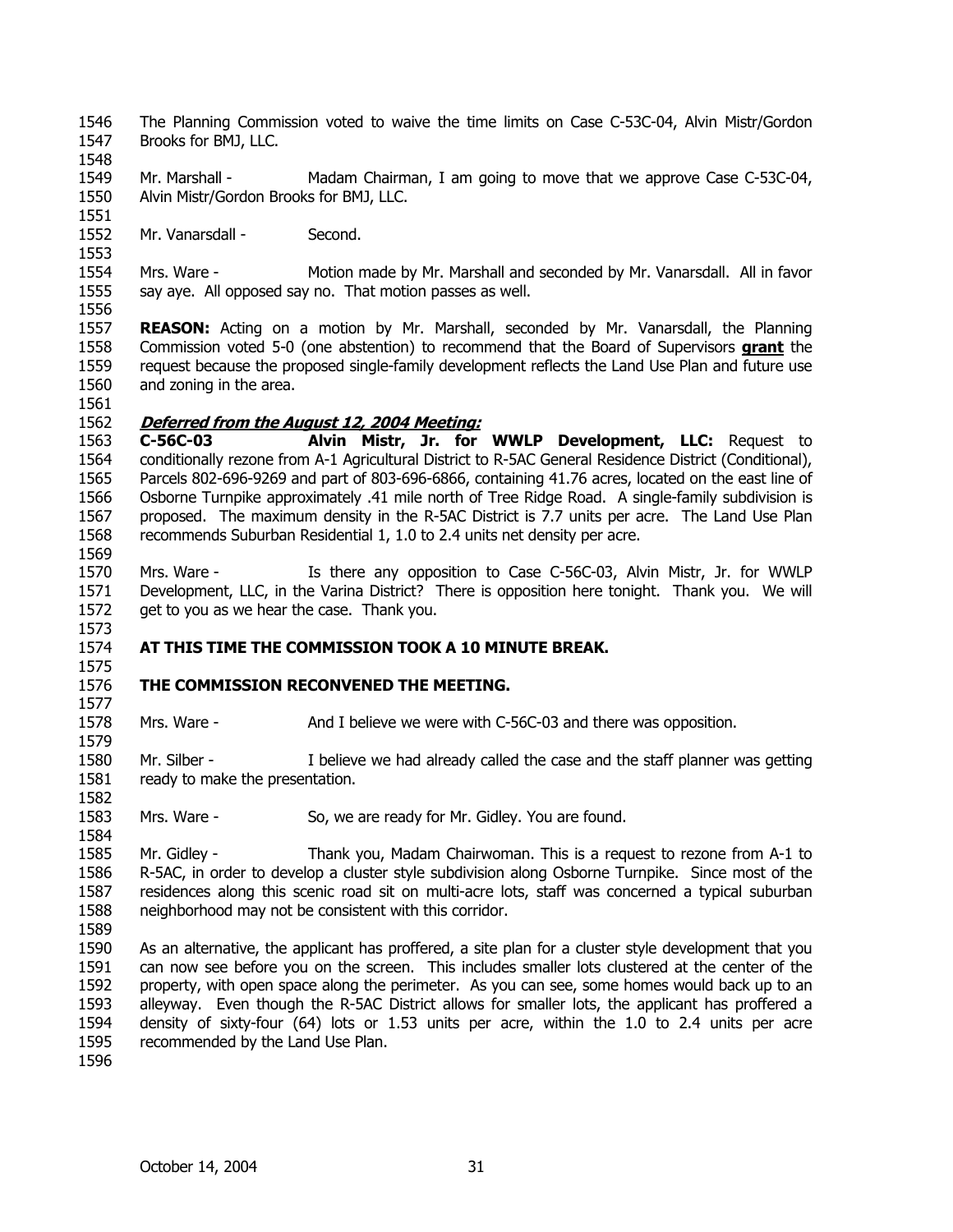1597 1598 1599 The applicant has submitted revised proffers dated October 12, 2004. We received the proffers yesterday; therefore the time limits would have to be waived. These additional proffers include, but are not limited to:

# 1600

1601 1602

1603 1604

- A minimum finished floor area of 2,000 square feet.
- At least fifty (50) percent of the houses to have front elevations that are at least thirtythree (33) percent brick.
- At least two trees to be planted in the front of each lot.
- 1605 1606 1607 • A one-hundred fifty (150) foot wide buffer along Osborne Turnpike, landscaped to the standards of the thirty-five (35) foot transitional buffer.
	- Sodded and irrigated front yards; and
	- A provision for sidewalks.

1610 1611 Since this is the first clustered development in this area, it is important for it to set a standard for quality. Towards this end, there remain some issues the applicant should consider, including:

1612 1613

1608 1609

- Consider proffering elevations to help ensure quality cluster development.
- 1614 1615 1616 1617 • The current proffers allow for half the homes to be all vinyl and the others to be roughly ninety (90) percent vinyl. The applicant should consider incorporating a more substantial amount of brick into the design. Staff recommends a minimum of thirty-three (33) percent brick on each home's total exterior. Use of Hardiplank should also be considered.
	- Present plans call for the open space on the northern and southern sides of this development to contain only grass. As an alternative, the applicant should consider providing trees in this area, along with a walking trail.
	- Consideration should be given to incorporating a village green at the center of this development. This would provide a public gathering area, along with increased recreational opportunities.
- 1624 1625 1626 1627 1628 1629 1630 1631 • Finally, many quality cluster developments include provisions for landscaping around units. This includes the rear alleys. If you can, for a moment I will refer you to a slide from Port Warwick in Newport News. But, you see, here is the alley behind the units. They have fenced in the areas between the driveways and although this is a recently completed subdivision, they have planted trees along here and also provided smaller landscaping along the fence. This does tend to break up the concrete and the fence and the walls of the houses to provide for a much more quality appearance. The applicant should consider ways to incorporate such landscaping into this development.

1633 1634 1635 1636 There are several nice features included in this development, however, in order to provide for a better overall quality, the applicant should consider addressing the items mentioned above. Doing so would set a standard of quality for future development in this area and would enable staff to fully support this request.

- 1638 This concludes my presentation. I would be happy to answer any questions you may have.
- 1639

1637

1632

- 1640 Mrs. Ware - Are there any questions for Mr. Gidley from the Commission?
- 1641

1642 1643 1644 1645 1646 1647 1648 Mr. Jernigan - Paul, on the elevations, the reason that we didn't have elevations is because the builder, Finer Homes, had to modify the product that they had to put it on the 60 foot lot. So, I have discussed with Mr. Donati before this goes to the Board, those elevations will be ready. On Hardiplank, I am not requesting Hardiplank. We haven't had, we haven't forced anybody. Hardiplank is a good product, but we have not forced anybody to use Hardiplank as yet, even though they are willing to proffer a high quality vinyl that will be used. On the brick, 50% of the homes would have 33% brick.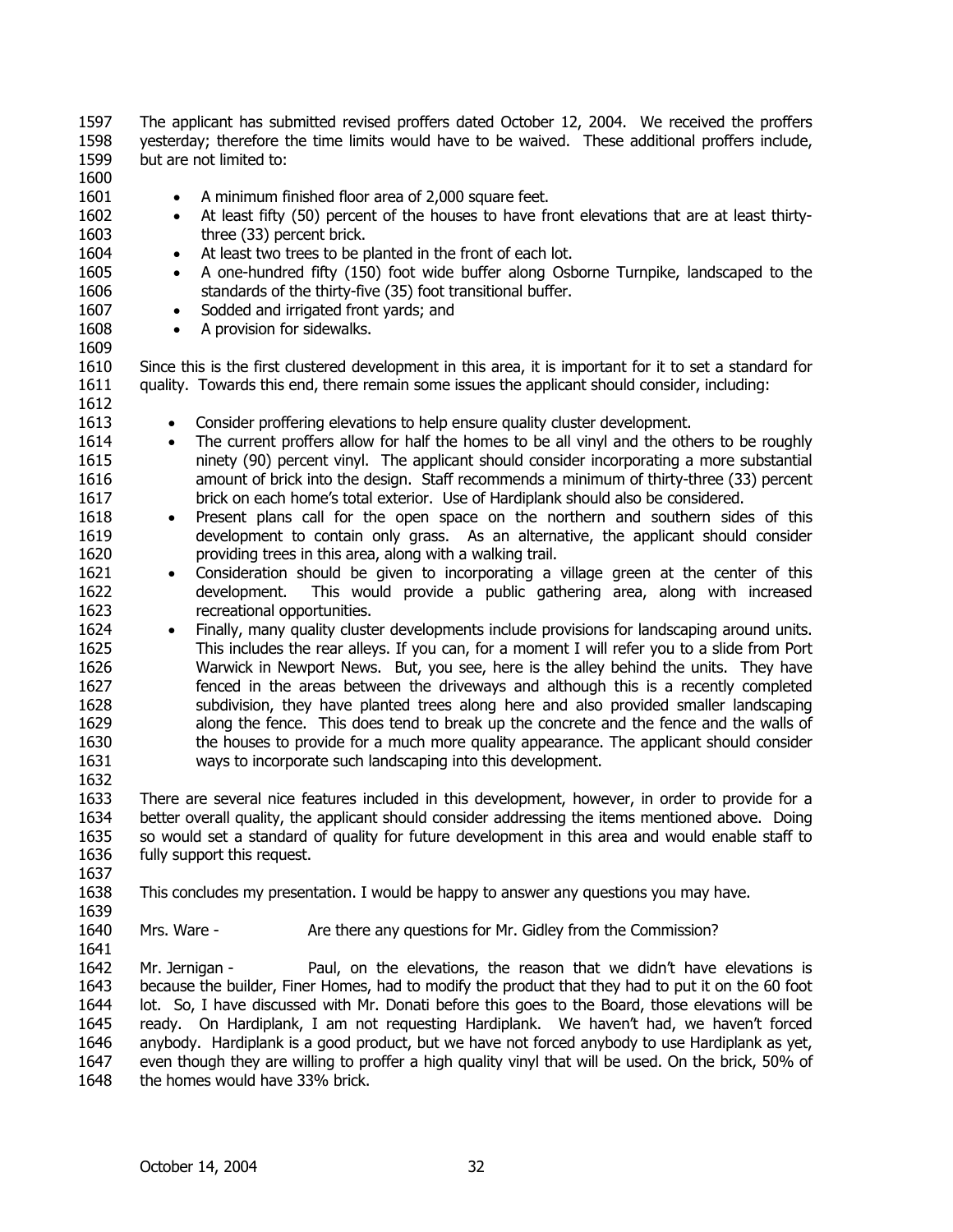1649 1650

1651

1662

1664

1668

1675

Mr. Gidley - Con the front elevation only.

1652 1653 1654 1655 1656 1657 1658 1659 1660 Mr. Jernigan - Yes, and the reason that we did it to 33% was because the design of the homes that Finer had, we saw this on Eagle's Nest I believe it was. They have access and not all of the homes are plush on the front. Those homes that have a flat front, they will be all brick. But if they have accents, the accents will have the stone or brick on them, and looking at this picture here, where we are talking about the alleyways, the lots that Mr. Mistr has here are 150 foot deep, so they will be set in more than what we see right here. You asked also about walking trails. I discussed that with Spud earlier, and they are willing to put some walking trails in around the green space, and this does have 52% green area.

1661 Mr. Gidley - **OK.** 

1663 Mrs. Ware - There any more questions for Mr. Gidley?

1665 1666 1667 Mr. Jernigan - I didn't really ask him too many questions. I kind of explained things. I met with Mr. Mistr Monday, too, along with Mr. Marshall, so he was busy. We went over everything Monday. I don't have any more questions for Paul.

- 1669 1670 1671 Mrs. Ware - OK. That's it. Thank you, Mr. Gidley. Do you wish to hear from the applicant?
- 1672 1673 Mr. Jernigan - Yes, let's hear from the applicant.
- 1674 Mrs. Ware - **OK, the applicant, please.**

1676 1677 1678 1679 1680 1681 1682 1683 1684 1685 1686 1687 1688 1689 Mr. Mistr - Madam Chairman and members of the Commission, I am Spud Mistr, representing WWLP Development, LLC, the developer of this. I am going to be very brief. I am going to reserve some time to answer questions, and we also have some people that would like to speak in favor of this project. We have had two public meetings with the surrounding neighbors and the Varina Beautification Committee, and at the first meeting they had a lot of concerns. We went back and addressed nearly all of those. We revised the proffers, met with the staff again and submitted the revised proffers. Some of these things, with boulevard entrances, there is approximately 50% green space around the perimeter and that doesn't include green space in front yards or back yards, so this is just around the outside of the property. We did proffer a minimum 150 feet off of Osborne Turnpike, with a 35-foot transitional buffer, which we are going to work out with Leslie News. That is exactly what the County wants in there. So, we felt like we have addressed the concerns of the citizens and the neighbors and of the staff to try to make this the best project we can. So, with that, I will answer any questions and then if you want to let the proponents or opponents speak first, we will go from there.

1691 Mrs. Ware - Are there any questions for Mr. Mistr from the Commission?

1693 1694 Mr. Jernigan - Spud, when we talked the other day, you said that you would be willing to put some walking trails in through there.

1695 1696

1697

1690

1692

Mr. Mistr - That is correct.

1698 1699 1700 Mr. Jernigan - I want you all to know, this is in Varina the first project that we have had that will have alleyways with rear-loaded garages, and what we didn't get into was talking about those that are not rear loaded. They have proffered 75% of all of the homes will have two-car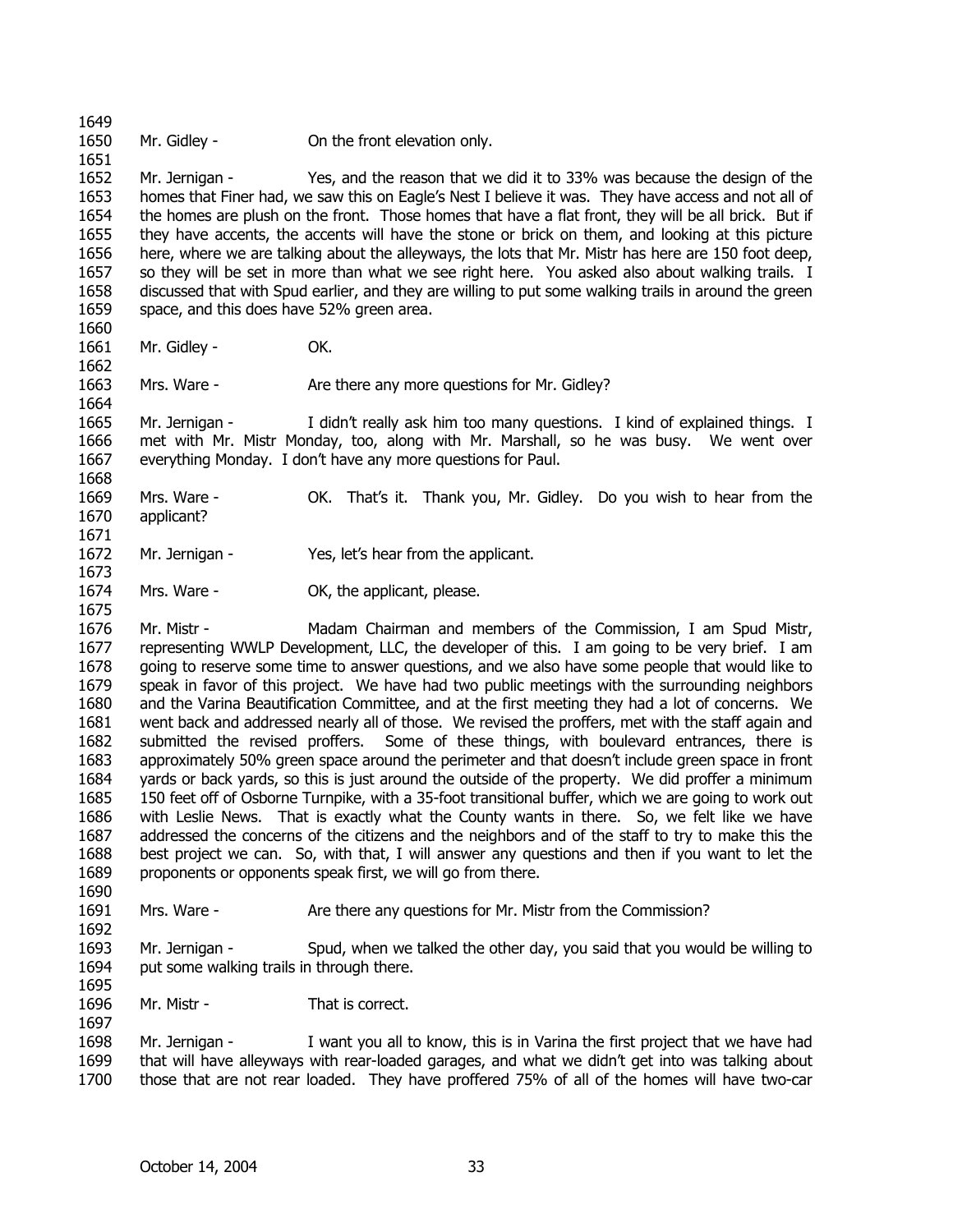1701 1702 1703 1704 1705 1706 1707 1708 1709 garages. That number will probably increase, but the developer wanted some flexibility in case some people don't want a garage. Those garages will be detached and will be behind the house, and Spud also told me that in Parson's Walk in Twin Hickory that they were using space over the garage as a amenity that you can have as finished floor space now. So, I will let you all know that I wasn't aware of this until I checked, and now you can have finished floor space above a garage with a full bath, no cooking. But it doesn't count as finished floor space. It just counts as accessory, but it is legal. It still has to retain the 15-foot height restriction. It is not part of the finished floor space, but it is legal now, and I know at one time the County didn't want people living over garages, but now it seems to be that it is an acceptable amenity.

1710 1711 Mrs. Ware - Did you say that you will have elevations prior to the Board?

1713 1714

1722

1724

1712

Mr. Mistr - That is correct. Yes.

1715 1716 1717 Mrs. Ware - Any other questions for Mr. Mistr? Thank you. Do we want to hear from the opposition or is anyone else in favor?

1718 1719 1720 Mr. Jernigan - There are some people in support, so let's let them speak and then we will have the opposition speak.

1721 Mr. Silber - We have eight and a half minutes left in support.

1723 Mrs. Ware - Good evening. Could you please give us your name and address.

1725 1726 1727 1728 1729 1730 1731 1732 1733 1734 1735 1736 1737 1738 1739 1740 1741 1742 1743 1744 1745 1746 Mr. Henry Nelson - Certainly. Madam Chairman, Mr. Jernigan, Mr. Donati and members of the Board (sic), my name is Henry Nelson and I live at 3600 New Market Road. I am here tonight to speak in behalf of the Varina Beautification Committee. I was drafted prior to the last proffers, which we were in support of. I'd like to, first of all, thank Mr. Jernigan for his work and Mr. Donati, in working with the developer, and try to iron out concerns of the Committee as well as the community, and to include those in what we are doing. The letter you have before you indicates our support. We support the layout, the total land site is preserving open space, which we have always advocated. We are very much in (unintelligible) the creativity this affords the area with the saving of the green space, and with the garages loading to the side or the rear, and in most cases, and also the alleyway, which we think is more attractive frontscape to the house. We are looking at the sidewalks for safety and also the idea, now that the entrance way, I didn't, there was a lot of discussion on how it should be. Our group indicated we liked the two entrance way type thing, but we certainly accept whatever comes out in that, and we are not going to quibble over it, but that is something that we did discuss. The developer and landowner does deserve recognition and praise for meeting with the residents and design from other subdivisions throughout the community, and allow for open space with amenities, and set a high standard for Varina residents with quality housing. I'd like to thank everyone for considering this. It is a difference for us in our community, and I hope it goes well and sets a good precedence. I would say that I do admire what the staff has said about this and their report, I think, was very thorough, and I would urge that those things that they have suggested be followed up on between now and the Board meeting so that they can be improved. And I thank you for the opportunity to speak, as we are in favor of it.

1747

1749

1748 Mr. Jernigan - Thank you, Henry.

1750 1751 1752 Ms. Anderson-Ellis - My name is Nicole Anderson-Ellis. I realize I only have a limited amount of time and I am going to do the best I can, but I am most passionate about this community, and it is hard to cram pack it into a brief space. I will assume that all of you are familiar with the Varina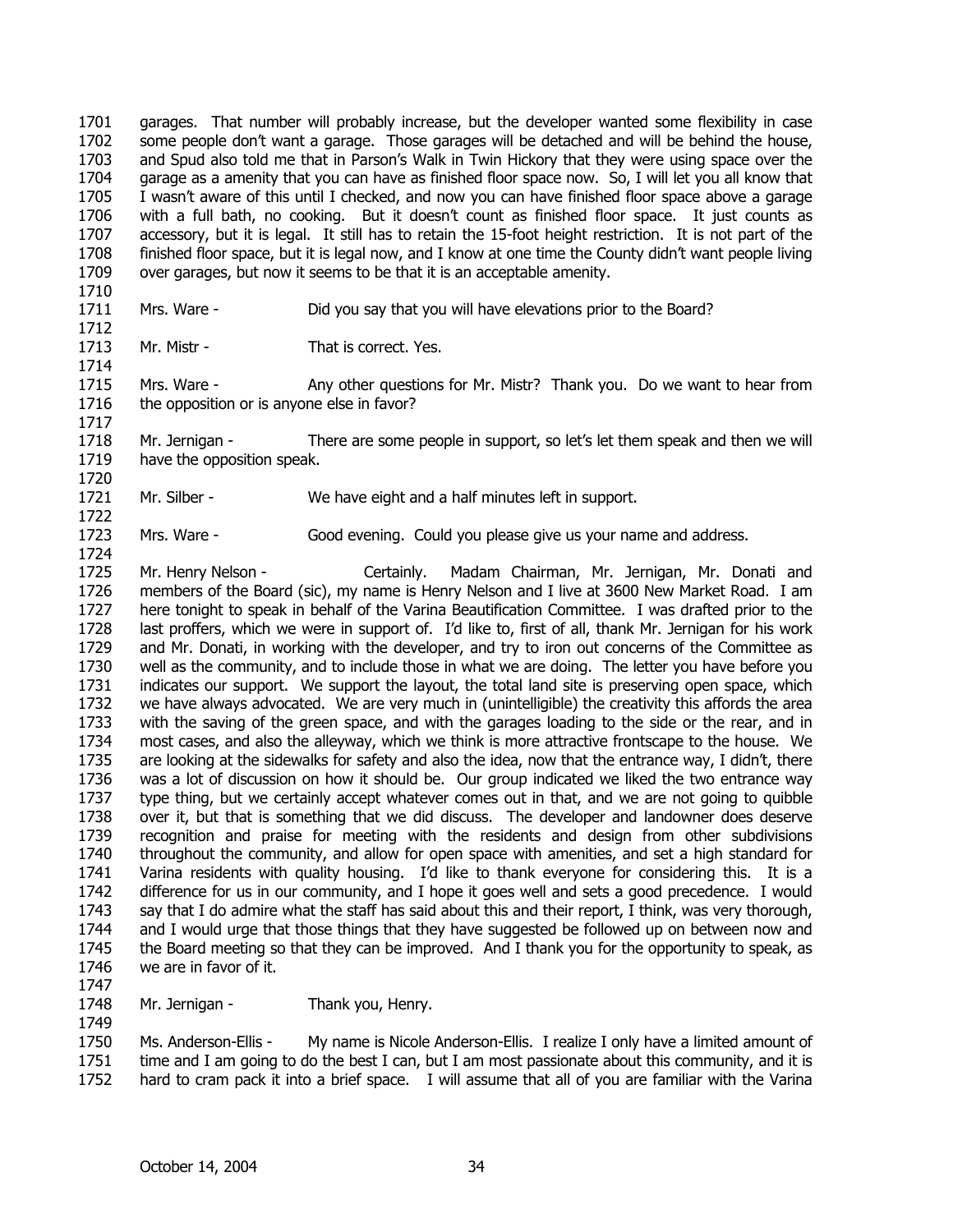1753 1754 1755 1756 1757 1758 1759 1760 1761 1762 1763 1764 1765 1766 1767 1768 1769 1770 1771 1772 1773 1774 1775 1776 1777 1778 1779 1780 1781 1782 1783 1784 District and the Osborne Turnpike Corridor, so you know that this corner of the County, with its rolling farm land, its dense hardwood forest, its Colonial, Civil War and Native American history, its local wildlife and it is an increasingly rare rural community of families. It is unmatched anywhere in the County. I am a member of ROOT, which was originally entitled Residents of Rural Osborne Turnpike and thanks to the overwhelming response of the greater Varina area has been since renamed Respect Old Osborne Turnpike. We as a group are committed to seeing smart growth in our community. We welcome new neighbors. In addition, as property owners, we are staunch property right advocates. We support the right of land owners to sell their property and if favorable, make profit. However, we do not think the property rights include the right to cram as many buildings as possible onto a piece of land, permanently altering the community and robbing neighbors of the lifestyle they have cherished and nurtured. A year ago, a development of that sort was proposed for this property, and just by luck, we saw a picture of it accidentally earlier. It would have plopped about 70 houses in that 40-acre field. It was exactly the kind of unimaginative overcrowded cookie cutter development that the community feared. Within months of the appearance of rezoning signs, I had collected hundreds of signatures on a petition opposing that project. At that time, I would never have dreamed that I would stand here before you today voicing my support for development on that piece of land. But life is full of surprises. This morning as I drove past this cornfield, as I always do, it is a beautiful peaceful place. It is perfect some might say, exactly the way that it is. If I had the money in my pocket it would stay that way, but short of that, the development that Foster and Miller are presenting is the best case scenario. By actively listening to the desires of the community, both what we cherish and what we fear and by straying off the normal path, Foster and Miller has presented us with a design that if they do what they promised, and I am confident that they will, will prove profitable for the land owners and developers without sacrificing the surrounding community. They have clustered all of the dwellings in the center of the field, thereby maximizing green space, preserving the open view from Osborne, and maintaining a wildlife corridor through the wooded rear of the property. In addition, they have included proffers addressing the size of homes, with regard to other proffers, anything that would increase the value of the residences that are protected by the existing houses along the corridor. I applaud the cooperative effort of all members of this endeavor, especially including Commissioner Ray Jernigan, all of whom devoted long hours reaching a compromise, that, in my experience, is unique in its widespread acceptance, and I hope that this experience will set the bar for all future development in this unique and valuable riverfront corridor. Thank you so much.

1786 Mrs. Ware - Thank you.

1785

1787

1791

1788 1789 Mr. Jernigan - Thank you, Nicole.

1790 Mrs. Ware - We have three minutes left. Is there someone else in support?

1792 1793 1794 1795 1796 1797 1798 1799 1800 1801 1802 1803 Mr. Andy Edmonds - Good evening. I am Andy Edmonds and I agree with everything that Nicole said so passionately about our neighborhood. I live at 9510 Osborne Turnpike and indeed the Henrico Riverfront Corridor is indeed special because arguably the James River is the most historically significant body of water in the United States, and the Mistrs have certainly been very conscientious of the concerns of the community, and I want to applaud them for that. I think the mechanism by which they are requesting this clustering development in the R-5AC designation is the only mechanism available for them to do that, so I would ask for the Commission to consider a new type of designation for this type of clustering, so we can encourage that type of development to occur in this special part of the County. There are other zoning classifications that have occurred in other areas around the country that have addressed this issue, and especially, I think it is urgent to do this because of the new regulations that have come forward that will require larger lot sizes, moving forward many more requests for subdivisions that this type of clustering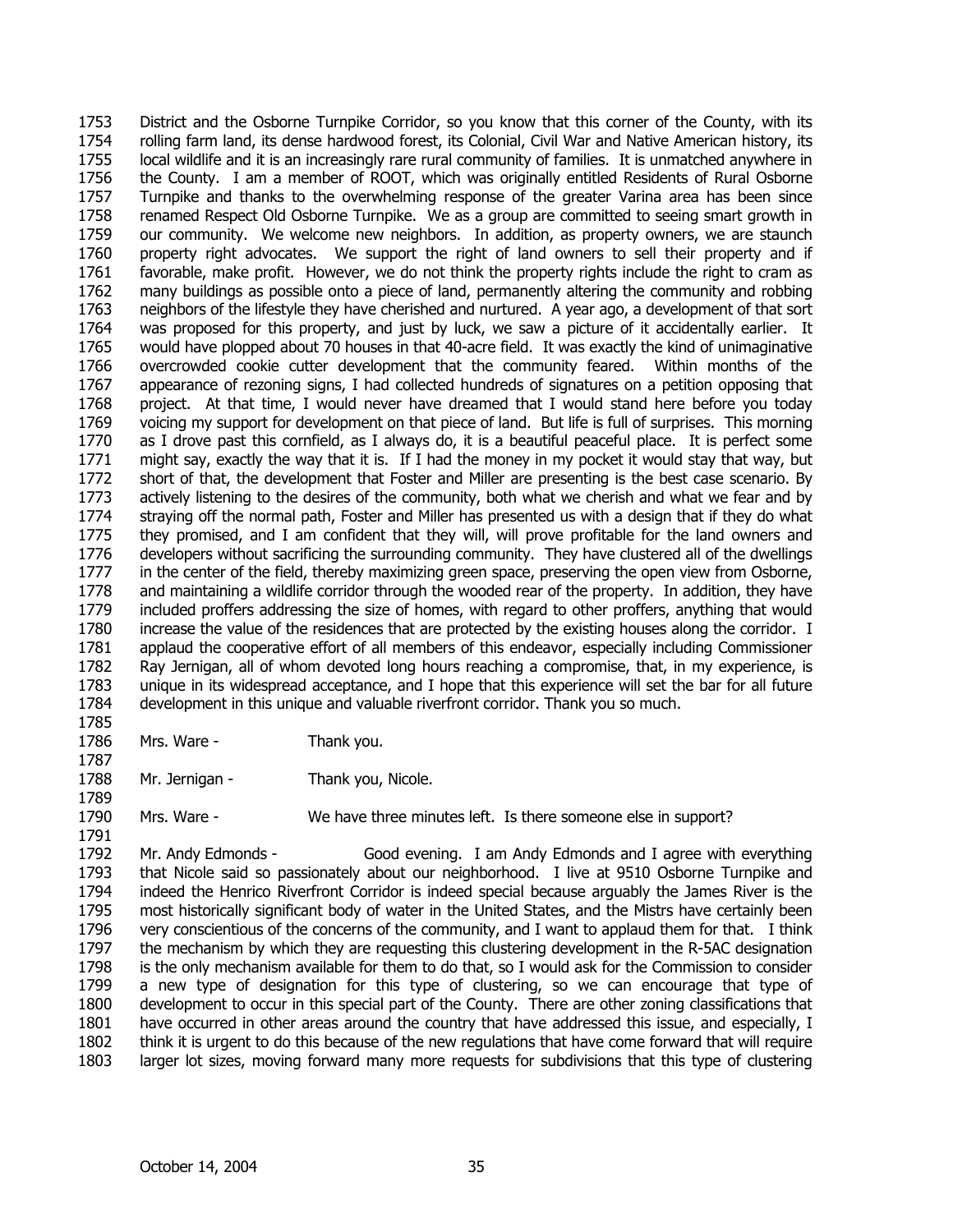1804 1805 1806 1807 1808 1809 1810 1811 1812 1813 1814 1815 1816 1817 1818 1819 1820 1821 1822 1823 1824 1825 1826 1827 1828 1829 1830 1831 1832 1833 1834 1835 1836 1837 1838 1839 opportunity and the zoning classification therein would be important to developers to be able to utilize it to take advantage of this type of development in the area. Thank you. Mr. Jernigan - Thank you, Andy. Mrs. Ware - Thank you. That was in support and we can hear from the opposition at this time. I believe there were a couple of hands raised to speak in opposition. Good evening. Mr. Bartoo - My name is Jim Bartoo. I am here representing my mother and my daughter who own property directly across from this development. Most of what I heard tonight has allayed most of our concerns. I just learned about this Tuesday, so I did not attend any of the meetings. I would only have two questions. With the buffer that is proffered, is it possible at a later date to come back and try to change that when he has built more houses on the property? Mr. Silber - The state proffers are accepted with this rezoning case, then those proffered conditions become law that will run with the land even if the property is sold, so to answer your question, that would have to be provided. I think it is a 150-ft. buffer. It would have to stay. They could not put houses up there unless they came back through the process to amend the proffered conditions, and it is another public hearing before this body and the Board of Supervisors. Mr. Bartoo - So it can be changed at a later time. Mr. Jernigan - It won't be changed, Jim. Mr. Marshall - It has to be a whole new rezoning case. Mr. Bartoo - I understand that. This is the best answer we are going to get. Mr. Jernigan - It would have to come through the Commission again, Mrs. Ware - The And then the Board of Supervisors as well. Mr. Bartoo - **OK.** Thank you very much. Mrs. Ware - Is there anyone else here to speak in opposition?

1841 1842 1843 1844 1845 1846 1847 1848 1849 1850 1851 1852 1853 1854 1855 Ms. Quesinberry - Good evening Madam Chairman and Board (sic). I am Debra Quesinberry. I live at 8190 Osborne Turnpike, not far from this property and after what I have heard tonight, and I just did receive these new proffers tonight, I am for the most part very pleased and very appreciative of the hard work that went into getting this case where it is tonight. I do have a couple of things that I did want to mention briefly again, and that is the lack of elevations does make this just a little bit difficult, because it is a little bit hard to really visualize what the final product is going to look like, but I appreciate that there will be elevations before it goes to the Board and the other thing is that again with the 50% of the houses with the front elevations constructed with brick or stone, or the 33% of the 50%, I am just concerned because we do have a lot of rezoning and lot of potential development coming down this very historic and very picturesque corridor, and I don't want to set a precedent of a lot of frame and a lot of cheap vinyl. I heard what you said about the particular product that this developer is putting in and the front elevations with setbacks and that sort of thing, but I am still thinking that there is a way to enhance the quality here and just assure that, given that we are taking this sort of leap of faith with a cluster development in an area that has never had one before, and a little more assurance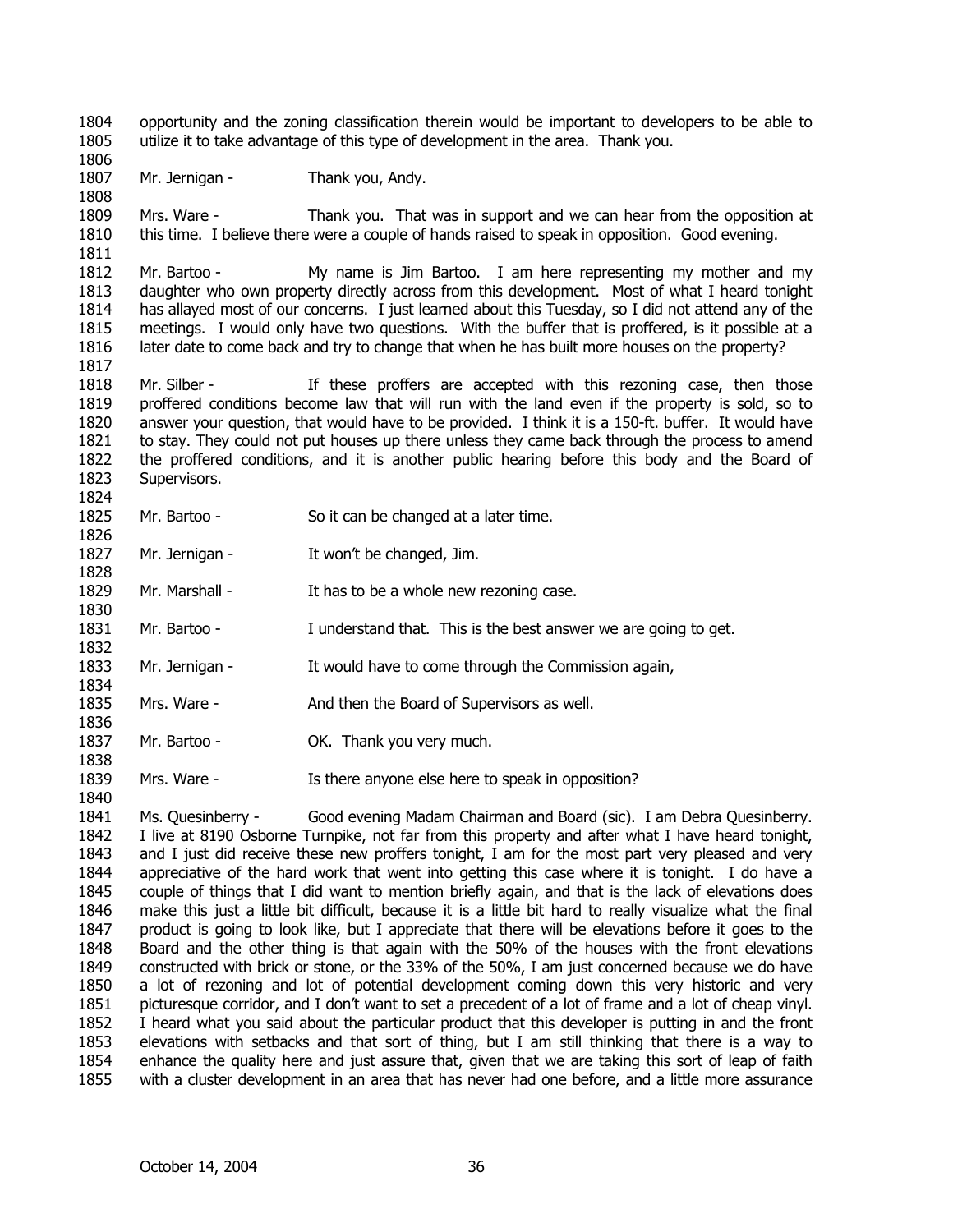1856 1857 that we can get the best quality product moving forward, especially considering what we are going to be looking at in the very near future coming down this corridor. Thank you very much.

1859 1860 1861 1862 1863 1864 1865 1866 1867 Mr. Jernigan - Debra, I wanted to say because I wanted define myself a little bit on the façade. The cases that we did and they are building Eagles Nest off of Darbytown Road. We had the same situation and I know the type of package that they have. Not all of the houses look good with solid brick across the front. Their homes have a lot of accents where they stick out, and the accents they put the brick on, it actually looks better than having it solid brick on the front. Now, some of the structures if the façade is flat, they will be all brick. But, knowing that, I guess it is because I have worked with these people before and I knew the type of house they built, I knew what looked good on it, and that is the reason I was OK with the way this was written up.

1868 1869 1870 1871 Mrs. Quesinberry - I understand that, but it seems like there is not a lot of brick, in any sense, in this development, because if you are only talking about front facades, and then you are only talking about accents of front facades on 33% of the building, that is an awful lot of frame and vinyl. That is all I am saying. That is an awful lot of frame and vinyl.

- 1873 Mrs. Ware - What about the option of taking out the vinyl?
- 1875 Mr. Jernigan - Taking out the vinyl?

1877 1878 Mrs. Ware - Taking out the vinyl and let it be Hardiplank. You would have to ask for that, but…

1880 1881 1882 1883 1884 1885 Mrs. Quesinberry - It is predominantly a frame vinyl very dense community. It is not in anyway, stretch or form any kind of a rich community. It is decorative and very little decorative brick at that. That is my only point. I understand the residents are predominantly pleased with it and I am, too, but we are setting a precedent here, both in the zoning and the actual product we are putting on this piece of property.

1886 1887 1888 1889 1890 1891 1892 1893 Mr. Jernigan - Let me explain this, when I got with Spud on this project, it was right after we came back from Daniel Island in Charleston, and when I discussed with him about the rear loaded and having the alleyways and the rear-loaded garages, the Wilton tract, which I discussed with you over the phone the other day, these houses will in some cases be like that community, and that is what we were looking for. It is the design of that neighborhood packed in there on a smaller amount of property, and right after I discussed this with Spud was right after the Daniel Island. I am OK with it. I am going to discuss with Mr. Donati before this comes to the Board and see if we are going to make any changes.

1895 1896 1897 1898 Mrs. Quesinberry - And I appreciate that very much. I respect your opinion on that. I would just like to go on the record of saying this is not an area that is appropriate for a neighborhood whether it is here or whether it is on the Wilton property, which we haven't gotten to yet, to be predominantly frame and vinyl. Thank you.

1899 1900

1858

1872

1874

1876

1879

1894

1901

Mr. Jernigan - Thank you.

1902 1903 Mrs. Ware - The applicant has about five minutes to speak in rebuttal.

1904 1905 1906 1907 Mr. Mistr - I won't take five minutes. The only concern I had was the vinyl or the Hardiplank. I remember a few years ago when we'd come to this body and we'd have to proffer out Hardiplank, and now they have gotten a better product, so now we are using it and it is a good product. Vinyl is also a good product and we've got a lot of different levels of vinyl, and we will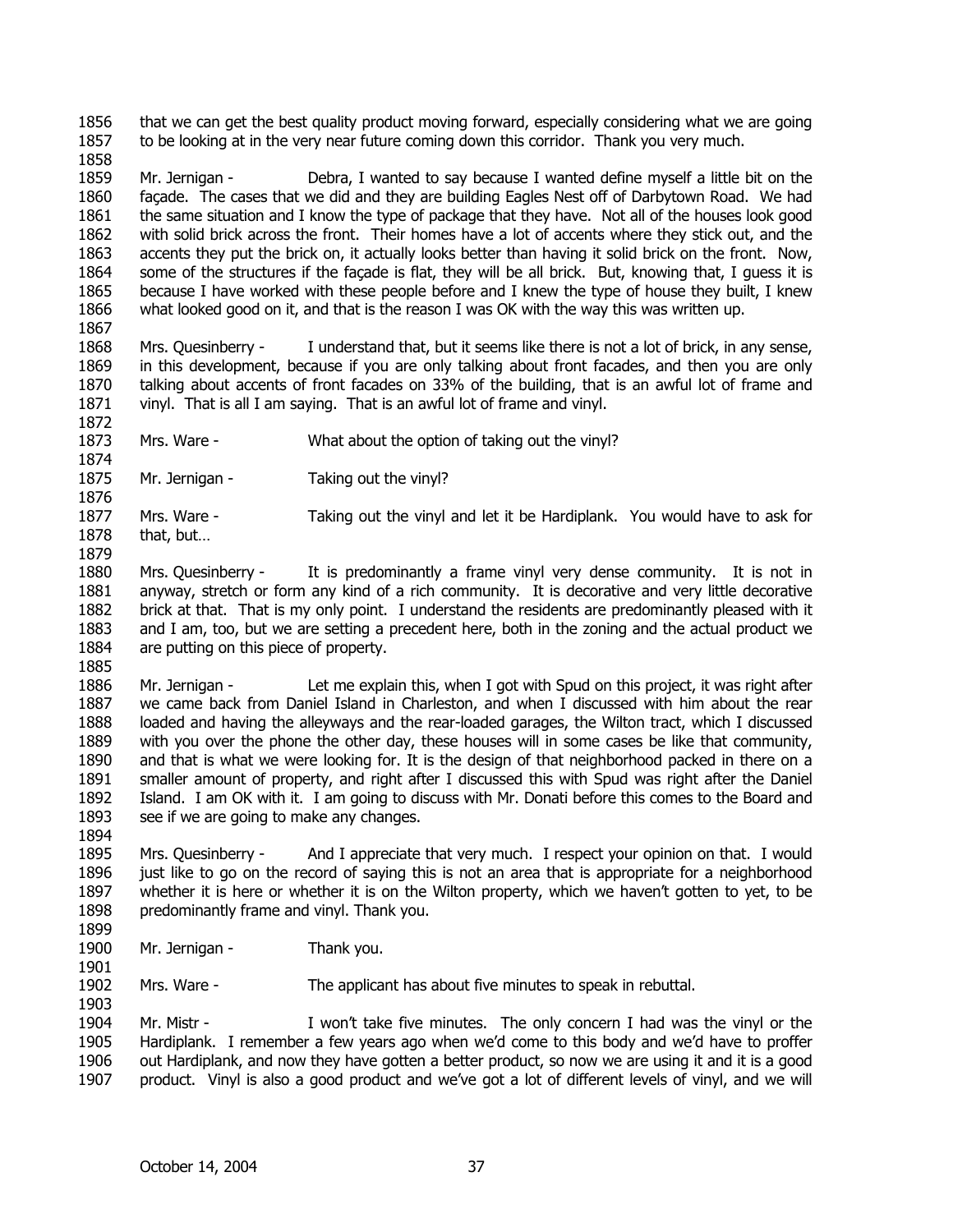1908 1909 certainly look at that and maybe try to get some high-quality vinyl. With the builder, I would like not to be able to prohibit vinyl, but we will look at what we can do on that.

1910

1915

1919

1935

1937

1940

1943

1946

1948

1911 1912 1913 1914 Mr. Jernigan - Spud, what I am going to do is  $-$  this case has been around for a while and I am ready to move forward, but before it goes to Mr. Donati, we will get together and discuss it again. We can do that with Finer Homes and see if we can change or alter some of the finished product.

- 1916 1917 Mr. Mistr - **OK.** That is fine. Thank you.
- 1918 Mrs. Ware - Mr. Jernigan.

1920 1921 1922 1923 1924 1925 1926 1927 1928 1929 1930 1931 1932 Mr. Jernigan - You know, when we had the two neighborhood meetings I felt real good because I felt everybody was smiling, and you know then that you have had a good meeting, and Nicole Ellis, and I respect the fact that she tried to guard her territory, and she was very happy. Well, she clapped on the first meeting and was very happy after the second meeting, so it shows that when you get the neighbors together, you can always work things out. Now, one thing that wasn't mentioned, the front setback on this, the first house will be 200 feet off Osborne Turnpike. I am correct on that, right Spud? And that is pretty good, and what everyone was looking for was that the community would be hidden and not seen from Osborne Pike. Now, there will have to be some landscaping that goes in front and it will take a few years for that to grow up, but four or five years down the road. I mean, it is a cornfield, so unless we want corn out there, we are just going to have to wait for the trees to grow. Spud is willing to put some intense landscaping in there, and in a few years that will be grown up.

1933 1934 So, with that, Madam Chairman, I will move for approval of Case C-56C-03, WWLP Development for approval by the Board of Supervisors.

1936 Mr. Marshall - Second.

1938 1939 Mrs. Ware - Motion made by Mr. Jernigan and seconded by Mr. Marshall. All in favor say aye. All opposed say no. The motion passes.

1941 1942 Ms. Moore - They need to waive the time limits. They are dated the  $12<sup>th</sup>$  but we did not receive them until yesterday.

- 1944 1945 Mr. Jernigan - Madam Chair, I make a motion we waive the time limits on Case C-56C-03.
- 1947 Mr. Marshall - Second.

1949 1950 Mrs. Ware - Motion made by Mr. Jernigan and seconded by Mr. Marshall. All in favor say aye. All opposed say no. The motion passes.

1951

1952 1953 The Planning Commission voted to waive the time limits on Case C-56C-03, Alvin Mistr for WWLP Development, LLC.

1954

1955 **REASON:** Acting on a motion by Mr. Jernigan, seconded by Mr. Marshall, the Planning Commission voted 5-0 (one abstention) to recommend that the Board of Supervisors **grant** the request because the cluster arrangement of the homes would permit more open space in keeping with the surrounding area and would permit development of the land for residential use in an appropriate manner. 1956 1957 1958 1959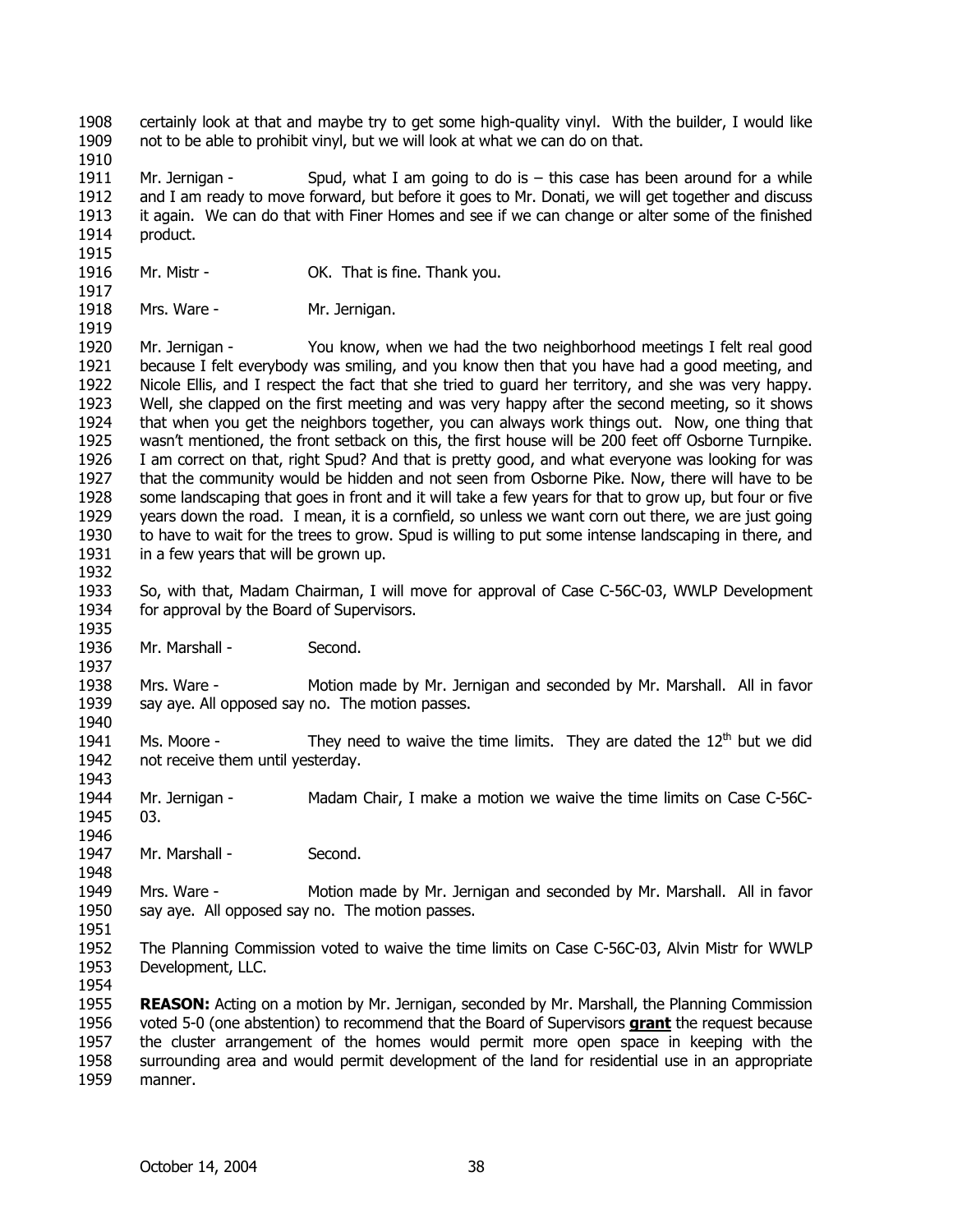1960

1978

1985

1987

1989

### 1961 **Deferred from the September 22, 2004 Meeting:**

1962 1963 1964 1965 1966 1967 1968 **P-8-04 Omnipoint Communications CAP Operations LLC:** Request for a Provisional Use Permit under Sections 24-95(a) and 24-122.1 of Chapter 24 of the County Code in order to construct a 140-foot wireless telecommunications tower, on part of Parcel 833-716-9203, containing 2,500 square feet, located between I-64 and Old Williamsburg Road, 2,000 feet west of Drybridge Road. The existing zoning is M-1C Light Industrial District (Conditional). The Land Use Plan recommends Planned Industry. The site is in the Airport Safety Overlay District.

1969 1970 1971 Mrs. Ware - Is there any opposition to P-8-04, Omnipoint Communications CAP Operations, LLC, in the Varina District? No opposition. Good evening, Mr. Coleman.

1972 1973 1974 1975 1976 1977 Mr. Coleman - Good evening, Madam Chair and members of the Commission. The applicant is requesting to construct a 140' tall tower on the Richmond Auto Auction property on Old Williamsburg Road. The parcel is zoned M-1C and designated Planned Industry on the 2010 Land Use Plan. The site is also within the Airport Safety Overlay District, which restricts the height of towers and other structures in this area. At the proposed height of 140', this tower would not require obstruction marking or lighting.

1979 1980 1981 1982 The proposed tower meets required setbacks, however the tower's drop zone overlaps A-1 property to the east. Therefore, staff recommends the applicant should submit a *Communication Tower* -Acknowledgement of Impact form.

1983 1984 Overall, this site may not be objectionable for a tower. If the applicant were to submit the Acknowledgement of Impact form, staff could be more supportive of this application.

1986 This concludes my presentation. I would be happy to answer any questions.

1988 Mrs. Ware - Are there any questions of Mr. Coleman from the Commission?

1990 1991 1992 1993 1994 1995 1996 1997 1998 1999 2000 2001 2002 Mr. Jernigan - No, and I am not going to have the applicant come up because this case was straight with the exception of the form. Now Mr. Charles Moss is the adjoining land owner and I had a long conversation with him on the phone the other day, and the reason he had not signed the form was because he really did not understand what he was signing, and when the staff report came out, it said it impacted his property. He was leery of signing off on it We had a long conversation and I explained to him that he could still put houses, well, actually on the Land Use Map it shows light industrial, so if he were to improve that property, at the point the cell tower would be the non-conforming use. I explained to him that he still has the right to do anything with the property that he wants, and at that point he told me he supported this. He didn't want to sign the paper, but he said he had no problems with letting this project go on as stated. Now, I checked with staff last time and they said if I had a verbal commitment from him, that it would be OK, and I do have a verbal commitment from him that he is OK with this case.

2003 2004 2005 2006 Mr. Silber - Mr. Jernigan, I have one question of staff. Mr. Coleman, the staff report shows this as 143' tower and the elevation requested is 140'. Has that been modified by the applicant?

2007 2008 2009 2010 2011 Mr. Coleman - Yes, the applicant came in today and amended the elevations to the 140' height. Mr. Silber - So the very top of the antenna has been dropped to 140<sup>'?</sup>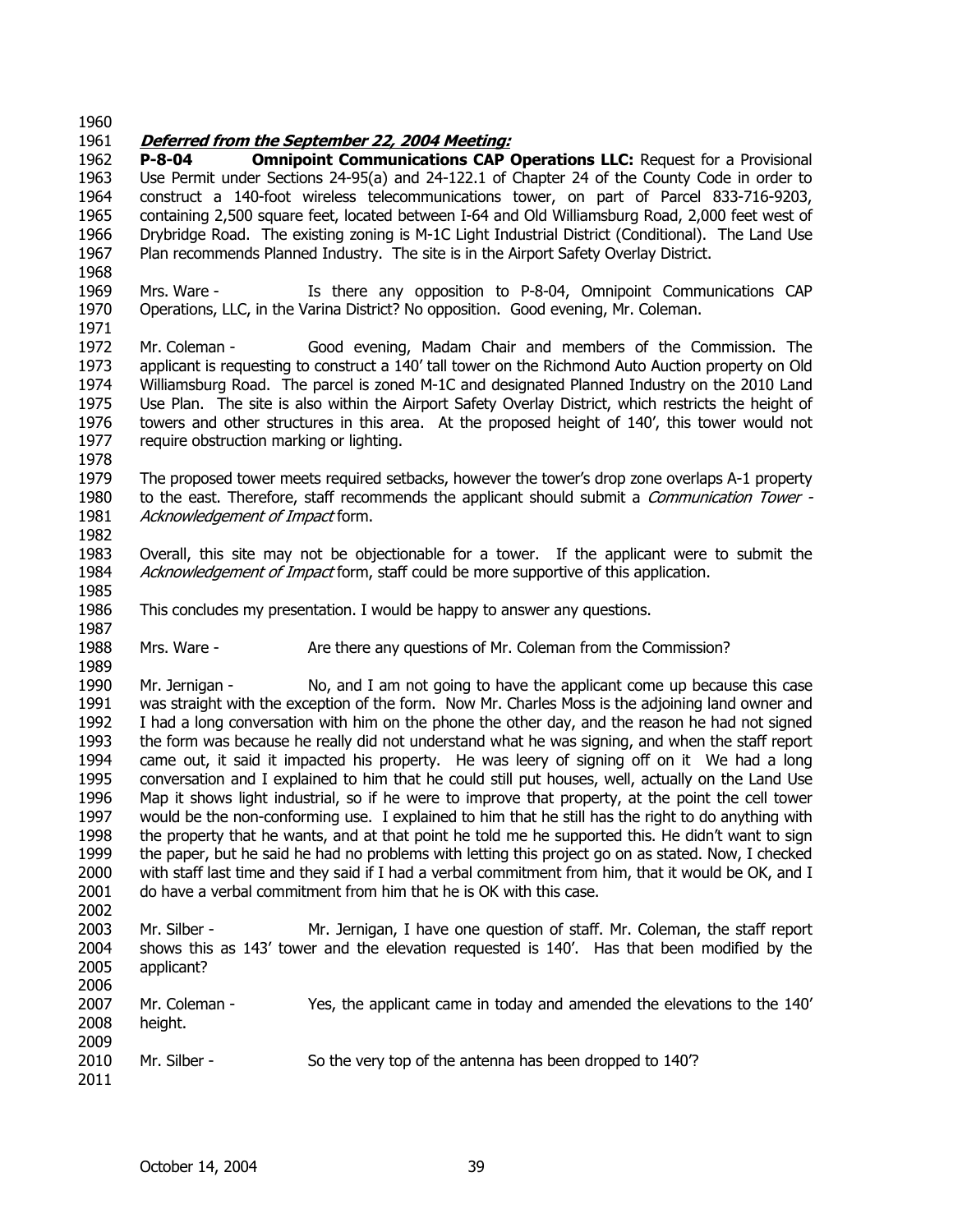2012 2013 2014 Mr. Jernigan - All right. I am ready to make a motion. Madam Chairman, I move for Provisional Use Permit P-8-04, Omnipoint Communications, be approved and sent to the Board of Supervisors.

2015 2016 Mr. Marshall - Second.

2017 2018 2019 Mrs. Ware - Motion made by Mr. Jernigan and seconded by Mr. Marshall. All in favor say aye. All opposed say no. The motion passes.

2020 2021 **REASON:** Acting on a motion by Mr. Jernigan, seconded by Mr. Marshall, the Planning Commission voted 5-0 (one abstention) to recommend that the Board of Supervisors **grant** the request because the proposed tower at this location was of adequate distance from the closet residential area. 2022 2023 2024

2025 2026 2027 2028 2029 2030 2031 2032 2033 **C-55C-04 Burrell Saunders for Rocketts Landing, LLC:** Request to conditionally rezone from M-2 General Industrial District to UMU Urban Mixed Use District, Parcels 797-713-5542, 797-713-4210, 797-712-3780, 797-711-6071 and 797-711-2587, containing 30.68 acres, located between the west line of Old Osborne Turnpike and the James River, extending from the city/county boundary to Bickerstaff Road (Rocketts Landing UMU). A mixed-use district including residential, office and commercial uses as permitted in the UMU District is proposed. The uses will be controlled by zoning ordinance regulations and proffered conditions. The Land Use Plan recommends Urban Mixed Use.

2034 2035 2036 Mrs. Ware - Can we, since the presentation is probably going to be very similar for both of these cases with the P-14-04, can we just combine them and have separate motions?

2037 Mr. Silber - Yes. I think that would be appropriate.

2039 2040 2041 Mrs. Ware - Thank you. Is there any opposition to C-55C-04, Rocketts Landing, LLC, or P-14-04, Rocketts Landing LLC?

2042 2043 2044 2045 2046 2047 2048 2049 **P-14-04 Burrell Saunders for Rocketts Landing LLC:** Request for a Provisional Use Permit under Sections 24.32.1, 24-34.1 and 24-122.1 of the County Code in order to submit a Master Plan for the proposed Rocketts Landing Urban Mixed Use District, on Parcels 797-713-5542, 797-713-4210, part of Parcel 797-712-3780, and part of Parcel 797-713-8451, containing approximately 11.77 acres, located between the west line of Old Osborne Turnpike and the James River, extending from the city/county boundary to Bickerstaff Road. The existing zoning is M-2 General Industrial District. The Land Use Plan recommends Urban Mixed Use.

2050 2051 2052 2053 2054 Mr. Jernigan - He is not actually in opposition. He just wants to make a statement. He will do it. Madam Chairman, I would like to make a request on this. This case is very complex and has a lot of detail, and I would like to see that the applicant could have five extra additional minutes onto our normal 10, because we don't want to miss anything on this, and it is going to take a while.

2056 2057 Mrs. Ware - All right. Sounds good.

2058 Mr. Coleman - Thank you, Madame Chairman, Members of the Planning Commission.

2060 2061 2062 This application would rezone 30.68 acres to Urban Mixed Use District for development of the proposed Village at Rocketts Landing. A companion case, P-14-04, for the first phase of this project is also before you this evening.

2063

2055

2059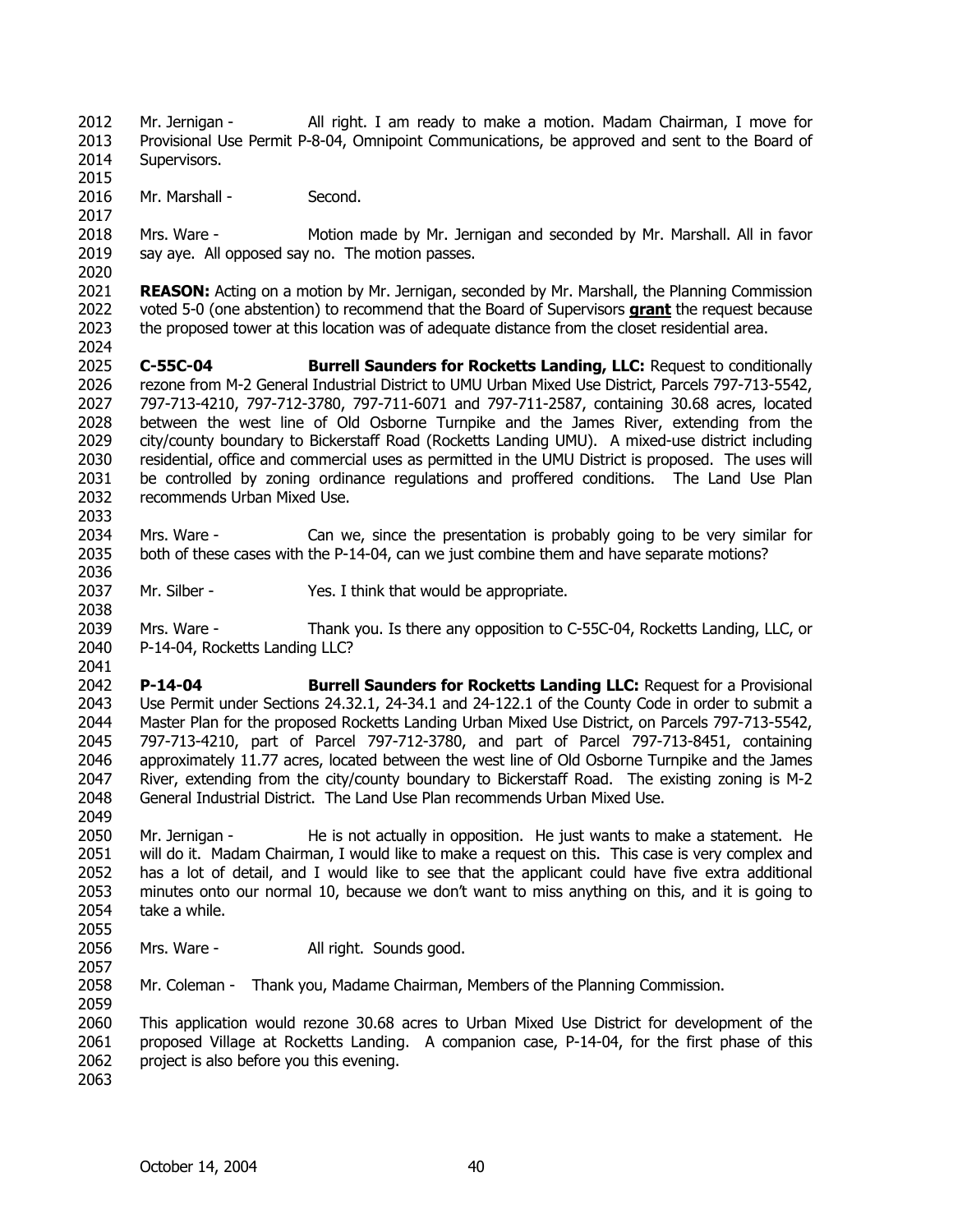2064 2065 In October 2002, the Board of Supervisors amended the 2010 Land Use Plan Map to designate the subject property as an Urban Mixed Use Development Area (UMU).

2066

2067 2068 2069 2070 2071 The subject properties and the surrounding area are characterized by a variety of industrial uses including vacant industrial property and buildings, and brownfield sites, and with its proximity to the James River, the site also includes floodplain and Chesapeake Bay Areas. The property is adjacent to the City of Richmond and Rocketts Landing would also include land in the City.

2072 2073 2074 2075 As proposed, Rocketts Landing would ultimately include a waterfront park along the James River; berths and boarding facilities for boats; offices; retail shops and restaurants; and mixed-use residential and commercial buildings.

- 2076 Upon completion, the applicant projects Rockets Landing would also include:
- 2077 2078

2111

2113 2114 2115

- Up to 972 residential units
- Approximately 182,000 square feet of office and retail space
- A 176 slip marina
- Multi-level parking decks.

2083 2084 2085 2086 The UMU ordinance includes extensive development standards to regulate urban mixed use development. UMU District provisions also permit the applicant to request relief from these standards, and the applicant is requesting the following:

- The ordinance requires a minimum of 25% of the building square footage contain office/commercial uses. Approval of Proffer #11 would lower the requirement of office and commercial space to a min. of 18%. The applicant has increased this amount from the original request of 12.5%.
- The ordinance also requires min. landscape widths of 8'. Approval of Proffer #5 would lower the landscape widths on selected streets to 5'6." Staff believes the reduction to 5'6" on selected streetscapes will still allow sufficient landscaping.

2096 2097 2098 2099 2100 While staff supports the development standards, the Commission could take into consideration other elements of this proposal in deciding whether to approve the applicant's requests for relief, including the remediation of brownfield sites, the opportunity to increase access to the river, redevelopment of underutilized industrial land, and the assurances of high quality development.

2101 2102 2103 2104 2105 The UMU District ordinance also requires the applicant submit additional design criteria, and the applicant proffered The Village of Rocketts Landing Guidelines which contain narrative and illustrative guidelines to further regulate and define the project. The document includes subsections on:

- 2106 ◊ Architectural Design;
- 2107 ◊ Landscape Design;
- 2108 ◊ Street Type Key Plans and Cross-Sections;
- 2109 ◊ Examples of Urban Details;
- 2110 ◊ Riverfront Park Cross–Sections; and others.

2112 The guidelines support the following design elements, which would help define the project:

- Streets in a traditional urban grid pattern;
- Monument roundabouts;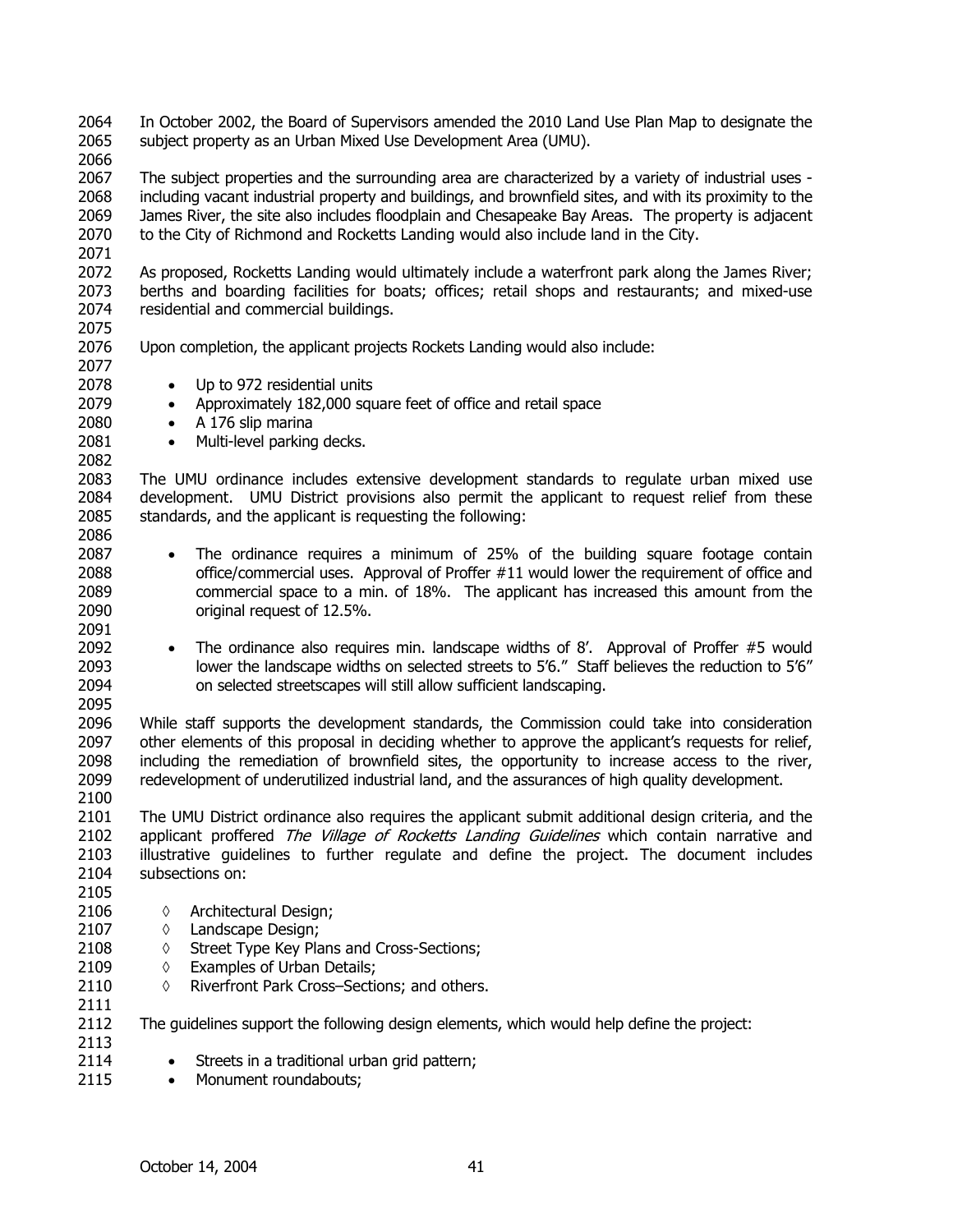2116 2117 2118 2119 2120 2121 2122 2123 2124 2125 2126 2127 • Pocket parks, open plazas, and village greens; • Tree lined sidewalks and streetscapes; • Pedestrian accessibility to all amenities; and • Unified, high quality architecture. Together, the development standards and the Village of Rocketts Landing Guidelines provide assurances that Rocketts Landing will incorporate high quality site design, architectural design, building materials, and amenities. Overall, staff supports the concept of redeveloping this area as proposed, however staff has the following concerns: 2128 2129 2130 2131 2132 2133 2134 2135 2136 2137 2138 2139 2140 2141 2142 2143 2144 2145 2146 2147 2148 2149 2150 2151 2152 2153 2154 2155 2156 2157 2158 2159 2160 2161 2162 2163 2164 2165 2166 • Proffer #9 entitled Dispute Resolution commits to a plan for settling disagreements about compliance with proffers #2-8. Staff recommends deleting this proffer. • In proffer #12, the method for calculating the number of apartments is overly complicated. Staff recommends committing to a limited number or percentage of apartment units. • Clarify the status of the boat slips. At this location, the James River is located in the City, and the slips, being in the river, would be located in the City. The boat slips are an important consideration in the Fiscal Impact Analysis, and the applicant should provide information that satisfies this matter with the County Attorney. • New information was submitted late this afternoon relating to the financial analysis. While it appears the development may have a negative impact on the County, we are unable to provide final determination on that at this time. In summary, the property under consideration is: • Designated UMU on the 2010 Land Use Plan and this request is consistent with this designation. • The project provides assurances of high quality. • Provides the opportunity to revitalize this industrial property and brownfield sites. • This proposal also provides opportunities to draw attention to and enhance the scenic beauty of the River and promote public access to the river. The subject property is an appropriate location to encourage urban mixed-use development, and the Village at Rocketts Landing can only take place in the County, utilizing the provisions afforded by the UMU District. Staff encourages a higher percentage of commercial development, but also recognizes the opportunities afforded by this project. If the applicant could address the issues I have presented relating to clarification of the boat slips, removal of the dispute resolution language, issues related to the apartment units, the financial analysis, and increasing the amount of commercial floor space, staff could be more supportive of this application. This concludes my presentation. I would be happy to answer any questions. Mr. Jernigan - You received my fax this afternoon on the apartments, the luxury apartments that would be capped. Well, they had a number in there of 400 to 425. Mr. Coleman - Correct. Mr. Jernigan - And we will have Mr. Axselle put a cap on what it is going to be.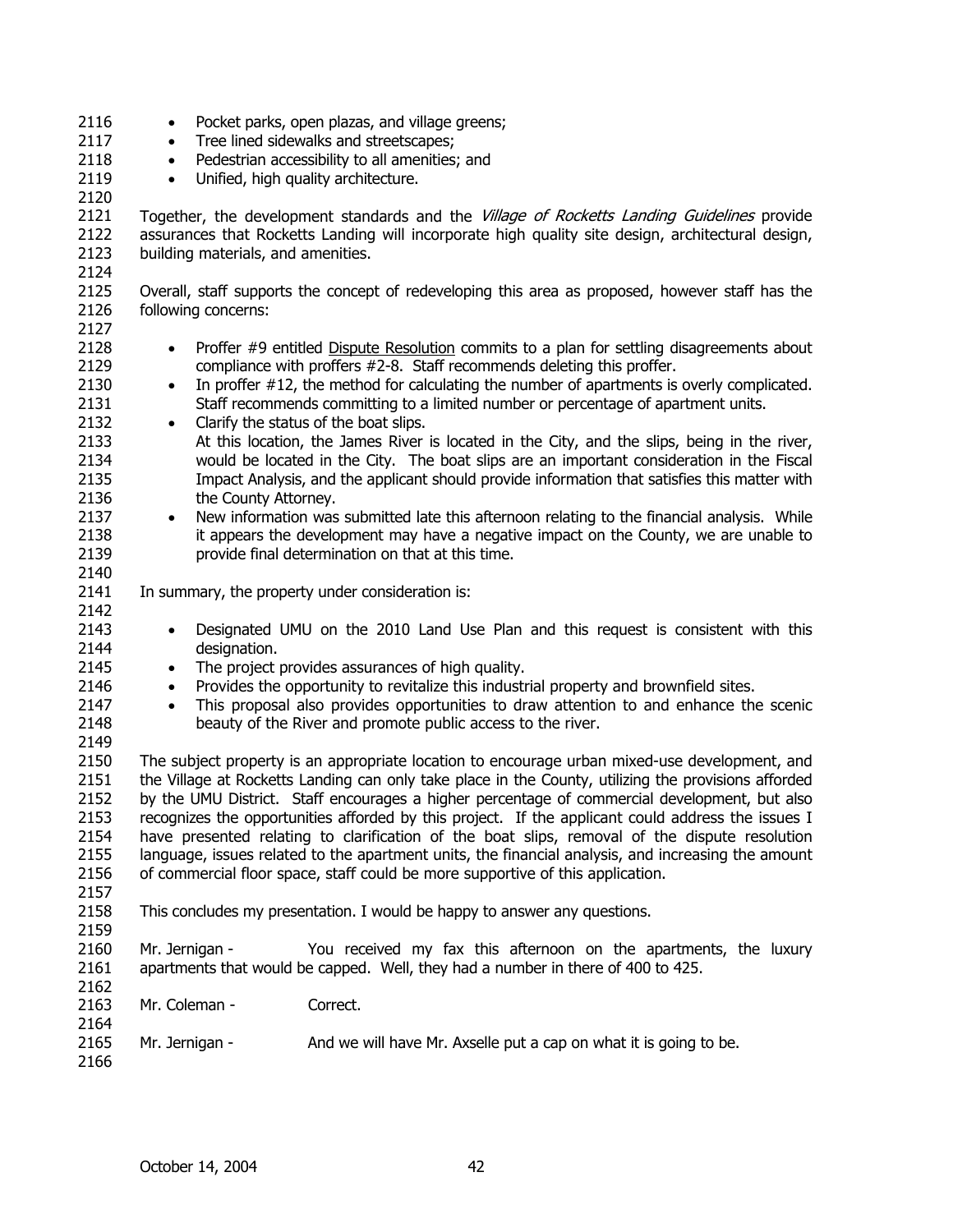2167 2168 2169 Mr. Coleman - Yes, they originally were proposing up to 600 apartment units, and they have lowered the number. From the information you provided this afternoon they were to commit to 400 to 425 apartment units.

2171 2172 2173 2174 2175 2176 2177 2178 2179 2180 2181 Mr. Jernigan - It was originally 600. Then they went to 550 and now it is at 400 to 425. And on staff's concern on the commercial, they did raise that to 18% and because of the way this is built, this is just not a County project, it is in the City, too, and the City, by virtue, I guess, got most of the commercial, but there are other land acquisitions that Mr. Axselle is looking at, and at that point I have already informed him that if they do come into the fold, they will be commercial, and that will pull that up from 2 to 25% that we need. Before I say anymore, I want to thank Tom for really doing an excellent job on this. Tom was the lead planner and had help from Joe Emerson and Jean Moore-Illig, but work on this project has been going on for close to three years. There has been a lot of time and I think it has come up to where we have three little problems at the end of a case that we have to work on. So, Tom, I thank you and I thank the rest of the staff that helped you.

2182 2183

2170

- Mr. Coleman Thank you, Mr. Jernigan.
- 2184 2185 2186

Mr. Jernigan - I don't have any more questions.

2187 2188 2189 Mrs. Ware - Any questions from the Commission for Mr. Coleman at this time? Can we hear from the applicant.

2190 2191 2192 2193 2194 2195 2196 2197 2198 2199 2200 2201 2202 2203 2204 2205 2206 2207 2208 2209 2210 2211 2212 2213 2214 2215 2216 2217 2218 Mr. Axselle - Madam Chairman and members of the Board (sic), I am Bill Axselle and I am heard on behalf of the property owner and the applicant. I want to introduce the people with me and they are not all going to speak. Most of you know Bill Ableoff, who represents and is the coordinator for the owner of the property behind me, the contract purchaser and the developer is represented by Jason Vicker-Smith and Larry Wilkes, and then Burrell Saunders, as many of you know, is the land planner/architect with CMSS, and, quite frankly, is responsible for designing a very, very quality project. I would second Mr. Jernigan's comments as far as appreciation. We actually have been working on this property for about three to four years. We had a lot of work with the administration, with the Planning Department. The County was able to get together representatives from each of their agencies as we went through this phase. Tom Coleman took the lead responsibility in drafting the UMU Ordinance and that ordinance really has a couple of features. It is set forth in its purpose clause that "it is to encourage redevelopment and reinvestment in commercial industrial areas." This is classic in that respect. It has a lot of specificity, a lot of details, but at the same time it provides flexibility, the perfect combination, if you will, where there is flexibility to the developer to be able to respond to the market within certain criteria established by the County. It also provides for a sequence of approvals that continues the County involvement. This property, as Tom mentioned, was actually placed into the Comprehensive Plan and the Map in October, 2002, as being appropriate for UMU. It is the only one in the County so designated at this time. Today we come before you asking to zone the entire 31 acres, and that is part of that process that we have extensive proffers and everything, and just for the sake of illustration, I am sure the staff has provided to you, but there are numerous proffers, there are a number of exhibits, and those exhibits have extensive guidelines on the topics on which Mr. Coleman made reference. Basically what has happened is that we are setting in place the zoning and the developer is voluntarily proffering and by the approval, he knows he must live within general conformance with those guidelines. We have also allowed certain flexibility, which is good. The next step in the process under the UMU ordinance is a master plan approval. For each segment of this project, we will have to come in for a master plan approval, and the screen that is before you, you will see Land Bay 4A. That is actually in the City, but as far as our development, it is one of our land bases and the PUP that is before you tonight is for Land Bay 4B. We originally filed for five and six, but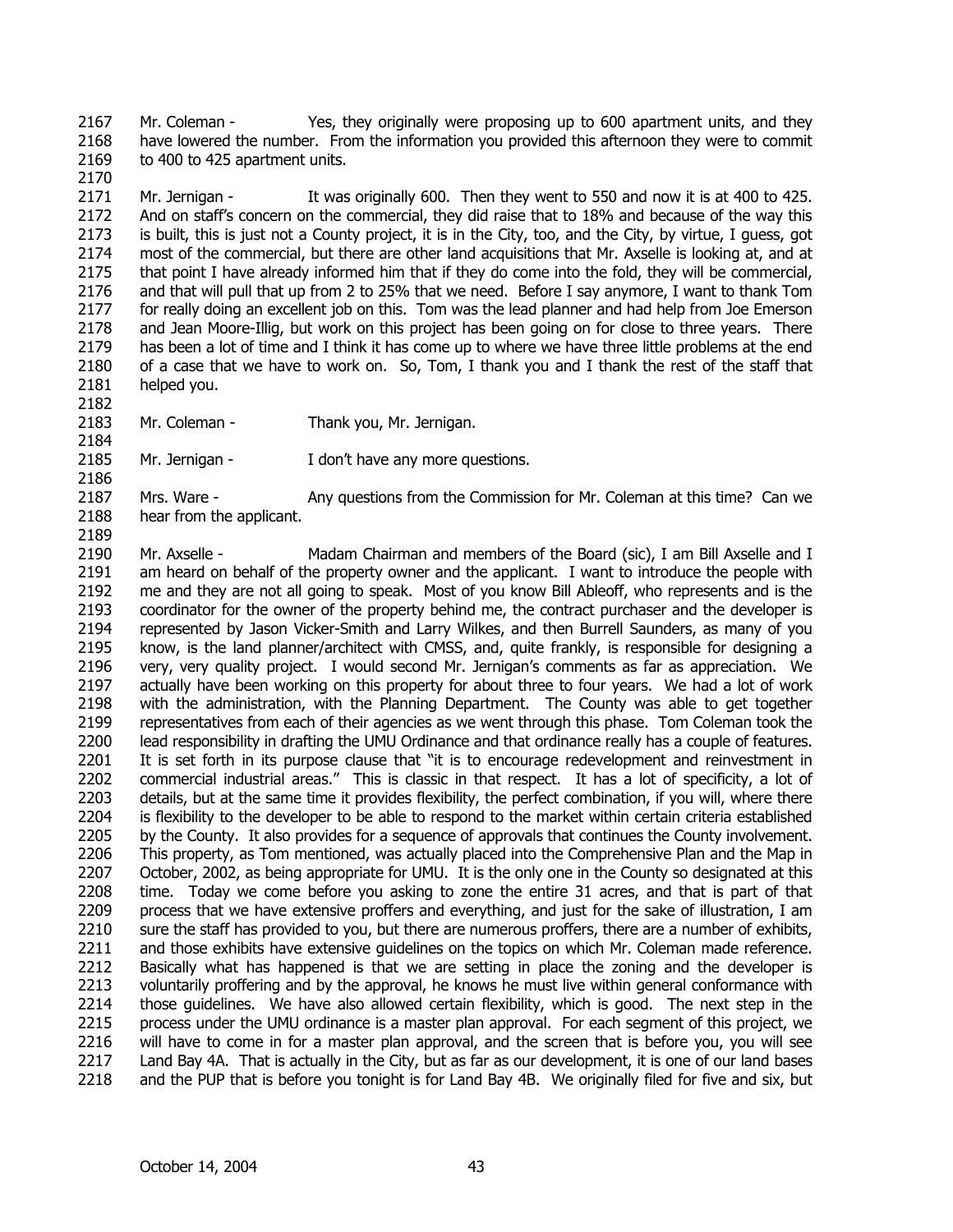2219 2220 2221 2222 2223 2224 2225 2226 2227 2228 2229 2230 upon discussions with the County, we thought and they thought appropriate that we receive the approval for Land Bay 4B, and that is for master plan approval. Then, as we go forward, and that is under P-14 case, we will still be required to come back for a normal plan of development, we will be required to come back for landscape plan approval, and, of course, ultimately the building permit approval, so you see, it is truly a classic combination of flexibility but within certain criteria and guidelines established by the County and in the zoning case. I think the County, quite frankly, is to be commended for recognizing that our County has changed. Some of you have been around long enough to know when this was a rural County. It is become a suburban County and now has become, in some instances, an urban County in many parts, and there are parts of our County, the urban parts, where some of them need revitalization, and this is the classic type of case. The County has recognized this by Enterprise Zones by the Department of Community Revitalization and by allowing the UMU zoning in appropriate places.

2231

2232 2233 2234 2235 2236 2237 2238 2239 2240 2241 2242 2243 2244 2245 2246 2247 2248 2249 I am going to walk you through, only very briefly, the proffers and highlight them for you, and Mr. Saunders is going to talk to you about the concept and the spirit. And, again, without going into the details, Proffer #1 basically commits to the overall development, including the public street grid. Proffer #2 refers to the architectural design guidelines, which apply to all development on the property, including parking garages. Proffer #3 talks about the landscape design guidelines and what we must do. Proffer #4 talks about the streetscape design guidelines, and in each instance, we have to be in general conformance with them, but with latitude granted to this Planning Commission and the staff to provide certain deviations that are in generally keeping with the spirit of those exhibits. There is a street-type plan in Proffer #5 with exhibits. The land that is going to be used for the road has to be dedicated to the County. Proffer #6 deals with Route 5 and specific attention to the landscaping along there. Proffer #7 has a series of urban details that are set forth in extensive exhibits filed. Proffer #8 deals with the riverfront park section. As you know, we have always talked about the hope is to have a promenade, a walk, a bike path, whatever is appropriate, hopefully eventually from the canal walk extended into Henrico and on through the property. We have provided at the end of Proffer #8 that there is a minimum of 50 feet immediate adjacent to the river will be used for open space, parks, promenades, and water-dependant uses. As you can see from the plan, there are also monument roundabouts. There are plazas. There are village parks and small parks.

2250

2251 2252 2253 2254 2255 2256 2257 2258 2259 2260 2261 2262 2263 Proffer #9 is to dispute resolution to which Mr. Coleman made reference. We have indicated to the County that there are two or three issues we need to talk to the County Attorney. This is one of them and as originally introduced, it had a provision that if there was a dispute on all of these different items, there was a method of resolving it. We have indicated to the staff that we think this should be changed so that the dispute resolution should only apply to the architectural guidelines, not anything else, and the reason for that is that when you get that far along, you have the developer is in discussions with potential owners, potential tenants, and so forth, and so the concept is here, and it is new to Henrico, but it is that if there is a dispute between the developer and the County, there will be an architect employed by the County, independent of the County, at the expense of the developer, and one by the developer at his expense, and then they will try to resolve the differences and there's a method if they don't. We have committed that we will make the change to apply only to Proffer #2 and that we will continue and work this out with the staff and the County Attorney before we go to the Board.

2264

2265 2266 2267 2268 2269 Proffer #10 deals with road improvements. If you will note, there is a reference to a letter that I sent to Bob Thompson, which basically confirms the recommendations made by Mr. Foster and the Public Works Department, and we are obligated to make those improvements, and this is the method of putting that into the proffer they preferred. Proffer #11 provides restrictive covenants, an architectural review committee and an outline of that is also attached.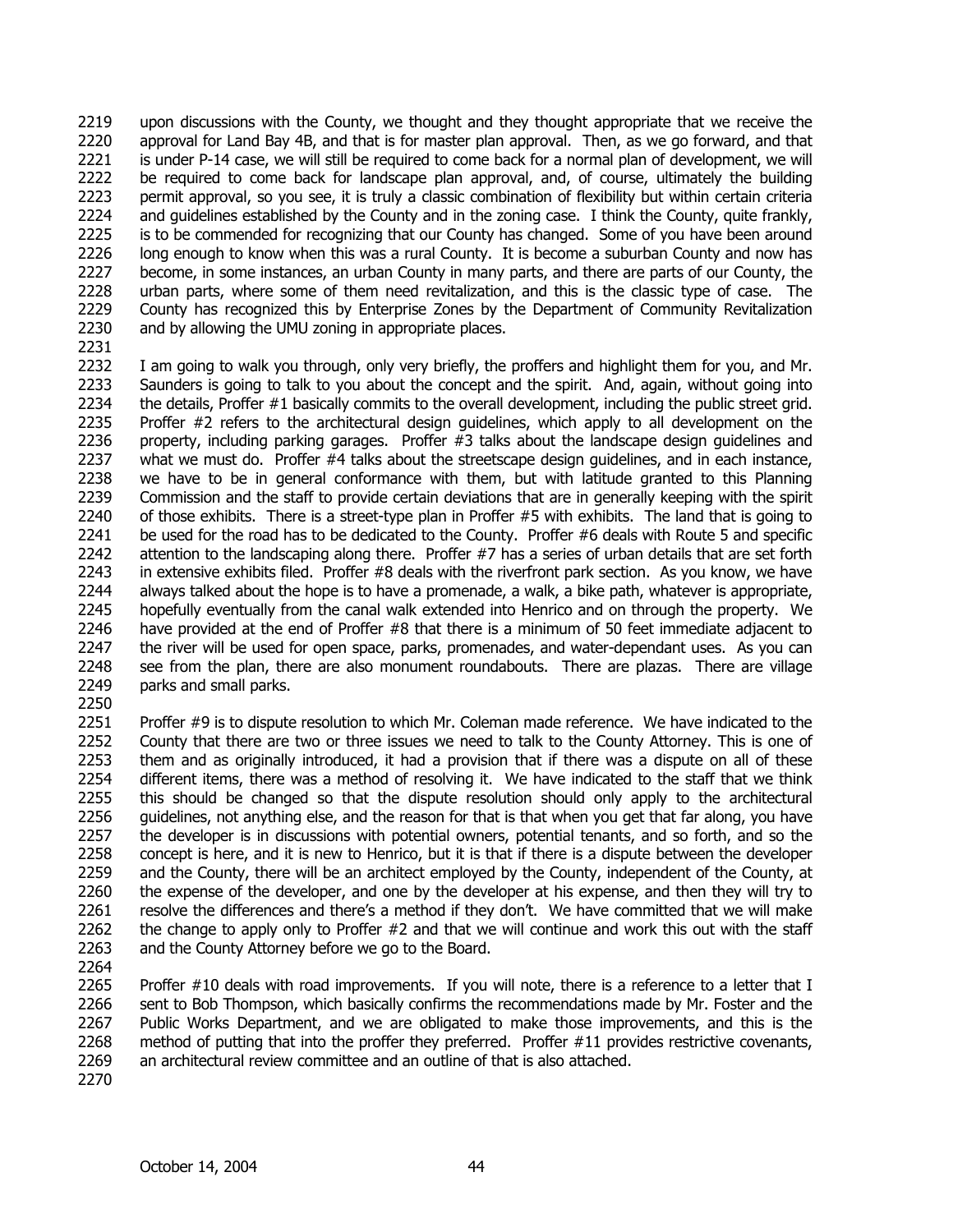2271 2272 2273 2274 2275 2276 2277 2278 2279 2280 2281 2282 2283 2284 2285 2286 2287 2288 2289 2290 Proffer #12 deals with the mixture of uses. Let me address two issues here if I may. As was indicated by Mr. Coleman, the ordinance said that you should have 25%, a minimum of 25% of the square footage for commercial and office uses. We have suggested 12.5 and 18 is what is in there. If you think about this proffer, I don't know if you all have been down there, there is not a single resident anywhere in this area. There are no offices in this area, except for a couple of small offices associated with industrial uses. I think we all know that it is residents, roof tops and offices that drive the commercial, because we are talking with more than a clean slate, and we want it to be more than 18%. We want it to be 25%, because quite frankly, that is the greatest return on our investment, but I think that to be safe, we need to, in fact, make the commitment at a minimum of 18%, but Mr. Jernigan makes reference to this additional piece of property, to which we have been talking about, and on one of the exhibits you will see there is some property sort of in the middle of this property, along Route 5. It is, in fact, property owned by the owners of Virginia – see the area in the middle there (referring to rendering) that Tom is referencing, this is property that is owned by the owners of Virginia Rigging. They and the Rocketts Landing folks are in discussion. They have had good discussions. The owners have indicated the approach they want to be taken. We are making the proposal in that fashion. There is some good negotiations over price, but that is the property to which I believe Mr. Jernigan was making reference. Our plan is for that to be a commercial and office predominantly. It is on the going-home side on Route 5. It is in the middle of this project and so forth. We think that will also allow us to address the percentage of office and commercial.

2292 Mr. Marshall - We just don't want the city to get all of the cream.

2294 2295 2296 2297 2298 2299 2300 2301 2302 2303 2304 Mr. Axselle - Oh, no. We have some other discussions that are not as far along as that that we can reference to that will hopefully assure that. The second thing I would talk to on Proffer #12 is the 25% of the square footage of the property. Mr. Jernigan properly and Mr. Coleman properly stated that we originally had about 600 apartments, went to 550. Twenty-five percent of the square footage equates to about 425 units, and we have agreed at the Board level we will commit to no more than 425 units, but that was what we were intending to do here. The method chosen, however, causes a lot of calculations and difficulty for the staff, and I think the thought is we just go ahead and make it a maximum, and Mr. Saunders will talk to you about these. You all are going to laugh when I say this, but he refers to them as luxury rental units, and I think when you see them you will know that these are not the typical apartments we have in Henrico County because of where they are.

2306 2307 2308 2309 2310 2311 Proffer #13 talks about pedestrian access, which is the only proffer the County staff requested for just government uses. We are committed to providing a police substation and a marina slip for use by Henrico County if requested as part of the POD process. The last proffer is the fairly standard one. There, I think, basically are the issues Mr. Coleman highlighted. I can gladly respond to any other point, and that is it. I will be glad to respond to any questions. If you have none, I will ask Mr. Saunders to give you a big picture overview of Rocketts Landing.

2313 Mrs. Ware - Are there any questions for Mr. Axselle at this time?

2315 2316 Mr. Donati - I have one. I think Mr. Coleman mentioned something about the water where the marina was going to be, considered City. How did that come about?

2318 2319 2320 2321 2322 Mr. Axselle - Who knows? It is interesting, but the tentative research, and we have to do more, is that the property, the jurisdictional line between the County and the City at this particular site may be and probably is that the City owns the land under the water up to the mean water line here. Now, in other parts of the County, especially in the west, it is just not the same.

2291

2293

2305

2312

2314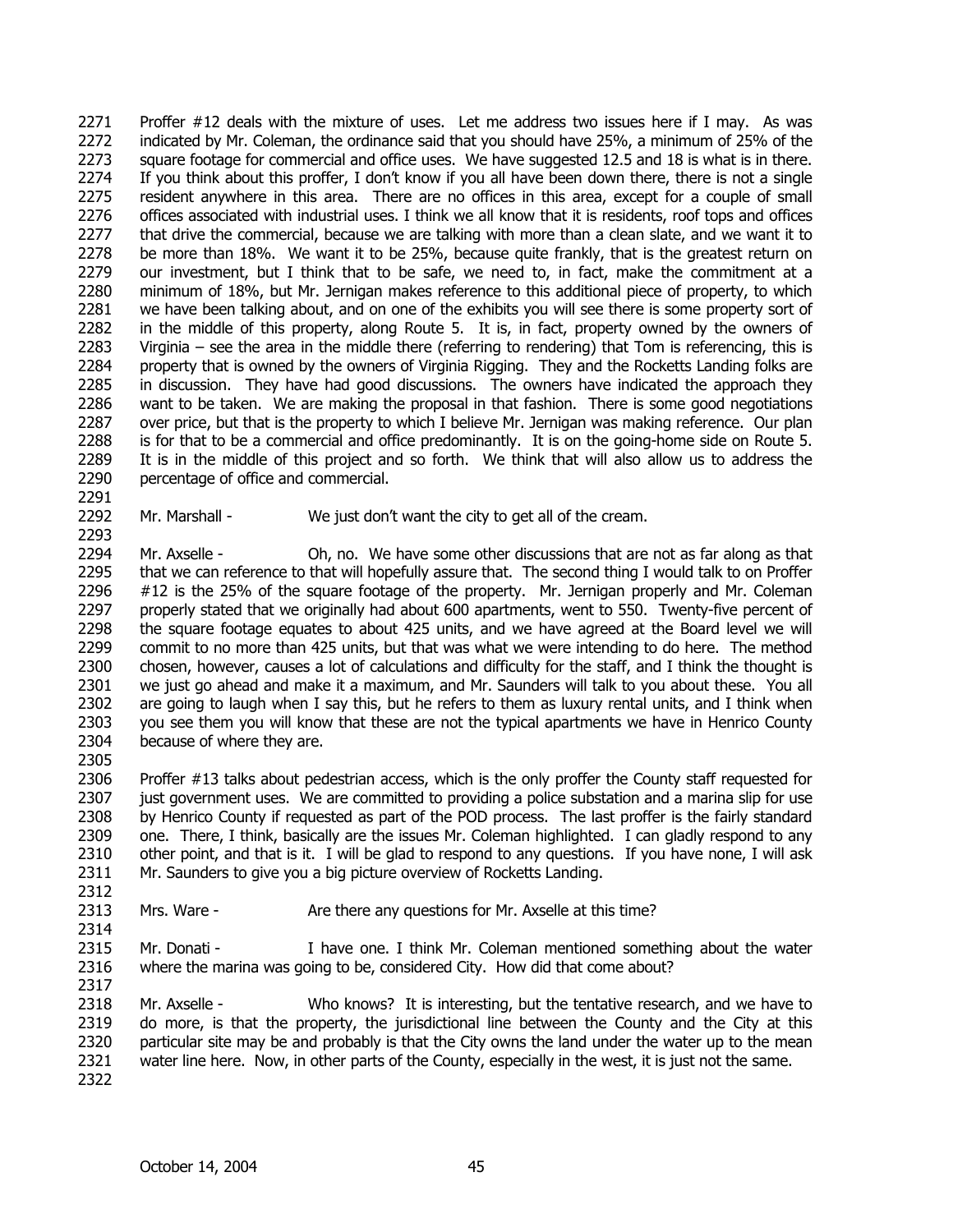2323 2324 Mr. Donati - Yes, because I know further down the river, our line goes over to the Chesterfield side shore line.

2326 2327 2328 2329 2330 Mr. Axselle - Yes, sir. It varies all up and down the James River. We think from a practical standpoint these marinas will have access from the County, all the activity will be in the County, but we need to clarify that with the County Attorney, but the young man in my office who did the research started telling me about a case, King's Court and everything, and I said just tell the answer, but it does vary, but that is an issue we need to clarify with the County Attorney.

- 2332 2333 2334 Mr. Jernigan - Bill, the only thing I know is on the dispute resolution and Mr. Tokarz does not like that in there, but we are not going to clear that up tonight because it is too legal for us probably even for Mr. Marshall.
- 2336 Mr. Marshall - You are right.

2325

2331

2335

2337

2340

2342

2344

2357

2360

2363

2365

2368

2373

2338 2339 Mr. Jernigan - So, just knowing that when this case moves forward, if it moves forward that that will have to be settled before the Board will approve it.

2341 Mr. Marshall - Mr. Silber is not going to like giving up any of his authority.

2343 Mr. Silber - Yes, that is a concern. I am a reasonable person, too.

- 2345 2346 2347 Mr. Axselle - Mr. Silber is correct on both points. So, that is finished and we've highlighted it for further attention.
- 2348 2349 2350 2351 2352 Mr. Jernigan - Bill, I want to thank you, also. It has been good to work with you on this project. Like I said, it is a massive project and Bill Abeloff and the rest of the team at our meeting the other day, we had very few things. We worked them all out, except Ms. Busher still has to get straight on the fiscal impact, but the few problems we had worked right along.

2353 2354 2355 2356 Mr. Axselle - I might reference Ms. Busher. This quite frankly is the first UMU. The policy guidelines that she has do not apply, we believe, to new urbanization, this type of use, but she is bound by certain policies, and so this will help highlight perhaps looking at that as we go on further.

2358 2359 Mr. Marshall - Did the fact that Mr. Abeloff is on the Goochland Planning Commission hurt you or help you?

2361 2362 Mr. Axselle - Well, on the off chance that I may have a case up in Goochland, I think it helps us. I'd like to introduce Mr. Saunders to you.

2364 Mr. Saunders - Thank you, Bill.

2366 2367 Mrs. Ware - Good evening, Mr. Saunders. I need to ask you at this point if you could estimate how long you think your presentation is.

2369 2370 Mr. Saunders - I am going to keep it relatively short, since the hour is late, about 5 minutes.

2371 2372 Mrs. Ware - OK, that's fine.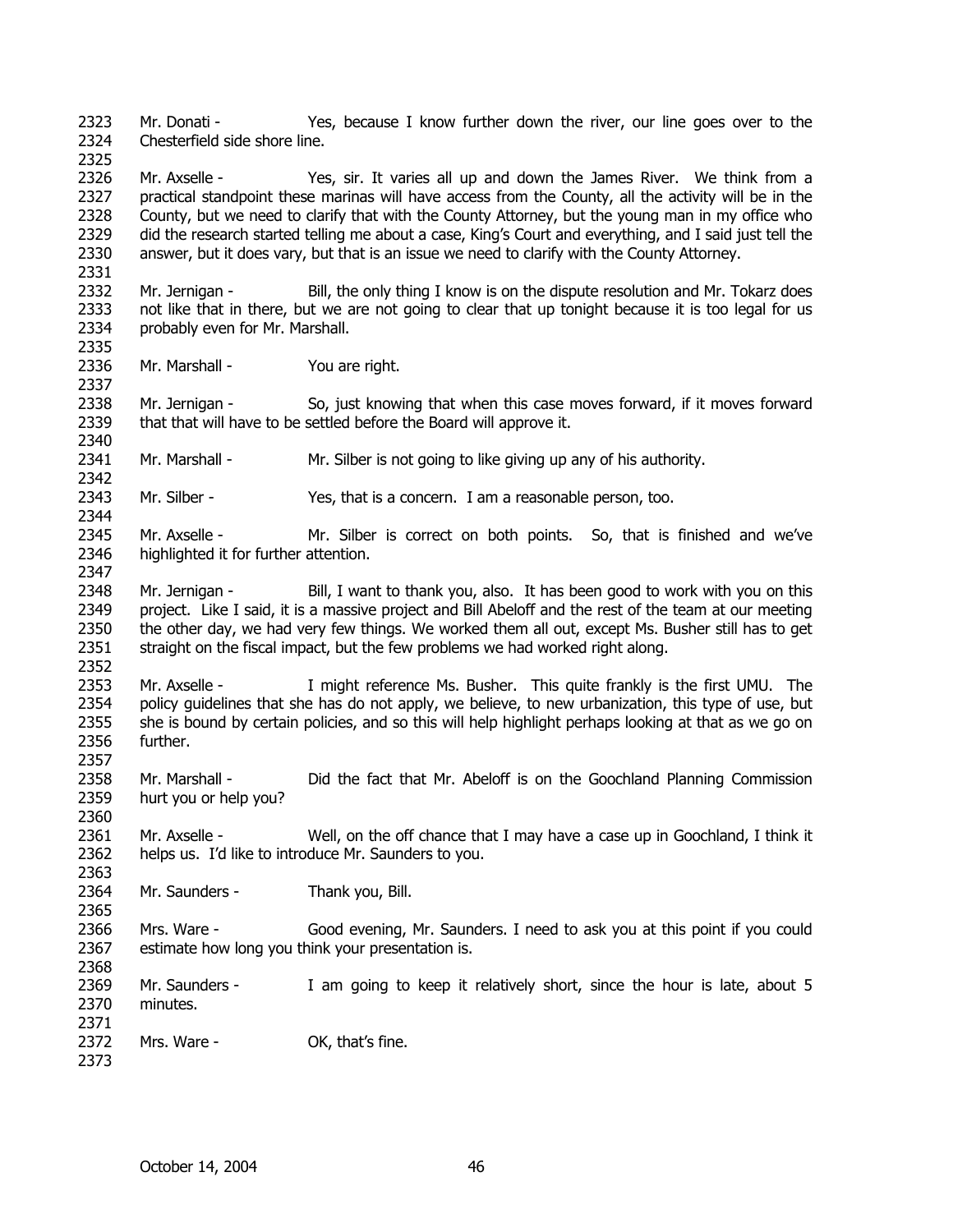Mr. Saunders - Madam Chairman and members of the Commission, it is a great day to be here today. We started this back in 1999. Bill Abeloff and his investors came to us and wanted to do something special out here in the County, and what I want to speak to you about, I think Bill and Tom have done a great job of talking to you about the details, but this is about vision. Great places don't just happen. It takes a vision and leadership to occur in a wonderful way. This property and the owners that assembled this property had a vision for the City of Richmond and for Henrico County, and it really goes back to the fact that they wanted to see not only a good investment occur here on the banks of the James, but they also wanted to see a place where the community could reconnect with the river and its history and its heritage. This particular piece of property dates back to the birth of this County. I sit here looking at your seal up here with the dates of 1611 and 1607. The English came to this point of land and this is where Henrico County started, right here, on this piece of property. Matter of fact, the underlying streets that you see on this plan, many of them, are some of the original streets laid out early in the  $17<sup>th</sup>$  century. Bill 2374 2375 2376 2377 2378 2379 2380 2381 2382 2383 2384 2385 2386 2387 2388 2389 2390 2391 2392 2393 2394 2395 2396 2397 2398 2399 mentioned the idea of the new urbanism. What is really kind of interesting is urbanism is the ancient art of building, and it is really not new. We are just rediscovering it. It is a rebirth of how you build places that people want to live in, that they can live, work, play and have a whole life style. What this property does is it offers the opportunity for a community to have a riverfront connected marina style lifestyle, where you can literally walk down the street to your boat, enjoy the river, fishing or with friends, go to work, walking down tree-lined streets and enjoy the environment of the neighborhood. The streets will be animated with shops as we talked about and urban porches, where you will see your neighbor and you will be able to interact in the village greens. It will be a place that is calm and soothing, but yet have people there all of the time, 24 hours a day, so it is a safe environment and will offer the opportunities and the City and the community in an 800-foot long park area to reconnect with the river and have a place to recreate and enjoy the tree-lined banks of the James River.

- 2400 2401 2402 2403 2404 2405 2406 2407 2408 2409 2410 2411 2412 2413 2414 2415 2416 2417 2418 Some exciting parts about this property is that as you look to the West you see the City's sky line rise up and it creates a wonderful backdrop for an evening out, and I think a lot of the neighboring communities will be attracted to this spot to enjoy each other and to recreate and to socialize. A couple of really important points that I think need to be mentioned here is that this is really about stewardship. This is a landmark decision with the DEQ to bring on line a brownfield, an area that has fallen fallow and has not been usable or wasn't even able to be used as for this type of community, and with this landmark decision, it has been negotiated by Bill with the DEQ. We now have the opportunity to create a great place and a great home for our citizens here. It is antisprawl because what it does is it takes an area that can be developed in an urban style and in a compacted but gentile type of development allows for the creation of quite a bit of square footage and mixed use of products. Once again, we said it allows access to the river and I think the biggest thing we are finding in these communities that we are doing throughout Virginia and the U.S. is that there are a lot of people that are looking for places that they can actually have an alternative type of life style. A place where they are not having to be dealing with a big lawn everyday or that they can have neighbors nearby that they can know and be involved with, or that they can just walk down the street and pick up their groceries or have a dinner without having to be burdened with some of the duties of a suburban life style. I think with that being said, I would recommend that this is a great project and it is going to start a whole new type of development and allow you to see a whole new gateway for the eastern part of Henrico County. Thank you.
- 2419

2420 2421 2422 2423 Mr. Marshall - I have one question. I was curious in looking at all of the drawings and stuff, I didn't notice any restaurants that were built down near the marina on any of the plans and I was wondering why that was.

2424 2425 Mr. Saunders - The reference more likely will be on the banks, but as you step up this property, the lower part is subject to floods, and then there is a bench where right now there is a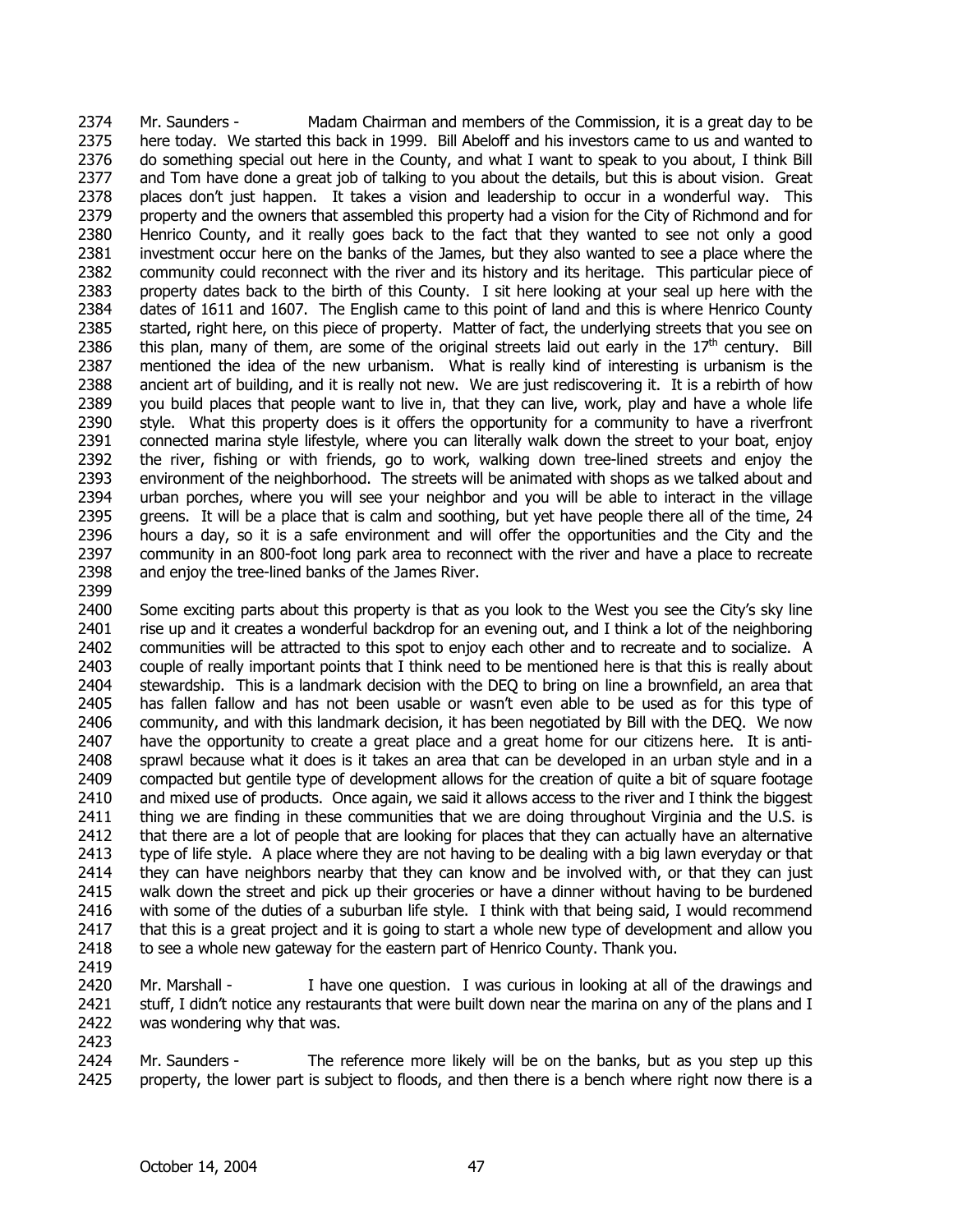2426 2427 2428 railroad line and eventually will be the walking paths, and then the next step up, which is about 40 feet, is where the actual property can be developed so it is out of the floodplain. So, it is largely up there because of that.

2430 Mrs. Ware - **Anymore questions?** 

2429

2431

2446

2448

2452

2454

2456

2463

2432 2433 2434 2435 2436 2437 2438 2439 2440 2441 2442 2443 2444 2445 Mr. Saunders - You wanted me to talk about the luxury apartments. Well, actually this is true, and we actually, in downtown Norfolk, are finding this to be true, if you haven't had a chance to come back and see the rebirth of our sister city down at the other end of the James, you might want to. What is happening is that there is quite a market that is developed of people that have a choice and are choosing to rent. They may have homes elsewhere that they use during the weekends, and they want to have a place in town, or they just don't want to have the burden of home ownership, and so what we have experienced there and we have experienced this in other communities, like in Northern Virginia, is there has been a real rise in the need for luxury apartments. They generally have 9 to 10 foot ceilings. They are larger rooms, fireplaces, and they command quite a nice rent. We recently opened a couple of projects, like I said, right in downtown on our river front, and what we were surprise to find out that we have waiting lists, consistently. I think you are going to find, and actually you have this here in Tobacco Row, I think Bill's earlier project down the street shows that this is a project type or product type that is very desirable here in this part of the County.

2447 Mr. Jernigan - What size apartments are those going to be?

2449 2450 2451 Mr. Saunders - They vary. They vary from 900 sq. ft. up to 1800. They are various sizes. They are usually one, two and three bedrooms. The loft types are the smaller ones. The three bedrooms, obviously, are the larger ones with studies.

2453 Mr. Jernigan - Thank you.

2455 Mrs. Ware - Thank you.

2457 2458 2459 2460 2461 2462 Mr. Axselle - If I could just close with one comment, that is that we are really, quite frankly, excited to provide this upscale river front mixed-use development of office, commercial, residential and the marina and the slip. We estimate that this will be an investment in Henrico County of \$240 million dollars and will generate about 1,100 jobs and it will have a dramatic impact on the quality of life and especially enhancing improvement in this area, so we thank you for your attention. Thank you.

2464 2465 2466 Mrs. Ware - At this time, would you like to hear from the gentleman concerning the case? Good evening. If you could just give us your name and address for the record, please.

2467 2468 2469 2470 2471 2472 2473 2474 2475 2476 2477 Mr. Spence - My name is Mike Spence and I am the facility manager for IMTT Richmond. We are at the southern end of Rocketts Landing, the development here. We are right here (referring to rendering), and the one thing that we are concerned about, and we are excited about this project, and we do not oppose it. The only thing that we are concerned with is that our facility, we store petroleum and chemical products, and one of our major customers, they provide fuel resources for most of the power plants in the mid-Atlantic region, and due to this fact, we operate 24 hours a day, 365 days a year. We have trucks that come in and out, barges. We also have a dock which is right here (referring to rendering), and while it is not super noisy, there is some noise associated with our operation. We are concerned that by having that right up on our fence line that we may have some sort of complaints from the residents of the Rocketts Landing development and we are suggesting that we have some sort of buffer there that would kind of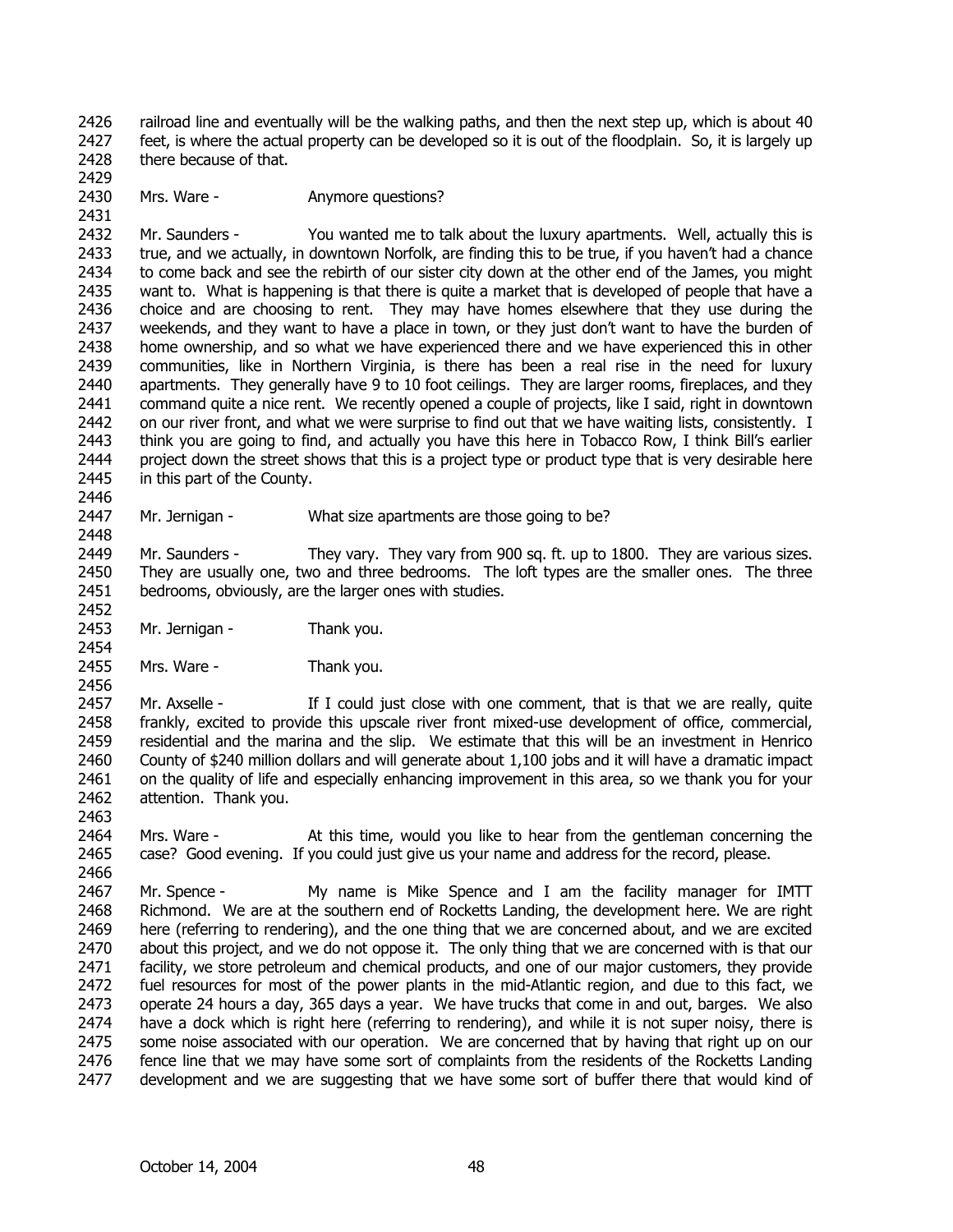2478 2479 2480 2481 2482 2483 2484 isolate us a little bit from the Rocketts Landing development, whether it be a parking lot or maybe have some of the new commercial development toward that end. These people are not there during the evenings and nights or weekends, but that is our only concern. Again, I have met with Bill and we are excited about the project. It is just that we understand, as Mr. Jernigan pointed out, that the way things are zoned right now, it is pretty much one of those things where the people understand what we do and that it is something they would live with, but we just want to start off on the right foot and not make any enemies in the neighborhood.

2486 2487 2488 2489 2490 2491 2492 2493 2494 2495 Mr. Jernigan - Mike, as I told you earlier, I had a call from a representative of Tarmac, with the same concerns as yours, but I will explain to the audience as I explained to him that actually they were there first, and they actually have unconditional zoning. The noise that is generated by the fuel trucks and all have been existing. The people that buy a project or buy a condo or a townhouse and move in, they realize that this is existing now and they are going to have some noise from that. Now, in the situation with Tarmac, they work just normal operation from probably 7:00 a.m. to 6:00 or 5:00 in the evening, but Mike's concern was that there may be people complaining, and that we would have to come in and make them alter the way that they do business, and that actually, like I said, the way I feel, the County would not be able to do that. You are in M-2 unconditional zoning with no restrictions on the time.

2497 2498 2499 2500 Mr. Spence - I understand that. Our biggest concern is we understand that they really can't do anything against it, but I am sure there would be complaints to the police and we don't want to become a bad neighbor in this area, whether it be legal or not.

- 2501 2502 2503 2504 Mr. Jernigan - I think that most of the people, this UMU, there are no single-family dwellings in here, and I think that most of the people who move into this project are use to the City, so they are use to a certain amount of noise now. But I don't know that they have any extra territory that they can put in a buffer, I really don't. This thing has been pretty well drawn out.
- 2506 2507 Mr. Spence - Maybe the parking lot or maybe just have one of the commercial developments down toward the end.

2509 2510 2511 2512 Mrs. Ware - Actually, a parking lot isn't going to buffer noise, and you might want to consider some plantings on your side of the property line that might buffer some of the noise that would move upstream or what have you, which is one way that it has been handled before with cases.

2514 2515 Mr. Jernigan - I don't know that he is going to want to consider planting on his side. Now, Rocketts may want to consider some plantings to buffer it out, but I don't think.

2517 2518 Mr. Silber - Are you suggesting, when you said a parking lot just to provide some space between where the residents would be and your property?

2520 2521 2522 2523 Mr. Spence - That is right. We also have, I think you can see from this picture here, our property goes all the way over to this yellow line here, so we actually do have potential for some expansion. We could actually put some (unintelligible) right on there, the fence line, so it is just that we want to express our concerns to you and everyone else.

2525 Mrs. Ware - Thank you. Are there any questions? Thank you very much.

2527 2528 2529 Mr. Jernigan - Well, I want to say that I first saw this case about three years ago, that is right after I had been on the Commission for a few months. I was exposed to this and right off the bat I was excited mostly because finally we were going to use one of our natural resources. There

2485

2496

2505

2508

2513

2516

2519

2524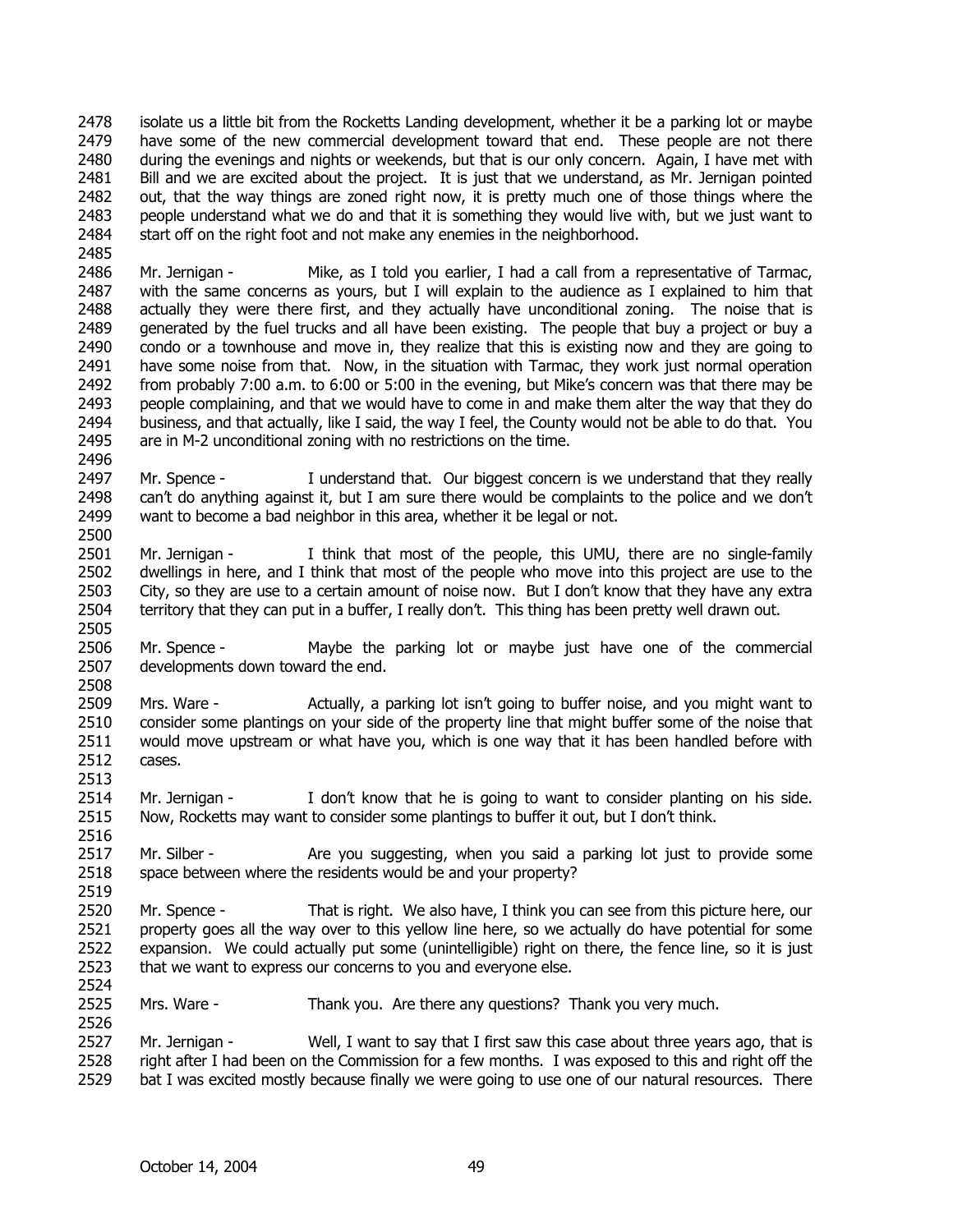2530 2531 2532 2533 2534 2535 2536 2537 2538 2539 2540 2541 2542 2543 have been people everywhere who have put in man-made lakes and they put beautiful houses around them, and here we had a natural resource that we had never used. So, to see that Rocketts Landing was coming with the history that is Rocketts Landing and to revitalize the area, especially in a brownfield site, I felt good about it. Meeting Bill Abeloff and seeing and knowing that he was behind Tobacco Row, which was an extreme success, made me feel even better. I have worked on this project some, but Tom Coleman has done at least 90% of the work that has been done on this project and Bill and I met in the last few weeks to put the final touches on things, and I think it is a great project and I think our build out is about 15 years, Bill, total build out, but anyway. I am excited this project is coming and I think it is our first UMU and I believe it will be a good project. So, Madam Chairman, we have to do two motions on this. We have to approve this first before we can approve the PUP, so with that I will move for approval of Case C-55C-04, Rocketts Landing, knowing that we have some things to work out as far as legal issues, and that things could change going along with PODs. There will be some changes in this project, but I move for approval of that.

2545 Mr. Marshall - Second.

2547 2548 2549 Mrs. Ware - Do we have a time limit issue? No. Motion made by Mr. Jernigan and seconded by Mr. Marshall. All in favor say aye. All opposed say no. The motion passes.

2550 **REASON:** Acting on a motion by Mr. Jernigan, seconded by Mr. Marshall, the Planning Commission voted 5-0 (one abstention) to recommend that the Board of Supervisors **grant** the request because the mixed use development conforms with the Land Use Plan's recommendation; it would permit the revitalization of a brownfield site and infill development with the proper connection for roads and other public facilities; and the proffered conditions would provide for a higher quality development than would otherwise be possible. 2551 2552 2553 2554 2555

2557 2558 2559 Mr. Jernigan - With that, Madam Chairman, I will move for approval of P-14-04 for Rocketts Landing, Provisional Use Permit, and this is for Phase 1, Land Bay 4B.

2560 Mr. Marshall - Second.

2562 2563 Mrs. Ware - Motion made by Mr. Jernigan and seconded by Mr. Marshall. All in favor say aye. All opposed say no. That motion passes as well.

2565 **REASON:** Acting on a motion by Mr. Jernigan, seconded by Mr. Marshall, the Planning Commission voted 5-0 (one abstention) to recommend that the Board of Supervisors **grant** the request because the proposed master plan is reasonable in light of the recommendation of the Land Use Plan and is necessary to fulfill the requirements to develop an urban mixed-use community. 2566 2567 2568

2569

2544

2546

2556

2561

2564

### 2570 **Deferred from the September 9, 2004 Meeting:**

2571 2572 2573 2574 2575 2576 **C-40C-04 Glenn Moore for RER Properties, LLC:** Request to amend proffered conditions accepted with Rezoning Case C-73C-85, on part of Parcel 760-755-5474, containing 1.644 acres, located on the north side of W. Broad Street (U. S. Route 250) approximately 220 feet west of N. Skipwith Road. The amendments would permit vehicle repair and service as a use, and also regulate building location from the northern property line. The existing zoning is B-3C Business District (Conditional). The Land Use Plan recommends Commercial Arterial.

2578 2579 2580 Mrs. Ware - Is there any opposition to C-40C-04, Glenn Moore for RER Properties, in the Brookland District? OK. We will take this in order and we will get to you. All right. Good evening, Mr. Coleman.

2581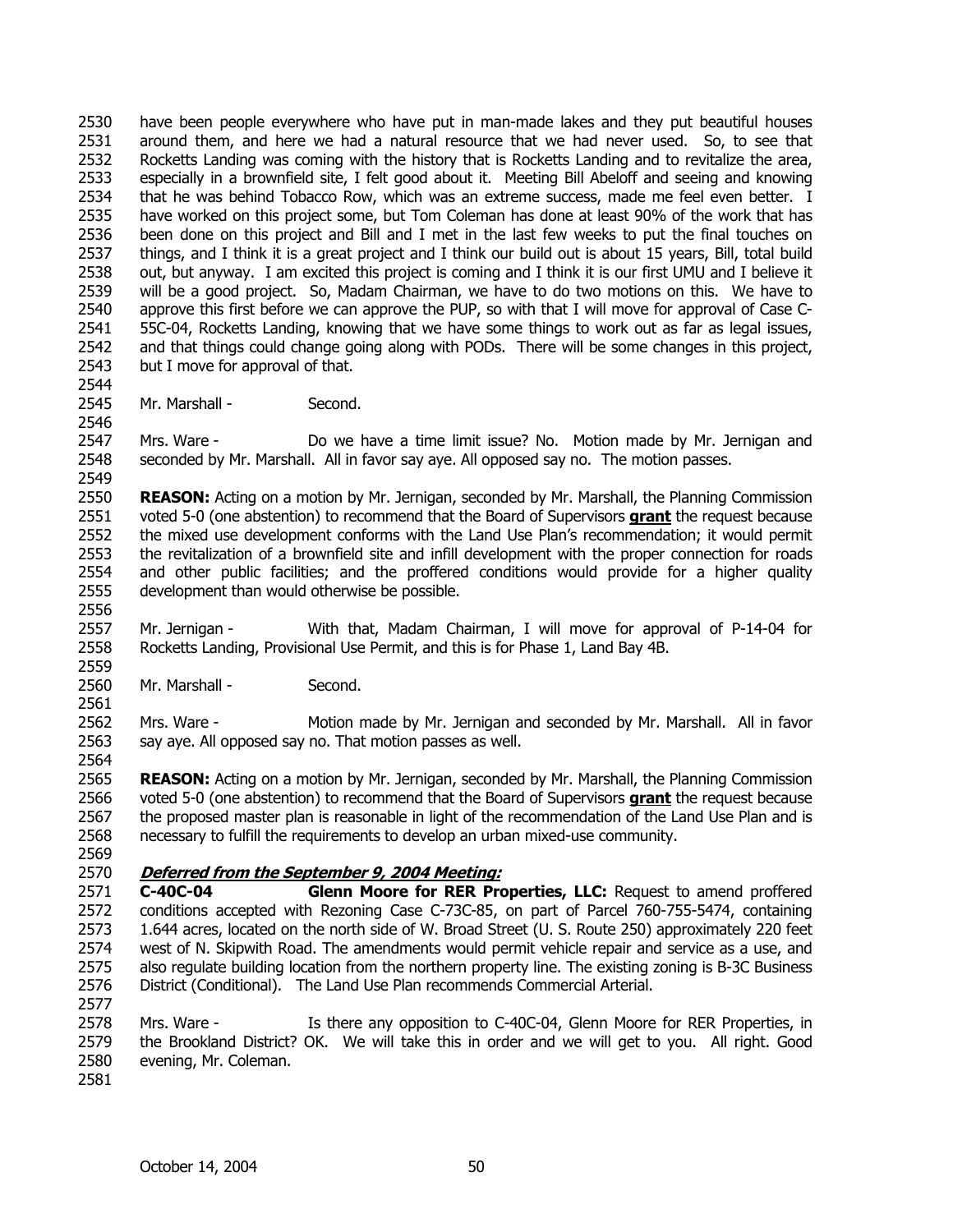2582 Mr. Coleman - Thank you, Madame Chairperson, Members of the Commission.

2583

2584 2585 2586 2587 The applicant has submitted revised proffers dated October 12 and a copy of a "Letter of Intent", which are being distributed to you now. The time limit does not need to be waived for the proffers. The purpose of the letter of intent is to ensure improvements that are not subject to this request, yet are part of the operation of the dealership.

2588

2589 2590 The subject property is part of the Crown Acura-BMW automobile dealership on West Broad Street.

2591 2592 2593 2594 2595 The property is zoned B-3C and the portion of land subject to this proffer amendment request consists of the parking lot and vehicle storage area behind the two main buildings. The applicant is requesting an amendment to the existing proffers accepted with rezoning case C-73C-85 to allow an addition to the westernmost, or BMW, building. The addition would be used for vehicle repair and service.

2596

2597 2598 2599 2600 Vehicle repair or service uses are currently prohibited by the proffers approved in 1985. The applicant also wishes to amend language pertaining to buffers between the subject property and the former church site.

- 2601 To mitigate potential adverse impacts, the proposed proffers include the following:
- 2602 2603
- 2604 2605 All repair and service work must be performed indoors; A 100' building setback from the northern property line, which abuts the former Parham Hills Christian Church property;
- 2606 • Any building addition shall be architecturally compatible with the existing buildings on site;
- 2607 2608 • Overhead garage doors will be closed at all times except to allow for vehicles entering or exiting for repairs;
- 2609 • Only one door will be located on the north end of the building;

2610 2611 • Mechanical equipment will be screened from view and screening will include material designed to suppress noise from the equipment;

- 2612 • A minimum 30' buffer will be retained along the eastern property line;
- 2613 2614 • A decorative pre-cast concrete wall 10' in height will be installed along the eastern property line;
- 2615 • Outside speakers are prohibited; and
- 2616 2617 • Any BMP on site shall be aerated.
- 2618 2619 2620 The proposed proffers are, in part, responsive to the concerns voiced at a community meeting held on Sept. 2, 2004. To address other concerns regarding the overall dealership, the applicant has submitted a letter of intent stating the applicant will commit to:
- 2621 2622 2623 • Installing a finished, masonry wall along most of the eastern boundary of the dealership to reduce the noise and sight impacts from dealership operations.
- 2624 • Prohibiting the operation of outdoor speakers on the entire property; and
- 2625 • Removing or remodeling the steeple on the former church building.
- 2626

2630

2627 2628 2629 The proposed use is consistent with the 2010 Land Use Plan's recommendation for Commercial Concentration. With the changes to the proffers and the commitments set forth in the letter of intent, staff is supportive of this request.

- 2631 2632 This concludes my presentation. I would be happy to answer any questions you may have.
- 2633 Mrs. Ware - Are there any questions for Mr. Coleman from the Commission?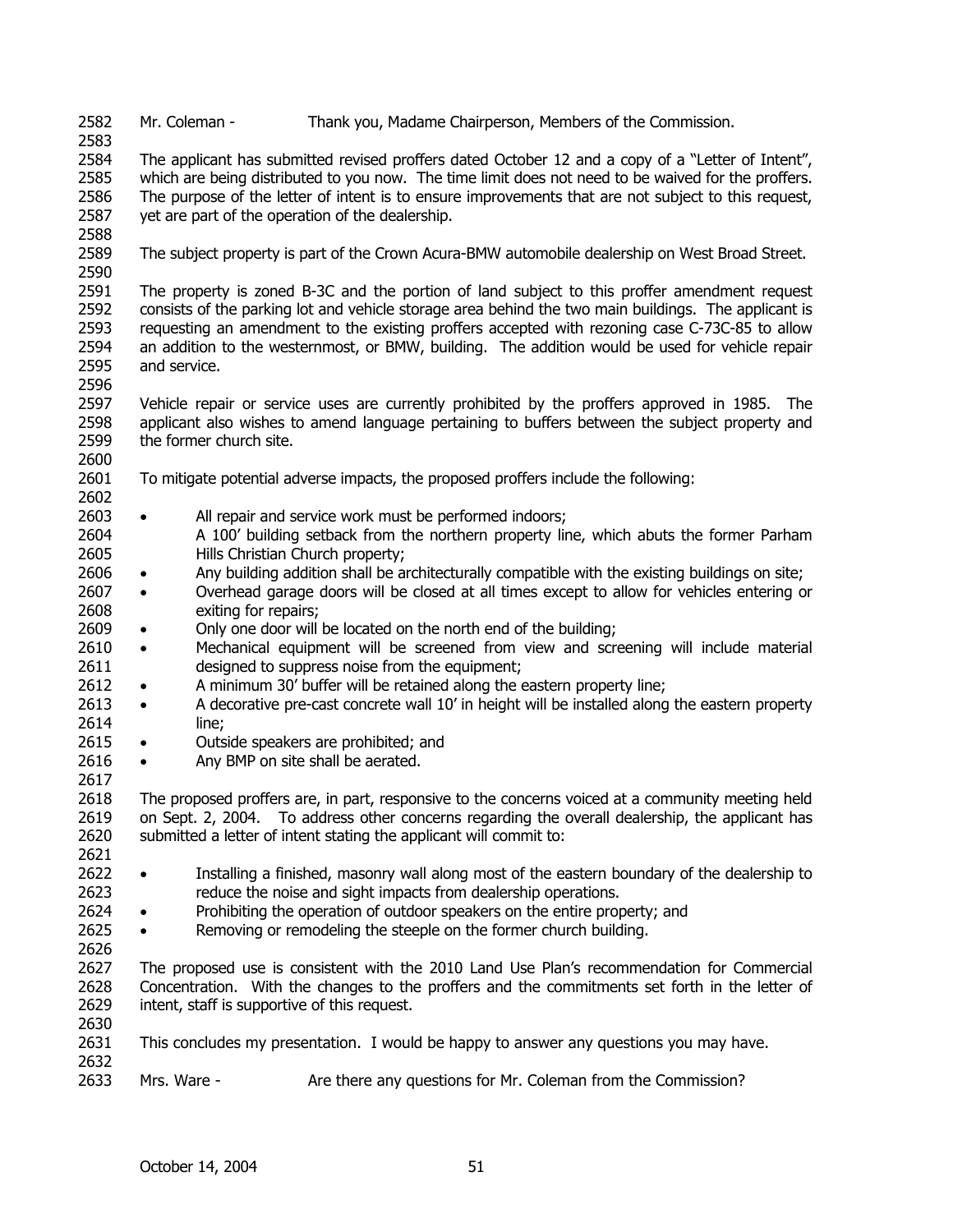2635 Mr. Vanarsdall - We talked about those panels. Now, Proffer #5 covers that.

2637 Mr. Coleman - Yes, sir.

2639 2640 2641 Mr. Vanarsdall - We have improved the sound. I don't have any questions. I want to ask you some questions, Mr. Moore. Explain to the Commission, Mr. Moore, that the BMW people, the reason for this letter is because this is off-site and they were good enough to do what.

2643 2644 2645 2646 Mr. Moore - I would like to reiterate what was set forth in that letter for the record before the Commission. I think that is important. The letter doesn't have quite the same effect legally, as the proffers do, however, the commitment that is being made and will be made to the Board, as well, is just as binding in my view as the conditions themselves.

2647

2650

2634

2636

2638

2642

2648 2649 Let me identify myself for the record. I am sorry. I am Glenn Moore and I am an attorney and I am here on behalf of the applicant this evening.

2651 2652 2653 2654 2655 2656 2657 2658 2659 2660 2661 2662 2663 I want to say, and I think Mr. Coleman has covered the case very well, and I don't want to repeat what he has said. Earlier this evening I was talking to some of the residents of Mount Vernon Heights that are here, right behind me. While we have agreed in concept on the decorative precast fencing, the type fence that will be on the property, not just the property which is part of this case, which is a small part of the automobile dealership property, but which will start essentially at the northwest corner of the Dyke Tire Store and go all the way to where this property becomes C-1 zoning behind Mr. Hawkins' house. They are somewhat interested in the appearance of that, that particular structure, so I have committed to the neighbors that I will have the engineers show them what is being proposed. It needs to be approved, as I understand it, by an amendment to the landscaping plan, and I am going to ask Mr. Coleman or whoever the appropriate person is in Planning if these people were to give him their address that they be notified when that is filed. We are going to do it. We are going to undertake to do it ourselves, but I think it is important that in case we forget, somebody notifies them.

2665 2666 Mr. Vanarsdall - I think Jim Strauss handled the landscaping. I quess Tom or somebody will take their names.

2668 2669 2670 2671 2672 2673 2674 2675 2676 Mr. Moore - The commitments again, for the fencing, which I think is intended to buffer sound as well as sight, a 10 ft. high barrier along that property, getting rid of the outdoor speakers, is also another important consideration that we have agreed to, and one of the residents mentioned that what has happened is the BMW Dealership now owns that church property and that is one of the reasons why you no longer need the buffer adjacent to the church property, at least in our view. While the church property hasn't been maintained as well as it could be, and we have undertaken to, we've committed to restore the building on that property to make it look more appropriate for the area. I will be happy to answer any questions the Planning Commission members have.

2677

2679

2682

2664

2667

2678 Mrs. Ware - The Are there any questions?

2680 2681 Mr. Vanarsdall - I don't have any. I am just wondering what they have. I thought that everything was settled.

2683 2684 Mrs. Ware - Thank you, Mr. Moore. We can start our opposition now. Please give us your name and address for the public record.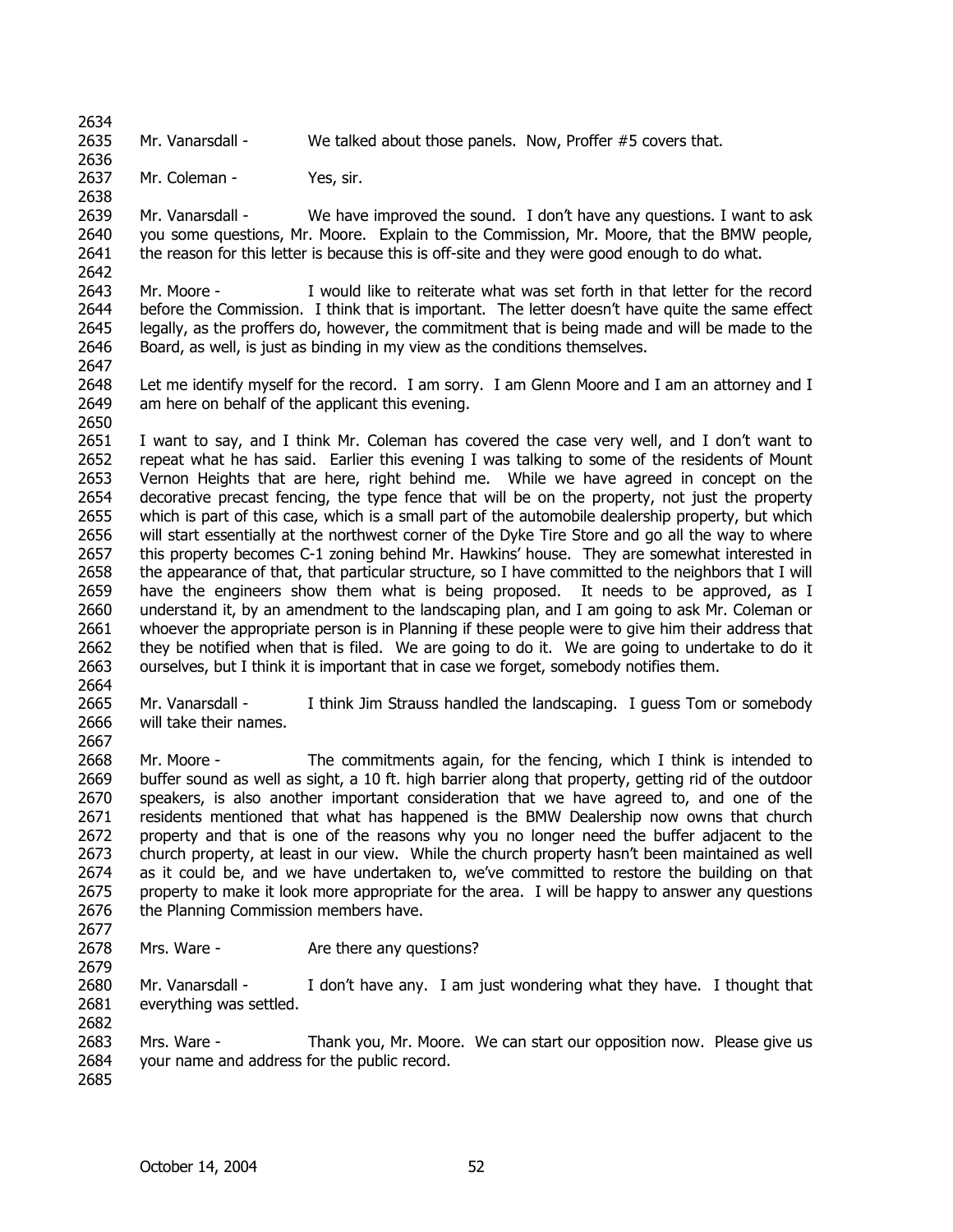2686 2687 2688 2689 2690 2691 2692 2693 2694 2695 2696 2697 2698 2699 Mr. Woodard - Good evening. I am Jerry Woodard. I live at 2803 Darnell Road, which is probably as far away from that property as you can get on Darnell Road, but I have to drive up there everyday in and out of the neighborhood. I just want to say that I as well as many of my neighbors, we are not really opposed to this. We were opposed when it first came about because they were going to remove some of the buffers, some of the trees and staff, and also add more to their building. Since the start of this case, we've had several occasions to discuss with Mr. Moore and we had a meeting on September 2 with representatives from Henrico County, and of they were just reiterating on what they said. They have a letter of commitment. They always discuss that legally they are not supposed to have to do anything, because it is not the same property. It is basically the same property, because it is owned by the same individual, but it is not the same parcel. Right. As far as we see it, of course, it is one property, because they own it all. Basically that is it. We just want to be notified before it is approved with the landscaping plan, if possible. That is about it. Other than that, we are not opposed to it. I just wanted to say that if they don't do the wall, we would be opposed to it.

2701 Mr. Vanarsdall - They will do the wall. Don't worry about that.

2703 Mr. Woodard - Thank you.

2705 Mr. Vanarsdall - I appreciate the input.

2707 Mrs. Ware - Thank you.

2709 2710 2711 2712 2713 2714 2715 2716 2717 2718 2719 Mr. Vanarsdall - One thing we haven't addressed that they mentioned is we haven't addressed the color of the wall, and you all can do that between now and Board time. I appreciate you all stepping forward and telling us what you needed. We had a good community meeting and Mr. Glover and the BMW representative came to agreement to take care of the wall, which was not part of the zoning case. But there are so many dealerships and businesses, they kind of let their guard down through the years and don't live up to what they told them, sort of like the loud speakers were supposed to be turned off a long time ago, and things like that. I think you are in good shape now. Thank you, Tom, for helping, and Glenn, I know we put you to a disadvantage last month and I am sure you all didn't know when you came tonight you were going to have to listen to all of the cases we had to listen to, but we appreciate you being with us.

2721 Mr. Marshall - You are getting your money's worth.

2722 2723 2724 Mr. Vanarsdall - So, I recommend Case C-40C-04 to the Board of Supervisors for approval.

2726 Mr. Marshall - Second.

2728 2729 Mrs. Ware - Motion made by Mr. Vanarsdall and seconded by Mr. Marshall. All in favor say aye. All opposed say no. The motion passes.

2730

2700

2702

2704

2706

2708

2720

2725

2727

2731 **REASON:** Acting on a motion by Mr. Vanarsdall, seconded by Mr. Marshall, the Planning Commission voted 5-0 (one abstention) to recommend that the Board of Supervisors **grant** the request because the change in business use is an ancillary use to the existing dealership and is consistent with the Land Use Plan's recommendation for Commercial Concentration. In addition, the proffers continue to assure a quality form of development with maximum protection afforded the adjacent residents. 2732 2733 2734 2735 2736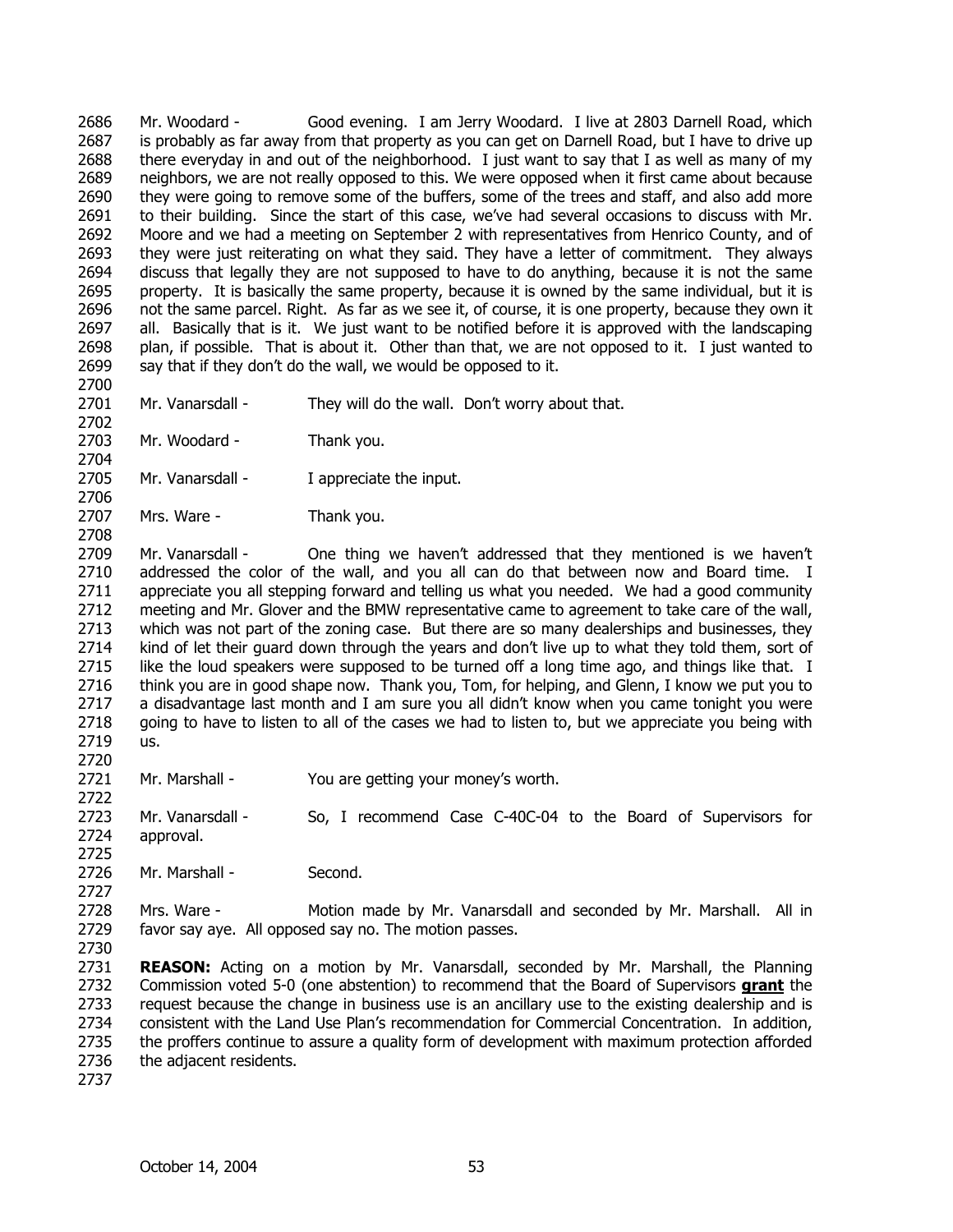2738 2739 2740 2741 2742 2743 2744 2745 2746 2747 2748 2749 2750 2751 2752 2753 2754 2755 2756 2757 2758 2759 2760 2761 2762 2763 2764 2765 2766 2767 2768 2769 2770 2771 2772 2773 2774 2775 2776 2777 2778 2779 2780 2781 2782 2783 2784 2785 2786 2787 2788 2789 Mr. Silber - We have two sets of minutes. We have the Work Session minutes from September 9, 2004. Mr. Archer - I did discover a couple of errors in the Work Session minutes. On page 7, line 247, it says "and he was telling us it was New Kent, but there was" and it should be were instead of was. That was grammatically incorrect. And, on page 11, line 392 and 393, the end of that sentence on 392 should read, "retained title for a minimum of five years" instead of "obtain title to a minimum of five years." That is all I found. Mrs. Ware - **All right.** So noted. Mr. Silber - That is one set of minutes. How about Planning Commission September 9, 2004 meeting? Mrs. Ware - Can we have a motion for approval of the Work Session minutes? Mr. Jernigan - I make a motion to approve minutes for the Work Session meeting. Mr. Marshall - Second. Mrs. Ware - Motion made by Mr. Jernigan and seconded by Mr. Marshall. All in favor say aye. All opposed say no. Those minutes passed and are approved. Now, can I have a motion for the minutes of the September 9, 2004 meeting? Mr. Archer - Trake a motion we approve them. Mr. Marshall - Second. Mrs. Ware - Motion made by Mr. Archer and seconded by Mr. Marshall. All in favor say aye. All opposed say no. Those minutes are approved as well. Mr. Archer - Madam Chair, before we close, I would like to mention something that is of historic interest I think, Rocketts Landing. If everybody is familiar with where the Annabelle Lee used to park, right up river, over on the south bank is Ancarrow's Landing, which in the early 1800's was the largest slave port in the United States, and at that point it was doing some \$4 million dollars worth of business in the slave trade, and the City has very well preserved what they call the "slave walk" and it is a very nice little park to visit, and you can actually walk the trail that they used to take the slaves across the river to  $15<sup>th</sup>$  and Main to a place called Lumpkin's Jail, where they were auctioned off, and then those that were not auctioned off were brought back across the river and loaded back in the boats and taken down and sold in Charleston and Savannah, which gave rise to the term "Being sold down the river." It is an interesting place to visit and I hope the City preserves that as they go forth with Rocketts Landing, because it is a beautiful little park. Mrs. Ware - There is a gentleman who offered, Mr. White. Is that who it is? Mr. Archer - Yes, Ralph White is with the City Park's, and he knows very much about that and I hope that does not become obscured when they finally finish all of Rocketts Landing, because I think it is an important piece of history. Mr. Silber - Thank you, Mr. Archer, for that piece of history, and we will see what we can do to preserve it. I do have one announcement, and that is just a reminder that the A-1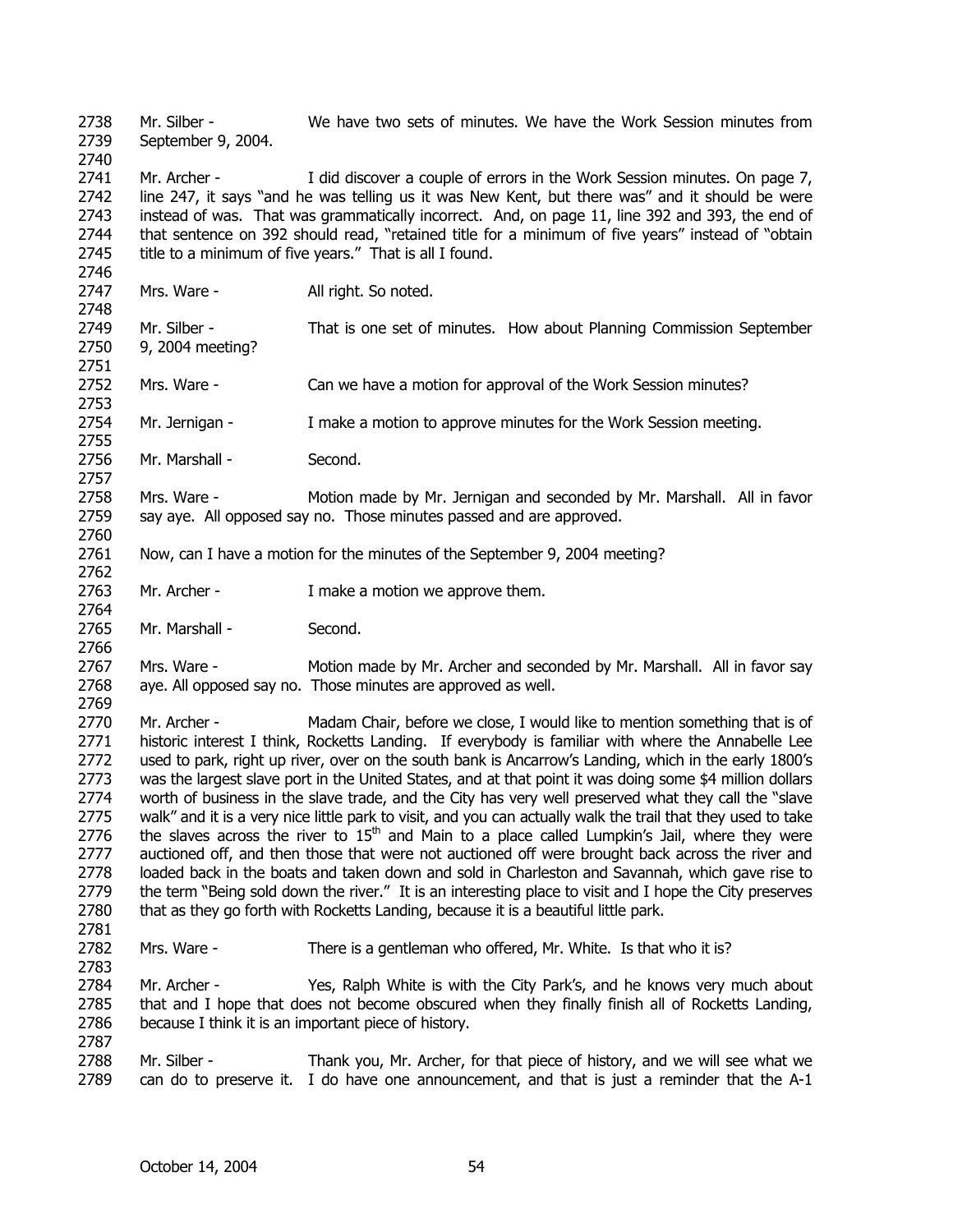2790 2791 2792 2793 2794 2795 2796 2797 2798 2799 2800 2801 2802 2803 2804 2805 2806 2807 2808 2809 2810 2811 2812 2813 2814 2815 2816 2817 2818 2819 2820 2821 2822 2823 2824 2825 2826 2827 2828 2829 2830 2831 2832 2833 2834 2835 2836 Ordinance Amendment Public Hearing has been set for October 27, which is your POD day. As you recall, at 9:00 a.m. we have our POD Planning Commission hearing and after that meeting we will close that meeting and then reconvene later that evening at 7:00 p.m. for the Ordinance Amendment Public Hearing on A-1 District. So, that meeting is at 7:00 p.m., so we have a double hitter that day. We have two meetings. Lee Tyson is the Project Manager on this and we sent out yesterday almost 8,000 notices on this, so we are manning the phones to answer questions, and I think we probably won't have half that many people show up, will we, Lee? Let's hope not. Will we, Lee? Mr. Tyson - No. I've had one phone call. Mr. Silber - Sent out Tuesday. Otherwise, we have no other announcements, so you may want to see if there is a motion to adjourn. Mr. Vanarsdall - Wait a minute. I want to ask you, is the revitalization trip still on? Mr. Silber - It is still on, but I understand the date has been changed. I think it is now November 4, 2004. Mr. Vanarsdall - I talked to John on it the other day and he didn't say the date had changed. He said he was working on a letter. Mr. Silber - I received an e-mail today and he indicated that Mr. Thornton had asked that the date be changed, so right now it is November 4, but I guess he will notify you of that new date. Mr. Vanarsdall - I want to know. I told him that it is getting close, John, and I marked my calendar a long time ahead and he said, "Yes, I am working on a letter now." He told everybody to mark the  $25<sup>th</sup>$  on the calendar and that is why he didn't have to put out the letter, and now he is going to send the letter out with another date. It doesn't make sense, but it is not going to bother me if it is the  $4<sup>th</sup>$ . Mr. Silber - That is the latest date, Mr. Vanarsdall. Mr. Jernigan - How many people have they got going on it? Mr. Silber - I am not involved with it, but my understanding is there is one bus and it holds 55 people, so it is limited. Mrs. Ware - Do we have a motion to adjourn? Mr. Archer - So moved, Madam Chairman. Mr. Jernigan - Second.